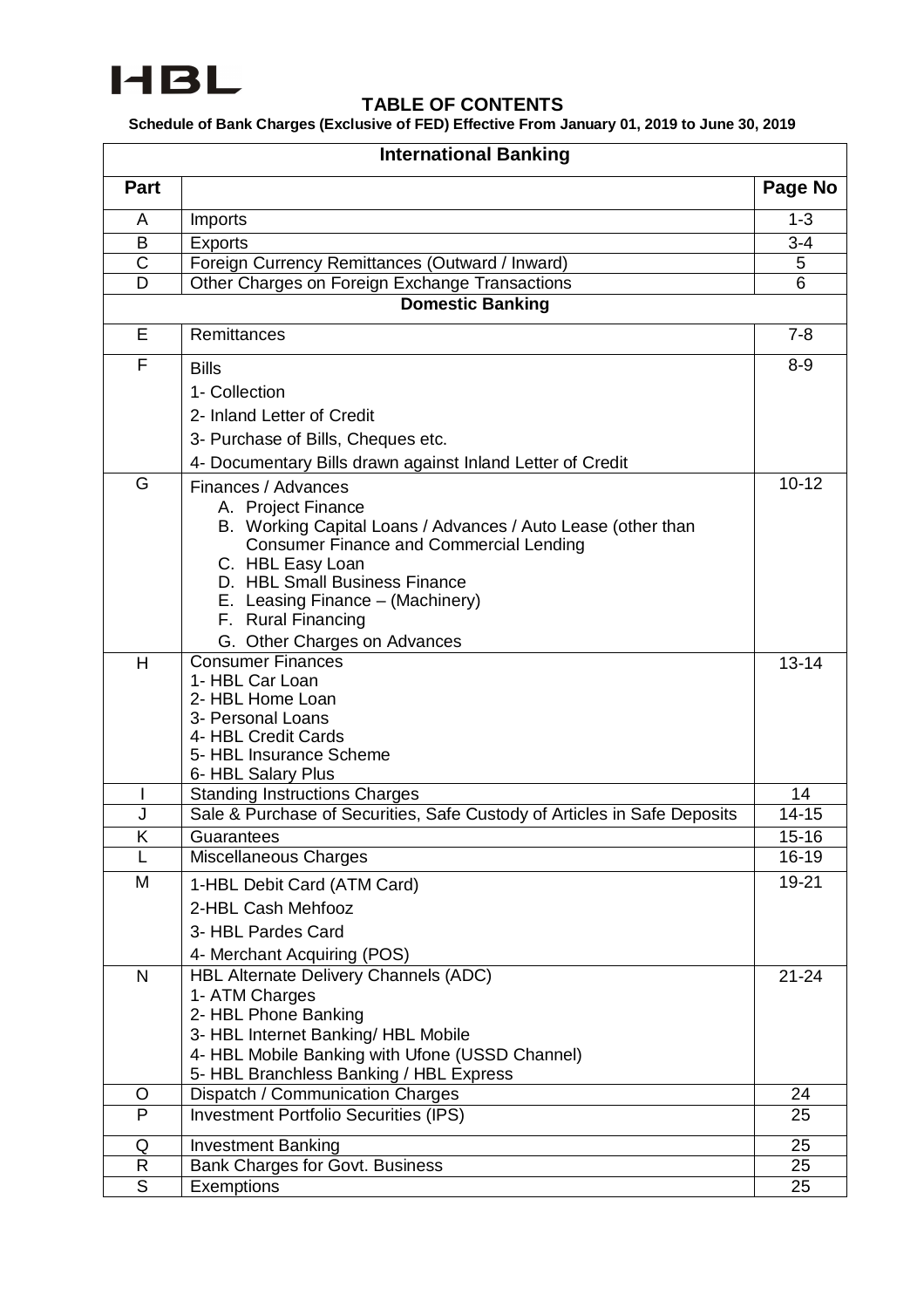**FED/ST Applicable**

## *SCHEDULE OF BANK CHARGES (EXCLUSIVE OF FED) EFFECTIVE FROM JANUARY 1, 2019 TO JUNE 30, 2019*

**HBL** 

|                | <b>Description</b>                                                                                                                                                                                                                                                                                                                                                                                                                                                                                                                                                                                                                                                                                                                                                                                                                                                 | JANUAKI 1, 2019 IO JUNE 30, 2019                                                                                                                                                                                                                                                                                                                                                                                                      |                            | <b>Charges</b>                   |                          |                          |  |
|----------------|--------------------------------------------------------------------------------------------------------------------------------------------------------------------------------------------------------------------------------------------------------------------------------------------------------------------------------------------------------------------------------------------------------------------------------------------------------------------------------------------------------------------------------------------------------------------------------------------------------------------------------------------------------------------------------------------------------------------------------------------------------------------------------------------------------------------------------------------------------------------|---------------------------------------------------------------------------------------------------------------------------------------------------------------------------------------------------------------------------------------------------------------------------------------------------------------------------------------------------------------------------------------------------------------------------------------|----------------------------|----------------------------------|--------------------------|--------------------------|--|
|                |                                                                                                                                                                                                                                                                                                                                                                                                                                                                                                                                                                                                                                                                                                                                                                                                                                                                    | <b>INTERNATIONAL BANKING</b>                                                                                                                                                                                                                                                                                                                                                                                                          |                            |                                  |                          |                          |  |
| Part-A         | <b>IMPORTS</b>                                                                                                                                                                                                                                                                                                                                                                                                                                                                                                                                                                                                                                                                                                                                                                                                                                                     |                                                                                                                                                                                                                                                                                                                                                                                                                                       |                            |                                  |                          |                          |  |
| 1              | <b>Sight/DA Letter of Credit Opening</b><br>Commission.                                                                                                                                                                                                                                                                                                                                                                                                                                                                                                                                                                                                                                                                                                                                                                                                            | Annual volume during a<br>calendar year                                                                                                                                                                                                                                                                                                                                                                                               | 1st Qtr or part<br>thereof | Each sub Qtr or part<br>thereof. | Minimum Amount per<br>LC |                          |  |
| a              |                                                                                                                                                                                                                                                                                                                                                                                                                                                                                                                                                                                                                                                                                                                                                                                                                                                                    | Upto Rs.25 M                                                                                                                                                                                                                                                                                                                                                                                                                          | 0.40% Per Quarter          | 0.25% Per Quarter                | Rs.2,000/- per LC        |                          |  |
| b              |                                                                                                                                                                                                                                                                                                                                                                                                                                                                                                                                                                                                                                                                                                                                                                                                                                                                    | Exceeding Rs. 25 M to<br>Rs.50 M                                                                                                                                                                                                                                                                                                                                                                                                      | 0.35% Per Quarter          | 0.20% Per Quarter                |                          | <b>YES</b>               |  |
| c              |                                                                                                                                                                                                                                                                                                                                                                                                                                                                                                                                                                                                                                                                                                                                                                                                                                                                    | Exceeding Rs. 50 M to<br><b>Rs.100 M</b>                                                                                                                                                                                                                                                                                                                                                                                              | 0.30% Per Quarter          | 0.20% Per Quarter                |                          |                          |  |
| d              |                                                                                                                                                                                                                                                                                                                                                                                                                                                                                                                                                                                                                                                                                                                                                                                                                                                                    | Above Rs.100 M                                                                                                                                                                                                                                                                                                                                                                                                                        | Negotiable Per<br>Quarter  | Negotiable Per Quarter           |                          |                          |  |
| e              | Plus: Swift Charges Rs. 1,500/- Flat                                                                                                                                                                                                                                                                                                                                                                                                                                                                                                                                                                                                                                                                                                                                                                                                                               |                                                                                                                                                                                                                                                                                                                                                                                                                                       |                            |                                  |                          |                          |  |
| f              | Note:- a) (i) If concessional rates are approved by the Functional Head, these are subject to the fulfilment of requirements mentioned in<br>para # (ii) below, otherwise full rate shall be charged.<br>(ii) Projected Annual Volume to be ascertained and approved by Functional Head.<br>(iii) Commitment letter to be obtained from the customer for recovering "Difference" in commission arising out of shortfall in business<br>volumes at the end of the year.<br>(iv) Branches on the basis of TI Report 2-00A will monitor Import Business against concessional rate and recover Commission if any due<br>to shortfall in the volume of Business.<br>(v) Recovery of commission, if any, due to shortfall in volumes of business will be made by the branches at the end of the year.<br>(vi) Any waiver will be approved by respective Functional Head. |                                                                                                                                                                                                                                                                                                                                                                                                                                       |                            |                                  |                          |                          |  |
|                | (i) Commission in lieu of exchange $@$ 0.12 % will be recovered plus<br>Note:-b) If party makes payment of                                                                                                                                                                                                                                                                                                                                                                                                                                                                                                                                                                                                                                                                                                                                                         |                                                                                                                                                                                                                                                                                                                                                                                                                                       |                            |                                  |                          |                          |  |
|                | Import Bill in Foreign Currency in<br>Handling Charges Rs.800/- Flat                                                                                                                                                                                                                                                                                                                                                                                                                                                                                                                                                                                                                                                                                                                                                                                               |                                                                                                                                                                                                                                                                                                                                                                                                                                       |                            |                                  |                          |                          |  |
|                | which LC was opened.                                                                                                                                                                                                                                                                                                                                                                                                                                                                                                                                                                                                                                                                                                                                                                                                                                               | (ii) Commission @ 0.12% will be recovered if Foreign Exchange Cover provided by the client is                                                                                                                                                                                                                                                                                                                                         |                            |                                  |                          | <b>YES</b><br><b>YES</b> |  |
|                |                                                                                                                                                                                                                                                                                                                                                                                                                                                                                                                                                                                                                                                                                                                                                                                                                                                                    | through another Bank plus Handling Charges Rs.1,000/- Flat                                                                                                                                                                                                                                                                                                                                                                            |                            |                                  |                          | <b>YES</b>               |  |
|                | Note:-c) Additional Charges Rs.800/- Flat will be recovered for the issuance of certificate to the remitting bank. This charge will be                                                                                                                                                                                                                                                                                                                                                                                                                                                                                                                                                                                                                                                                                                                             |                                                                                                                                                                                                                                                                                                                                                                                                                                       |                            |                                  |                          |                          |  |
|                | applicable when Customer arranges remittance through another Bank.                                                                                                                                                                                                                                                                                                                                                                                                                                                                                                                                                                                                                                                                                                                                                                                                 |                                                                                                                                                                                                                                                                                                                                                                                                                                       |                            |                                  |                          | <b>YES</b>               |  |
|                | $0.05%$ .                                                                                                                                                                                                                                                                                                                                                                                                                                                                                                                                                                                                                                                                                                                                                                                                                                                          | Note:-d) Where the Importer deposits 100% Cash Margin at the time of opening of L/C, rate of opening commission may be reduced by                                                                                                                                                                                                                                                                                                     |                            |                                  |                          | <b>YES</b>               |  |
|                | Note:-e) L/C Commission will also be recovered for un-expired L/C period due to exchange rate fluctuation by virtue of providing<br>forward cover to the customer after opening of $L/C$ .                                                                                                                                                                                                                                                                                                                                                                                                                                                                                                                                                                                                                                                                         |                                                                                                                                                                                                                                                                                                                                                                                                                                       |                            |                                  |                          | <b>YES</b>               |  |
| g              | L/C opened under "Supplier Credit",<br>"Pay As You Earn Scheme" - for<br>period over one year.                                                                                                                                                                                                                                                                                                                                                                                                                                                                                                                                                                                                                                                                                                                                                                     | 0.40% per quarter or part thereof upto final payment - Minimum Rs.2,000/- At the time of opening<br>of L/C, commission to be charged on full amount of L/C liability plus interest payable thereon for<br>the period from the date of opening of L/C until its expiry. Thereafter, commission is to be<br>recovered on six monthly basis on outstanding/reducing liability, as per Schedule of Charges<br>applicable as at that date. |                            |                                  |                          | <b>YES</b>               |  |
| h              | L/C opened under "Deferred<br>Payment" - for period over one year.                                                                                                                                                                                                                                                                                                                                                                                                                                                                                                                                                                                                                                                                                                                                                                                                 | 0.40% per quarter or part thereof upto final payment - Minimum Rs.3,000/- At the time of opening<br>of L/C, commission to be charged on full amount of L/c liability for the period from the date of<br>opening of L/C until its expiry. Thereafter, commission is to be recovered on six monthly basis on<br>outstanding/reducing liability, as per Schedule of Charges applicable as at that date.                                  |                            |                                  |                          | <b>YES</b>               |  |
| i              | In case of L/G undertaking to be<br>issued favouring SBP for providing<br>forward cover exchange risk under<br>Suppliers / Buyers Credit "Pay As You<br>Earn Scheme" and "Deferred<br>Payment" L/C on behalf of applicant.                                                                                                                                                                                                                                                                                                                                                                                                                                                                                                                                                                                                                                         | L/G commission to be charged $@$ 1.6% per annum on reducing liability.<br>Minimum $Rs.2,000/-$                                                                                                                                                                                                                                                                                                                                        |                            |                                  |                          | <b>YES</b>               |  |
| j              | Non-Reimbursable Letters of Credit<br>under Barter / Aid/ Loans &<br>Authorization to Pay.                                                                                                                                                                                                                                                                                                                                                                                                                                                                                                                                                                                                                                                                                                                                                                         | 1.0% for first quarter and 0.30% for each subsequent quarter or part thereof. Minimum Rs.1,500/-                                                                                                                                                                                                                                                                                                                                      |                            |                                  |                          | <b>YES</b>               |  |
| $\overline{2}$ | <b>REVALIDATION CHARGES</b>                                                                                                                                                                                                                                                                                                                                                                                                                                                                                                                                                                                                                                                                                                                                                                                                                                        |                                                                                                                                                                                                                                                                                                                                                                                                                                       |                            |                                  |                          |                          |  |
|                | Revalidation Commission for expired (i) Commission to be recovered from the date of last expiry of L/C until new expiry date, at rates<br>L/Cs revalidated                                                                                                                                                                                                                                                                                                                                                                                                                                                                                                                                                                                                                                                                                                         | applicable in case of opening of fresh L/C as in (1) above.<br>(L/C commission will be calculated on the amount of liability as per Exchange Rate prevailing on<br>the date of revalidation).<br>(ii) Revalidation commission will be charged for one quarter, minimum as in (1) above on bill<br>amount on acceptance by the applicant upon submission of documents against expired L/C at<br>negotiating/opening bank's counters.   |                            |                                  |                          | <b>YES</b>               |  |
| 3              | <b>TRANSFER OF L/C</b>                                                                                                                                                                                                                                                                                                                                                                                                                                                                                                                                                                                                                                                                                                                                                                                                                                             |                                                                                                                                                                                                                                                                                                                                                                                                                                       |                            |                                  |                          |                          |  |
|                | Transfer of L/C to New Beneficiary                                                                                                                                                                                                                                                                                                                                                                                                                                                                                                                                                                                                                                                                                                                                                                                                                                 | Transfer commission at rates applicable in case of opening of fresh L/C<br>as in $(1)$ above. Minimum Rs.1,500/-<br>Note:- In case where expired L/C is to be revalidated alongwith its transfer to new beneficiary,<br>then only one charge of (2) above with Minimum<br>Rs.1,500/-. will be applicable.                                                                                                                             |                            |                                  |                          | <b>YES</b>               |  |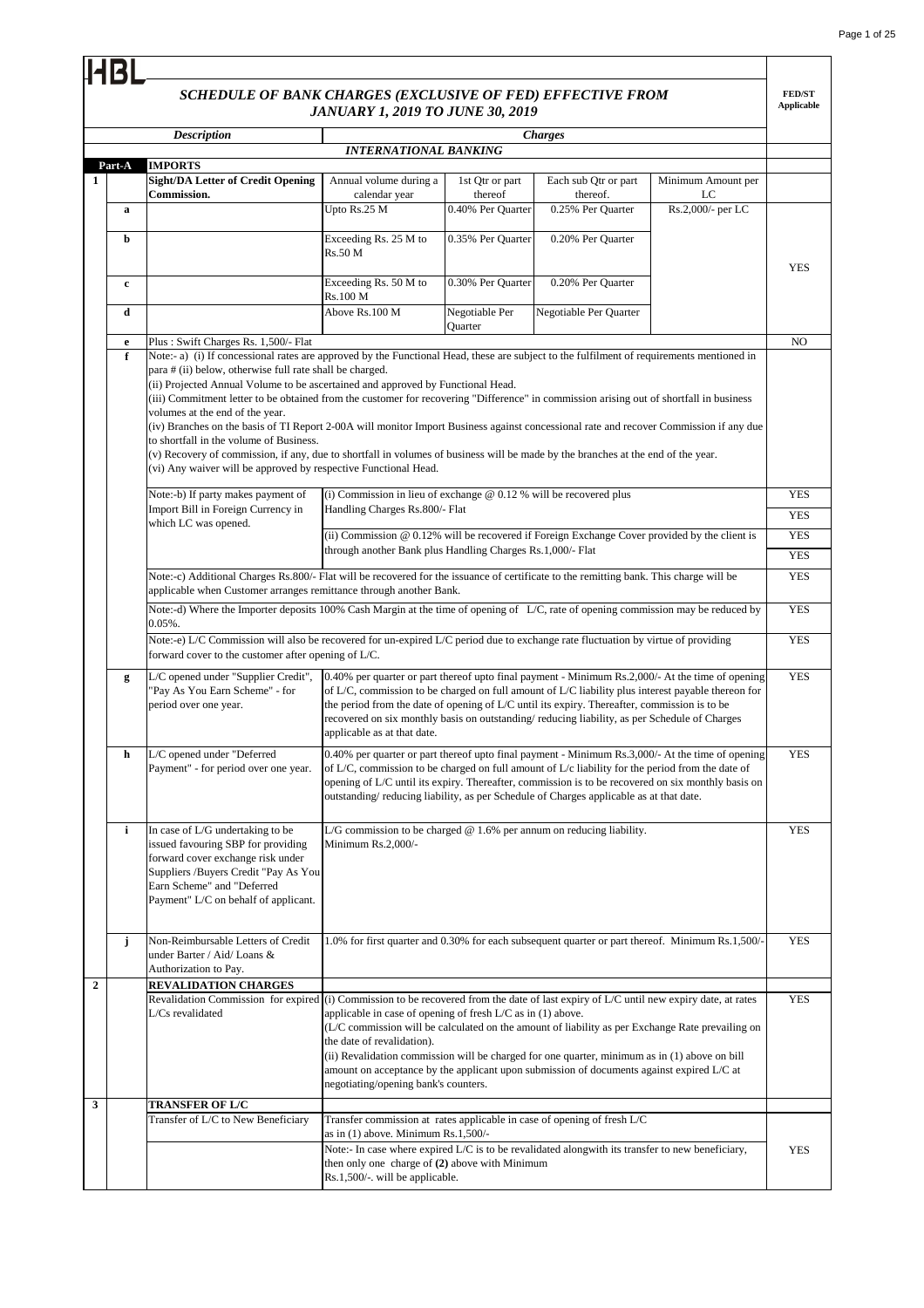|                         | <b>HBI</b>   |                                                                                                                                                                         | SCHEDULE OF BANK CHARGES (EXCLUSIVE OF FED) EFFECTIVE FROM<br><b>JANUARY 1, 2019 TO JUNE 30, 2019</b>                                                                                                                                                                                   |                                                                                                                                                                                                                                                                                                                                                                                                                              | <b>FED/ST</b><br><b>Applicable</b> |  |  |
|-------------------------|--------------|-------------------------------------------------------------------------------------------------------------------------------------------------------------------------|-----------------------------------------------------------------------------------------------------------------------------------------------------------------------------------------------------------------------------------------------------------------------------------------|------------------------------------------------------------------------------------------------------------------------------------------------------------------------------------------------------------------------------------------------------------------------------------------------------------------------------------------------------------------------------------------------------------------------------|------------------------------------|--|--|
|                         |              | <b>Description</b>                                                                                                                                                      |                                                                                                                                                                                                                                                                                         | <b>Charges</b>                                                                                                                                                                                                                                                                                                                                                                                                               |                                    |  |  |
| $\overline{\mathbf{4}}$ |              | <b>Registration of Import Contract</b>                                                                                                                                  |                                                                                                                                                                                                                                                                                         |                                                                                                                                                                                                                                                                                                                                                                                                                              |                                    |  |  |
|                         | a            | <b>Registration of Import Contract</b>                                                                                                                                  | With SBP in respect of Private Foreign<br>Currency Loan obtained by borrower in<br>Pakistan from Foreign lenders.                                                                                                                                                                       | Handling charges Rs.6,000/- Flat                                                                                                                                                                                                                                                                                                                                                                                             | <b>YES</b>                         |  |  |
|                         | b            | Issuance of certificate regarding<br>opening of LC for registration of<br>contract with another Bank for<br>booking of forward exchange cover at<br>Importer's request. | Rs.1,000/- per application flat for LC upto Rs.1 M<br>Rs.1,500/- per application flat for LC over Rs.1 M                                                                                                                                                                                |                                                                                                                                                                                                                                                                                                                                                                                                                              | <b>YES</b>                         |  |  |
|                         | $\mathbf c$  | Contract Registration Fee other than<br>'a' above.                                                                                                                      |                                                                                                                                                                                                                                                                                         |                                                                                                                                                                                                                                                                                                                                                                                                                              |                                    |  |  |
|                         | i            | Upto Rs.75 Million<br>Over Rs.75 Million                                                                                                                                | 0.20% Minimum Rs.2,000/- irrespective of import volumes.<br>Negotiable - (To be approved by Functional Head) - Minimum Rs.1,500/-                                                                                                                                                       |                                                                                                                                                                                                                                                                                                                                                                                                                              | <b>YES</b>                         |  |  |
|                         | d            | Registered Contract Amendment<br>Commission                                                                                                                             | Flat Charges Rs.1,000/- If amendment involves increase in amount then Commission will be<br>charged $@.0.15\%$ as mentioned above.<br>Note: For Expired Contract Revalidation: In addition to amendment charges, revalidation<br>commission will be charged as per clause 4c (i) above. |                                                                                                                                                                                                                                                                                                                                                                                                                              | <b>YES</b>                         |  |  |
| 5                       | a            | <b>L/C Amendment Charges</b><br>L/C Amendment Charges                                                                                                                   |                                                                                                                                                                                                                                                                                         | $Rs.1,200/$ - Flat per transaction or commission under items (1) or (2) or (3) above, if amendment                                                                                                                                                                                                                                                                                                                           |                                    |  |  |
|                         |              |                                                                                                                                                                         | involves increase in amount and/or extension in period of shipment.                                                                                                                                                                                                                     |                                                                                                                                                                                                                                                                                                                                                                                                                              |                                    |  |  |
|                         | b            | Plus: Swift Charges Rs. 600/- Flat<br>Extension in maturity of Usance Bills                                                                                             | Service charges Rs.1,500/- Flat per bill.                                                                                                                                                                                                                                               |                                                                                                                                                                                                                                                                                                                                                                                                                              | N <sub>O</sub><br><b>YES</b>       |  |  |
|                         |              | under L/C / Contract                                                                                                                                                    |                                                                                                                                                                                                                                                                                         |                                                                                                                                                                                                                                                                                                                                                                                                                              |                                    |  |  |
| 6                       | $\mathbf{a}$ | <b>L/C Retirement Charges</b><br>Mark-up                                                                                                                                |                                                                                                                                                                                                                                                                                         |                                                                                                                                                                                                                                                                                                                                                                                                                              |                                    |  |  |
|                         |              |                                                                                                                                                                         | cash margin, if any.<br>adjustment of cash margin, if any.                                                                                                                                                                                                                              | Mark-up rate as per Credit Line in PKR is to be charged from the date of debit to NOSTRO<br>Account or PAD Lodgement whichever is earlier till the date of retirement, after adjustment of<br>In case of One Off Approval, Mark-up at Contractual rate to be applied from the debit to<br>NOSTRO Account or PAD Lodgement whichever is earlier till the date of retirement, after                                            |                                    |  |  |
|                         | b            | In addition to mark-up as per $6(a)$ , Commission is to be charged as under:                                                                                            |                                                                                                                                                                                                                                                                                         |                                                                                                                                                                                                                                                                                                                                                                                                                              |                                    |  |  |
|                         | $\mathbf{i}$ | If retired within 10 days from the date No Commission<br>of lodgment                                                                                                    |                                                                                                                                                                                                                                                                                         |                                                                                                                                                                                                                                                                                                                                                                                                                              |                                    |  |  |
|                         | ii           | If retired within 15 days subsequent to $@$ 0.20% on purchase price.<br>the period at (i) above.                                                                        |                                                                                                                                                                                                                                                                                         |                                                                                                                                                                                                                                                                                                                                                                                                                              | <b>YES</b>                         |  |  |
|                         | iii          | If retired within next 15 days after the $@$ 0.25% on purchase price.<br>period mentioned at (ii) above.                                                                |                                                                                                                                                                                                                                                                                         |                                                                                                                                                                                                                                                                                                                                                                                                                              | <b>YES</b>                         |  |  |
|                         | iv           | If retired after 40 days after the period $\omega$ 0.35% on purchase price.<br>mentioned at (iii) above.                                                                |                                                                                                                                                                                                                                                                                         |                                                                                                                                                                                                                                                                                                                                                                                                                              | <b>YES</b>                         |  |  |
|                         | $\mathbf{v}$ | Import documents received Directly /<br>Indirectly from the suppliers by the<br>Applicant / Bank without registration<br>of contract and payment made<br>thereagainst.  | Handling Charges Rs.2,000/= per shipment.                                                                                                                                                                                                                                               |                                                                                                                                                                                                                                                                                                                                                                                                                              | <b>YES</b>                         |  |  |
|                         |              | from the date of negotiation till the date of deposit of 100% Cash Margin.                                                                                              | to the Bank at the time of opening of L/C. Please also note that where the importers deposit 100% Cash Margin prior to the date of<br>100% margin after the date of negotiation but before the date of lodgement of documents, Mark-up as per Credit Line will be charged               | Note a):- Mark-up would not be charged during the intermediary period of negotiation and retirement, if 100% Cash Margin is provided<br>negotiation, no mark-up will be charged on the Import bill during the intermediary period of negotiation and retirement, but where 100%<br>cash margin has not been deposited, Markup as per Credit Line will be charged after adjustment of cash margin if any. If a party deposits |                                    |  |  |
|                         |              |                                                                                                                                                                         | where the payment as per reimbursement arrangement is made to the Negotiating Bank only on lodgment of the documents.                                                                                                                                                                   | Note b):- No mark up will be charged from the date of negotiation till the date of lodgement of documents received under Import L/Cs,                                                                                                                                                                                                                                                                                        |                                    |  |  |
|                         |              | recovered (once only) Minimum Rs.2,500/-                                                                                                                                | Note c):- (i) In case of forced PAD / Liability is created due to non payment of any bill on maturity, commission $@0.45\%$ is to be                                                                                                                                                    |                                                                                                                                                                                                                                                                                                                                                                                                                              | <b>YES</b>                         |  |  |
|                         |              | forced liability until date of final payment.                                                                                                                           | In case of One Off Approval, in addition to commission at Note c(i) mark-up at normal commercial rate with penalty is to be applied<br>from the date of negotiation till the date of retirement, after adjustment of cash margin, if any.                                               | (ii) In addition to commission at Note c(i) Mark-up with penalty as per Credit Line will be applied from the date of maturity / creation of                                                                                                                                                                                                                                                                                  |                                    |  |  |
|                         | c i          | If bills are to be drawn at usance                                                                                                                                      | (a) Rs.1,300/- Flat per bill to be charged at the time of retirement of bills.                                                                                                                                                                                                          |                                                                                                                                                                                                                                                                                                                                                                                                                              | <b>YES</b>                         |  |  |
|                         |              | under L/C other than Pay As You<br>Earn Scheme and Suppliers/Buyers<br>Credit and Deferred Payment L/C on<br>yearly basis.                                              | the usance import bills for any period beyond validity of L/C.<br>period of a bill is beyond 179 days)                                                                                                                                                                                  | (b) Extra Commission @ $0.15\%$ Minimum Rs.1,000/- per month is to be recovered/ charged for<br>(Note:- Commission will be recovered after expiry of L/C in advance on quarterly basis if usance                                                                                                                                                                                                                             | <b>YES</b>                         |  |  |
|                         | ii           | D/A Commission for bills drawn<br>under L/C if business exceeds Rs.250<br>M(P.A.)                                                                                       | Negotiable (To be approved by Functional Head).                                                                                                                                                                                                                                         |                                                                                                                                                                                                                                                                                                                                                                                                                              | <b>YES</b>                         |  |  |
|                         | d            | Discrepancy in L/C Documents:-                                                                                                                                          | If discrepancies are found by CTP in import L/C documents, US\$ 75/- will be claimed from<br>negotiating bank as per standard clause being stipulated in all L/Cs.                                                                                                                      |                                                                                                                                                                                                                                                                                                                                                                                                                              | <b>YES</b>                         |  |  |
| 7                       |              | <b>L/C Cancellation Charges</b>                                                                                                                                         |                                                                                                                                                                                                                                                                                         |                                                                                                                                                                                                                                                                                                                                                                                                                              |                                    |  |  |
|                         |              | L/C cancellation charges                                                                                                                                                | (i) Rs.2,000/- Flat                                                                                                                                                                                                                                                                     |                                                                                                                                                                                                                                                                                                                                                                                                                              | <b>YES</b>                         |  |  |
|                         |              |                                                                                                                                                                         | (ii) Plus Swift charges Rs.500/-                                                                                                                                                                                                                                                        |                                                                                                                                                                                                                                                                                                                                                                                                                              | NO                                 |  |  |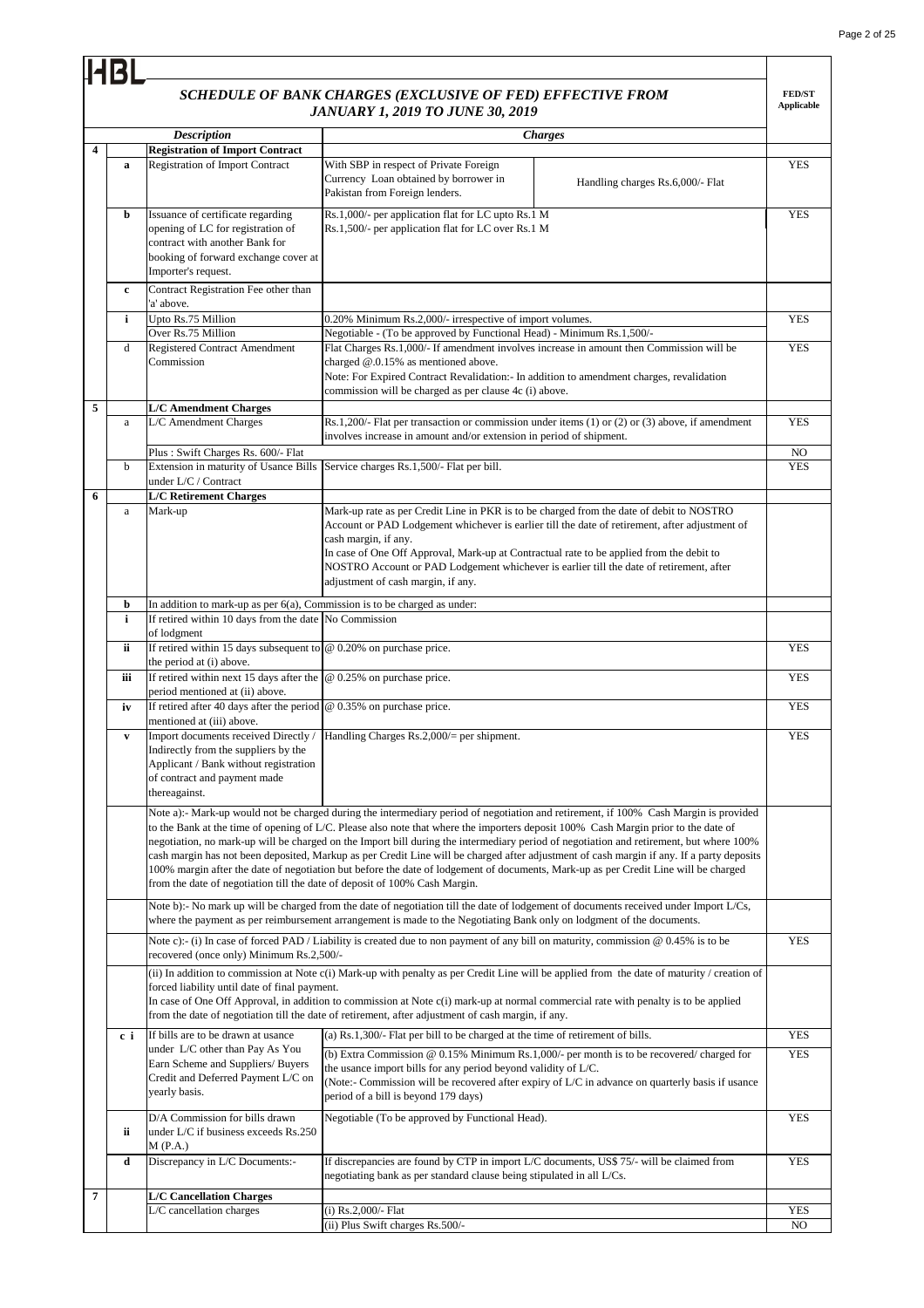# *SCHEDULE OF BANK CHARGES (EXCLUSIVE OF FED) EFFECTIVE FROM*

|              |             |                                                                       | SCHEDULE OF BANK CHARGES (EXCLUSIVE OF FED) EFFECTIVE FROM<br><b>JANUARY 1, 2019 TO JUNE 30, 2019</b>              |                                                                                                    | <b>FED/ST</b><br><b>Applicable</b> |
|--------------|-------------|-----------------------------------------------------------------------|--------------------------------------------------------------------------------------------------------------------|----------------------------------------------------------------------------------------------------|------------------------------------|
|              |             | <b>Description</b>                                                    |                                                                                                                    | <b>Charges</b>                                                                                     |                                    |
| 8            |             | <b>Credit Report Charges</b>                                          |                                                                                                                    |                                                                                                    |                                    |
|              |             | Credit report on Foreign Suppliers/                                   | (i) Actual                                                                                                         |                                                                                                    | N <sub>O</sub>                     |
|              |             | Buyers.                                                               | (ii) Plus Swift charges - Rs.500/-                                                                                 |                                                                                                    | NO                                 |
|              |             |                                                                       |                                                                                                                    | Note : In case credit report obtained from external agencies, actual Plus Swift Charges - Rs.500/- |                                    |
|              |             |                                                                       | or Courier Charges - Rs.1,500/- to be recovered.                                                                   |                                                                                                    |                                    |
| 9            |             | <b>FIM</b>                                                            |                                                                                                                    |                                                                                                    |                                    |
|              | a           |                                                                       | Handling charges on Retirement of Import Documents under Sight L/C by keeping the Consignment under Pledge (FIM):- |                                                                                                    |                                    |
|              | i           | Arrangement of Facility                                               | Nil                                                                                                                |                                                                                                    |                                    |
|              | ii<br>iii   | On one time Request.<br>Due to Forced Clearance                       | @ 0.55% of Bill Amount<br>@ 1.20% of Bill Amount                                                                   |                                                                                                    | <b>YES</b><br><b>YES</b>           |
|              | b           | Handling charges of D.A L/C Consignment cleared & kept under Pledge:- |                                                                                                                    |                                                                                                    |                                    |
|              | i           | Arranged at the time of opening of                                    | @ 0.35% of Bill Amount                                                                                             |                                                                                                    | <b>YES</b>                         |
|              |             | D.A L/C.                                                              |                                                                                                                    |                                                                                                    |                                    |
|              | ii          | One time facility to customer on his                                  | @ 0.55% of Bill Amount                                                                                             |                                                                                                    | <b>YES</b>                         |
|              |             | request where Bank is not agreeable                                   |                                                                                                                    |                                                                                                    |                                    |
|              |             | to deliver documents on D.A basis                                     |                                                                                                                    |                                                                                                    |                                    |
|              |             | due to Forced PAD outstanding or any                                  |                                                                                                                    |                                                                                                    |                                    |
|              |             | over dues in the account.                                             |                                                                                                                    |                                                                                                    |                                    |
|              | iii         | Where customer fails to accept                                        | @ 1.20% of Bill Amount                                                                                             |                                                                                                    | <b>YES</b>                         |
|              |             | documents on first presentation &                                     |                                                                                                                    |                                                                                                    |                                    |
|              |             | Bank is forced to clear the                                           |                                                                                                                    |                                                                                                    |                                    |
|              |             | Consignment & keep in Bonded<br>warehouse.                            |                                                                                                                    |                                                                                                    |                                    |
|              |             |                                                                       |                                                                                                                    |                                                                                                    |                                    |
| 10           |             | <b>Import Bills returned unpaid.</b>                                  |                                                                                                                    |                                                                                                    |                                    |
|              |             | Import Bills returned unpaid.                                         | Handling charges US \$ 100/- or equivalent in Pak Rupees.                                                          | Plus Courier charges Rs.1,500/- and any other charges from Beneficiary Bank for return of un-      | <b>YES</b><br>NO.                  |
|              |             |                                                                       | paid bills.                                                                                                        |                                                                                                    |                                    |
|              |             |                                                                       |                                                                                                                    |                                                                                                    |                                    |
|              |             |                                                                       | Note: a) If documents received pertain to                                                                          | Handling Charges US \$ 40 Plus Courier Charges                                                     | <b>YES</b>                         |
|              |             |                                                                       | other banks in Pakistan or are sent to them on of Rs.250/-<br>the instructions of the forwarding Bank.             |                                                                                                    |                                    |
|              |             |                                                                       |                                                                                                                    |                                                                                                    |                                    |
|              |             |                                                                       | Note: b) If forwarding Bank authorizes us to<br>deliver documents free of cost                                     | Handling Charges of Rs.2,000/- to be recovered<br>from Drawee.                                     | <b>YES</b>                         |
|              |             |                                                                       |                                                                                                                    |                                                                                                    |                                    |
| 11           |             | <b>Documentary Collection</b>                                         |                                                                                                                    |                                                                                                    | <b>YES</b>                         |
|              | $\bf{a}$    | Import Collections:- Documentary on<br>Sight & Usance basis           | Sight Rs.1,000/- Flat<br>Usance Commission $@$ 0.10% per month or part thereof (from the date of lodgement until   |                                                                                                    |                                    |
|              |             |                                                                       | payment) Minimum Rs.1,000/-                                                                                        |                                                                                                    |                                    |
|              |             |                                                                       | Note: If usance bills lodged and retired on the same day Rs.1,000/- Flat will be recovered.                        |                                                                                                    |                                    |
|              | b           | Consignments.                                                         | 0.1% Minimum Rs.1,000/- irrespective of import volumes.                                                            |                                                                                                    | <b>YES</b>                         |
|              | $\mathbf c$ | Import against Advance payment to                                     | $(i)$ Rs. 1,500/- Flat at the time of remittance                                                                   |                                                                                                    | <b>YES</b>                         |
|              |             | suppliers.(Without L/C)                                               |                                                                                                                    |                                                                                                    |                                    |
|              | d           | Handling charges against payment of                                   | (i) Handling charges Rs.1,500/-                                                                                    |                                                                                                    | <b>YES</b>                         |
|              |             | import bills from the proceeds of FCF                                 |                                                                                                                    |                                                                                                    |                                    |
|              |             | (Foreign Currency Financing) where                                    |                                                                                                                    |                                                                                                    |                                    |
|              |             | $L/C$ is established and shipping                                     | (ii) Plus Swift Charges Rs.500/-                                                                                   |                                                                                                    | NO.                                |
|              |             | documents are received at another                                     |                                                                                                                    |                                                                                                    |                                    |
|              |             | Bank.                                                                 |                                                                                                                    |                                                                                                    |                                    |
| 12           |             | <b>Reimbursement Charges</b>                                          |                                                                                                                    |                                                                                                    |                                    |
|              |             | Reimbursement charges                                                 | At Actual                                                                                                          |                                                                                                    | NO.                                |
|              |             | (Payable to reimbursing Banks)                                        |                                                                                                                    |                                                                                                    |                                    |
| 13           |             | <b>Other Import Related Charges</b>                                   |                                                                                                                    |                                                                                                    |                                    |
|              | a           | Issuance of freight certificate for                                   | Rs.1,000/- Flat                                                                                                    |                                                                                                    | <b>YES</b>                         |
|              |             | import on FOB basis.                                                  |                                                                                                                    |                                                                                                    |                                    |
|              | b           | Service charges against import                                        | @ 0.15% Minimum Rs.1,500/-                                                                                         |                                                                                                    | <b>YES</b>                         |
|              |             | transactions i.e. Import Bills/PAD /                                  |                                                                                                                    |                                                                                                    |                                    |
|              |             | Collection / Direct Documents/                                        |                                                                                                                    |                                                                                                    |                                    |
|              |             | Advance Payment.                                                      |                                                                                                                    |                                                                                                    |                                    |
|              | c           | Delivery Order issued for release of                                  | Rs.2,000/- Flat                                                                                                    |                                                                                                    | <b>YES</b>                         |
|              |             | AWB consignment in absence of                                         |                                                                                                                    |                                                                                                    |                                    |
|              |             | original documents.                                                   |                                                                                                                    |                                                                                                    |                                    |
|              | d           | Expenses recovery protest / Legal                                     | At Actual                                                                                                          |                                                                                                    | NO.                                |
|              |             | charges                                                               |                                                                                                                    |                                                                                                    |                                    |
|              | Part-B      | <b>EXPORTS</b>                                                        |                                                                                                                    |                                                                                                    |                                    |
| 1            |             | L/C Advising                                                          |                                                                                                                    |                                                                                                    |                                    |
|              | a           | Advising L/C                                                          | (i) Rs.2,000/- Flat                                                                                                |                                                                                                    | <b>YES</b>                         |
|              |             |                                                                       | (ii) Plus Courier Charges Rs.150/- (in case of within city) or Rs.250/- (in case of intercity)                     |                                                                                                    | NO.                                |
|              | b           | Export L/C Pre-Advice.                                                | (i) $Rs.1,000/-$ Flat                                                                                              |                                                                                                    | <b>YES</b>                         |
| $\mathbf{2}$ |             | <b>Amendment Advising.</b>                                            | (ii) Plus Courier Charges Rs.150/- (in case of within city) or Rs.250/- (in case of intercity)                     |                                                                                                    | NO                                 |
|              |             | Amendment Advising.                                                   | (i) Rs.1,000/- Flat                                                                                                |                                                                                                    | <b>YES</b>                         |
|              |             |                                                                       | (ii) Plus Courier Charges Rs.150/- (in case of within city) or Rs.250/- (in case of intercity)                     |                                                                                                    | NO.                                |
|              |             |                                                                       |                                                                                                                    |                                                                                                    |                                    |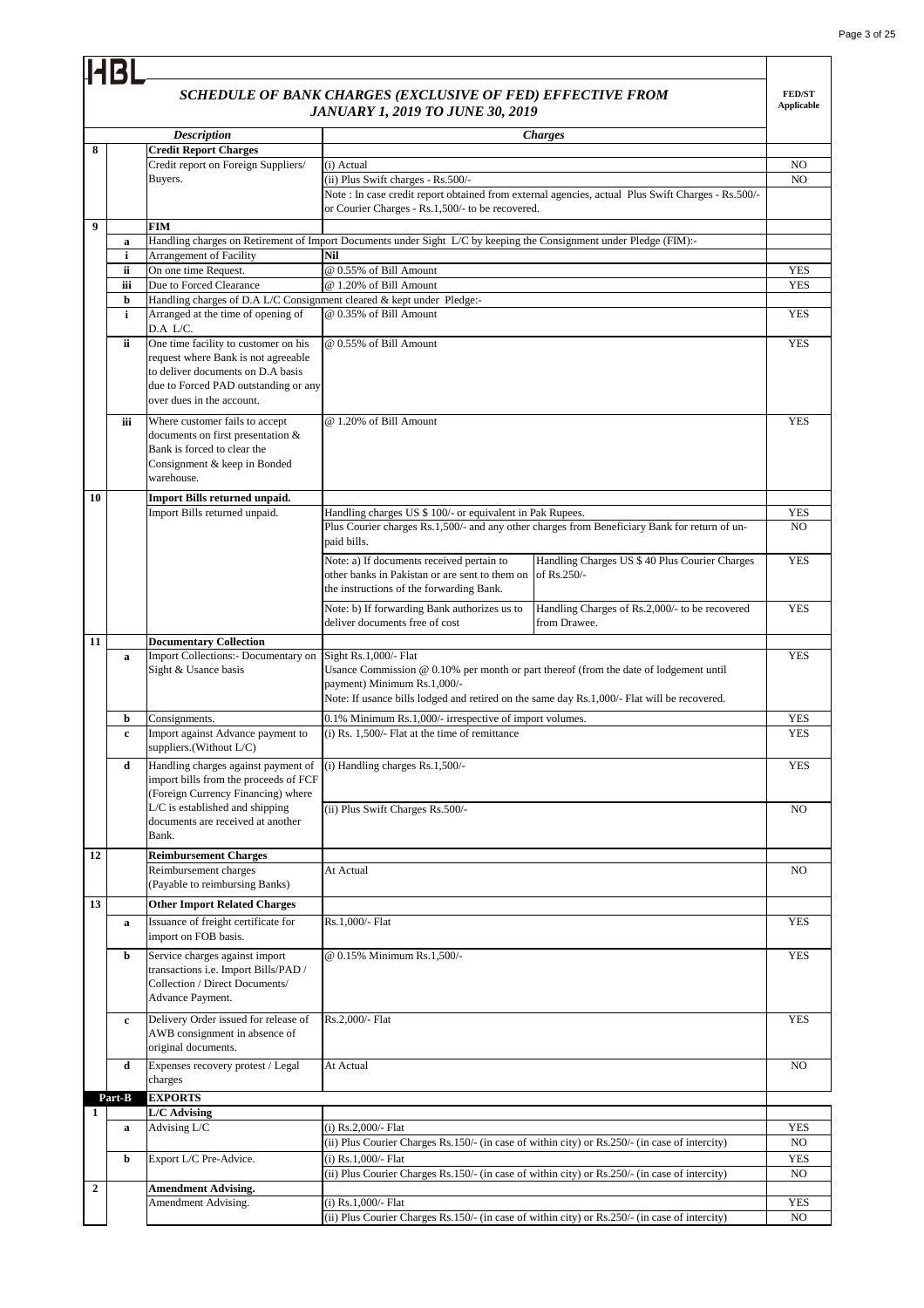# *SCHEDULE OF BANK CHARGES (EXCLUSIVE OF FED) EFFECTIVE FROM*

**HBL** 

|    |             |                                                                                                                                                                                                                  | SCHEDULE OF BANK CHARGES (EXCLUSIVE OF FED) EFFECTIVE FROM<br><b>JANUARY 1, 2019 TO JUNE 30, 2019</b>                                                                                                                                                                                                                                                                                   | <b>FED/ST</b><br><b>Applicable</b> |
|----|-------------|------------------------------------------------------------------------------------------------------------------------------------------------------------------------------------------------------------------|-----------------------------------------------------------------------------------------------------------------------------------------------------------------------------------------------------------------------------------------------------------------------------------------------------------------------------------------------------------------------------------------|------------------------------------|
|    |             | <b>Description</b>                                                                                                                                                                                               |                                                                                                                                                                                                                                                                                                                                                                                         |                                    |
| 3  |             | Negotiation                                                                                                                                                                                                      | <b>Charges</b>                                                                                                                                                                                                                                                                                                                                                                          |                                    |
|    | a           | Negotiation of Rupee Bills under<br>Export LCs.                                                                                                                                                                  | @ 0.25% Minimum Rs.1,000/-                                                                                                                                                                                                                                                                                                                                                              | <b>YES</b>                         |
|    | b           | Export bill realized through FCY<br>account                                                                                                                                                                      | @ 0.12% Minimum Rs.1,500/-                                                                                                                                                                                                                                                                                                                                                              | <b>YES</b>                         |
|    | $\mathbf c$ | against deposit/surrender of FCY<br>Notes.                                                                                                                                                                       | Charges for Exports to Afghanistan $\phi$ 0.45% Minimum Rs.3,000/- The charges mentioned at Part-C (B) 1 (e) will not be applicable<br>here.                                                                                                                                                                                                                                            | <b>YES</b>                         |
|    | d           | <b>Export Development Surcharge</b>                                                                                                                                                                              | Rs.80/- Flat per transaction                                                                                                                                                                                                                                                                                                                                                            | <b>YES</b>                         |
|    | e           | <b>Negotiation Charges</b>                                                                                                                                                                                       |                                                                                                                                                                                                                                                                                                                                                                                         |                                    |
|    |             | (FCY L/C's):                                                                                                                                                                                                     |                                                                                                                                                                                                                                                                                                                                                                                         | <b>YES</b>                         |
|    | i           | <b>Clean Documents</b>                                                                                                                                                                                           | Rs.1,000/- Flat<br>Plus Courier Charges Rs.1,500/-                                                                                                                                                                                                                                                                                                                                      | NO.                                |
|    | ii          | <b>Discrepant Documents</b>                                                                                                                                                                                      | Rs.2,000/- Flat                                                                                                                                                                                                                                                                                                                                                                         | <b>YES</b>                         |
|    |             |                                                                                                                                                                                                                  | Plus Courier Charges Rs.1,500/-                                                                                                                                                                                                                                                                                                                                                         | NO                                 |
|    |             | recoveries made in December.                                                                                                                                                                                     | Note: - (1) In case of overdue FBP, Mark-up as per credit line to be recovered.<br>(2) Negotiable where annual export business volume on Group Basis is above Rs.25 M, with the approval of Functional Head. If<br>commitment of annual export business volume above Rs.25 M is not fulfilled then normal negotiation rates will be applicable and                                      |                                    |
|    | f           | Documents-Returned Unpaid                                                                                                                                                                                        | Rs.600/- Flat per document plus charges of Correspondent Bank, if any.                                                                                                                                                                                                                                                                                                                  | <b>YES</b>                         |
| 4  |             | Confirmation<br>Confirmation/Acceptance                                                                                                                                                                          | These charges will be approved on case to case basis by Financial Institutions - Global Trade                                                                                                                                                                                                                                                                                           | <b>YES</b>                         |
|    |             |                                                                                                                                                                                                                  | Services (FI-GTS). Please refer Note No.7 (Last Page)                                                                                                                                                                                                                                                                                                                                   |                                    |
| 5  |             | Transfer of L/Cs.<br>Transfer of Export L/Cs.                                                                                                                                                                    | Rs.1,500/- Flat                                                                                                                                                                                                                                                                                                                                                                         | <b>YES</b>                         |
| 6  |             | Reimbursement                                                                                                                                                                                                    |                                                                                                                                                                                                                                                                                                                                                                                         |                                    |
|    |             | Reimbursement payment to other<br>local banks from Non-Resident Rupee<br>$A/c$ .                                                                                                                                 | Rs.1,000/- Flat                                                                                                                                                                                                                                                                                                                                                                         | YES                                |
| 7  |             | Processing of Documents under L/C                                                                                                                                                                                |                                                                                                                                                                                                                                                                                                                                                                                         |                                    |
|    |             | restricted on other Banks<br>Where documents are sent to other                                                                                                                                                   | Rs.1,000/- Flat                                                                                                                                                                                                                                                                                                                                                                         | <b>YES</b>                         |
|    |             | banks for negotiation under restricted<br>L/C.                                                                                                                                                                   |                                                                                                                                                                                                                                                                                                                                                                                         |                                    |
| 8  |             | <b>Handling of Duty Draw - Back</b><br>Claims                                                                                                                                                                    |                                                                                                                                                                                                                                                                                                                                                                                         |                                    |
|    | a<br>b      | Handling of Duty draw back claim<br>Handling the processing of 6% R&D<br>support claims to SBP.                                                                                                                  | 0.25% minimum Rs.1,000/- per submission to SBP.<br>0.25% minimum Rs.1,000/- per submission to SBP.                                                                                                                                                                                                                                                                                      | <b>YES</b><br><b>YES</b>           |
| 9  |             | <b>NOC Issuance / Documents</b><br>Transferred                                                                                                                                                                   |                                                                                                                                                                                                                                                                                                                                                                                         |                                    |
|    | a           | Transfer of export proceeds to other<br>Bank.                                                                                                                                                                    | Commission @ 0.12% Minimum Rs.1,000/- Maximum Rs.7,000/-                                                                                                                                                                                                                                                                                                                                | <b>YES</b>                         |
|    | b           | ERF - NOC for Entitlement                                                                                                                                                                                        | $Rs.1,200/(-$ (Flat) per case                                                                                                                                                                                                                                                                                                                                                           | <b>YES</b>                         |
|    | $\mathbf c$ | Charges for registration of contract<br>for Export of Raw Cotton with State<br>Bank of Pakistan and subsequent<br>handling of shipping documents for<br>return of Bank Guarantee from State<br>Bank of Pakistan. | Rs.1,500/- Flat                                                                                                                                                                                                                                                                                                                                                                         | <b>YES</b>                         |
|    | d           | Preparation of substitution case in<br>export re-finances.                                                                                                                                                       | Rs.1,500 /- Flat                                                                                                                                                                                                                                                                                                                                                                        | <b>YES</b>                         |
| 10 |             | <b>Collections</b><br>Foreign Cheques/ Drafts/ FTCs                                                                                                                                                              | (i) 0.12% Minimum Rs.200/- Maximum Rs.1,200/-                                                                                                                                                                                                                                                                                                                                           | YES                                |
|    | a           |                                                                                                                                                                                                                  | (ii) Plus Courier Charges - Rs.150/- Flat                                                                                                                                                                                                                                                                                                                                               | NO                                 |
|    | b           | Foreign Documentary Bills for<br>Collection (on which Bank does not<br>earn any Exchange difference).                                                                                                            | @ 0.20% Minimum Rs.1,000/- Maximum Rs.2,000/-                                                                                                                                                                                                                                                                                                                                           | <b>YES</b>                         |
|    | $\mathbf c$ | FDBC where Bank earns exchange<br>difference.                                                                                                                                                                    | Rs.500/- Flat Per Shipment                                                                                                                                                                                                                                                                                                                                                              | <b>YES</b>                         |
|    | d           | Transfer of export bill lodged under Rs.1,200/- Flat                                                                                                                                                             |                                                                                                                                                                                                                                                                                                                                                                                         | <b>YES</b>                         |
|    |             | collection to other banks and<br><b>Transfer of Form-E before</b><br>lodgement of shipping documents<br>or cancellation of Form-E.                                                                               |                                                                                                                                                                                                                                                                                                                                                                                         |                                    |
|    | e           | Service charges against Export                                                                                                                                                                                   | 0.13% minimum Rs.1,000/-                                                                                                                                                                                                                                                                                                                                                                | <b>YES</b>                         |
|    |             | where payment cover is already<br>than Advance Payment)                                                                                                                                                          | Documents sent on collection basis (i)Note:- The Bank will recover upfront Courier charges from Exporters - Rs.1,500/- at the time of<br>dispatch of documents or Courier charges as per Exporter's agreement with Courier Company.<br>received in our NOSTRO A/C. (Other Exporters will have to produce copies of such agreements with Courier companies which are on<br>Bank's panel. | NO.                                |
| 11 |             | <b>Advance Payment Charges</b>                                                                                                                                                                                   |                                                                                                                                                                                                                                                                                                                                                                                         |                                    |
|    |             | Handling Charges against advance<br>payment received for export                                                                                                                                                  | 0.10% minimum Rs.1,000/-                                                                                                                                                                                                                                                                                                                                                                | <b>YES</b>                         |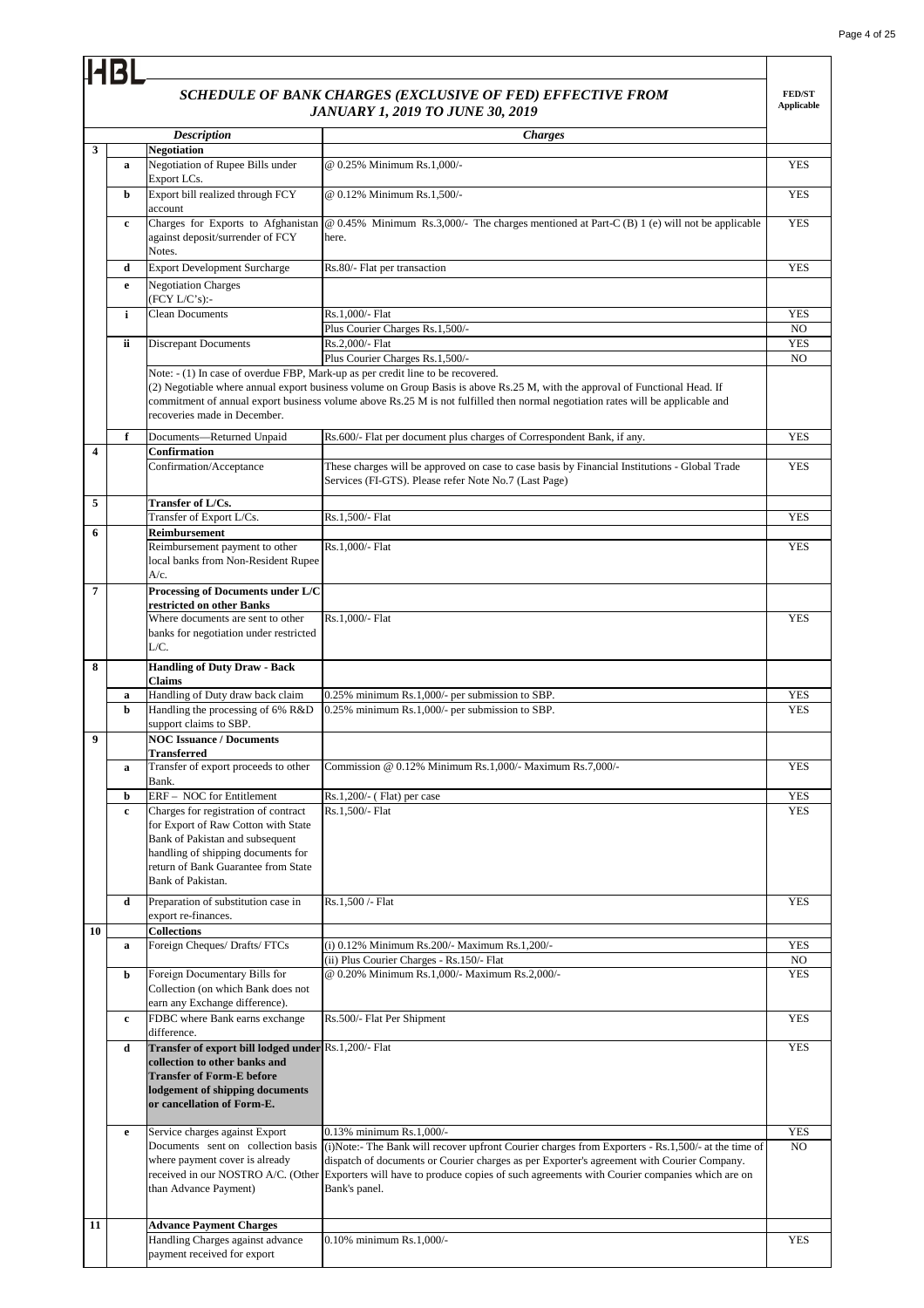**FED/ST Applicable**

## *SCHEDULE OF BANK CHARGES (EXCLUSIVE OF FED) EFFECTIVE FROM JANUARY 1, 2019 TO JUNE 30, 2019*

|              |                   |                                                                   | JAINUAKI 1, 2019 IO JUINE 30, 2019                                                             |                |
|--------------|-------------------|-------------------------------------------------------------------|------------------------------------------------------------------------------------------------|----------------|
|              |                   | <b>Description</b>                                                | <b>Charges</b>                                                                                 |                |
|              | Part C            | FOREIGN CURRENCY REMITTANCES                                      |                                                                                                |                |
| A            |                   | <b>OUTWARD:</b>                                                   |                                                                                                |                |
| $\mathbf{1}$ | a-i               | Issuance of FDD from FC A/C &                                     | @ 0.25% Minimum Rs.1,000/-                                                                     | <b>YES</b>     |
|              |                   | against PKR as per Foreign Exchange   Plus Swift charges Rs.500/- |                                                                                                | NO.            |
|              |                   | Regulations.                                                      | Note:- This commission will not be recovered where FC proceeds of Home Remittance are sent as  |                |
|              |                   |                                                                   | settlement to the beneficiary's bank.                                                          |                |
|              |                   |                                                                   | Free issuance of FDD for HBL at Work Account                                                   |                |
|              | a-ii              | Issuance of FFT from FC A/C &                                     | @ 0.25% Minimum Rs.750/-                                                                       | <b>YES</b>     |
|              |                   | against PKR as per Foreign Exchange                               | Plus Swift charges Rs.500/-                                                                    | NO             |
|              |                   | Regulations.                                                      | Note:- This commission will not be recovered where FC proceeds of Home Remittance are sent as  |                |
|              |                   |                                                                   | settlement to the beneficiary's bank.                                                          |                |
|              |                   |                                                                   | - Commission Charges are to be waived for HBL at Work Account but SWIFT Charges will apply     |                |
|              |                   |                                                                   | & should be deducted.                                                                          |                |
|              | b                 | Special remittances in respect of                                 | Service charges Rs.1,000/- per case in addition to normal remittance charges under 1(a) above. | <b>YES</b>     |
|              |                   | Shipping Freight, Dividend,                                       |                                                                                                |                |
|              |                   | Advertisement etc.                                                |                                                                                                |                |
|              | $\mathbf{c}$      | <b>Local Foreign Funds Transfers (LFFT)</b>                       |                                                                                                |                |
|              |                   | LFFT within the same Branch or to                                 |                                                                                                |                |
|              |                   | any Branch within the same city,                                  | Free                                                                                           |                |
|              |                   | irrespective of amount                                            |                                                                                                |                |
|              |                   | <b>Intercity LFFT</b>                                             | 0.10%<br>Depending on the currency in which transfer is                                        |                |
|              |                   |                                                                   | Minimum - $\text{USS} = 5$ /-<br>being made                                                    |                |
|              |                   |                                                                   | GBP = $3/-$                                                                                    |                |
|              |                   |                                                                   | Euro = $4/-$                                                                                   | <b>YES</b>     |
|              |                   |                                                                   | $CNY = 20/$ -                                                                                  |                |
|              |                   |                                                                   | Decimal charges will be rounded down                                                           |                |
|              |                   |                                                                   |                                                                                                |                |
|              |                   | <b>FFT/FDD</b>                                                    | Note: Free Intercity LFFT for HBL at Work Account                                              |                |
|              | d<br>$\mathbf{i}$ | Cancellation Charges / Stop Payment                               | Rs.500/- Plus Drawee Bank Charges if any.                                                      | <b>YES</b>     |
|              |                   | per instrument.                                                   | Plus Swift charges Rs.500/-                                                                    | NO             |
|              |                   | Issuance of duplicate FDD                                         | Normal Issuance Charges under 1(a) above.                                                      | <b>YES</b>     |
|              | e                 |                                                                   | Plus Swift Charges - Rs.500/- for additional message.                                          | N <sub>O</sub> |
| B            |                   | <b>INWARD:</b>                                                    |                                                                                                |                |
| $\mathbf{1}$ | a                 | <b>Home Remittance</b>                                            | Nil                                                                                            |                |
|              | b                 | Others (Advance Payment)                                          | Nil                                                                                            |                |
|              | $\mathbf{c}$      | <b>Coinstar Money Transfer (Previously</b>                        | Nil                                                                                            |                |
|              |                   | Travelex)                                                         |                                                                                                |                |
|              | d                 | Service charges on payment of all                                 | @ Rs.0.15% Minimum Rs.500/- Maximum Rs.4,000/-                                                 | <b>YES</b>     |
|              |                   | <b>Inward Foreign Remittances (other</b>                          | Plus Courier Charges Rs. 150/-                                                                 |                |
|              |                   | than Home Remittances) to                                         |                                                                                                |                |
|              |                   | beneficiaries maintaining accounts                                |                                                                                                | NO.            |
|              |                   | with other Banks.                                                 |                                                                                                |                |
|              |                   |                                                                   |                                                                                                |                |
|              | e                 | Commission / Handling charges on                                  | Free if the deposit remains in the FC Account for 14 days,                                     | <b>YES</b>     |
|              |                   | deposits of Foreign Currency Notes                                | otherwise commission @ 0.25% (in FCY or Pak Rupees).                                           |                |
|              |                   | for the credit of FC Account in                                   | Minimum Rs.300/-                                                                               |                |
|              |                   | respective currencies.                                            | Note: These Charges will be applicable only on the amount remitted / withdrawn within 14 days  |                |
|              |                   |                                                                   | from the FCN amount deposited in the FC Accounts.                                              |                |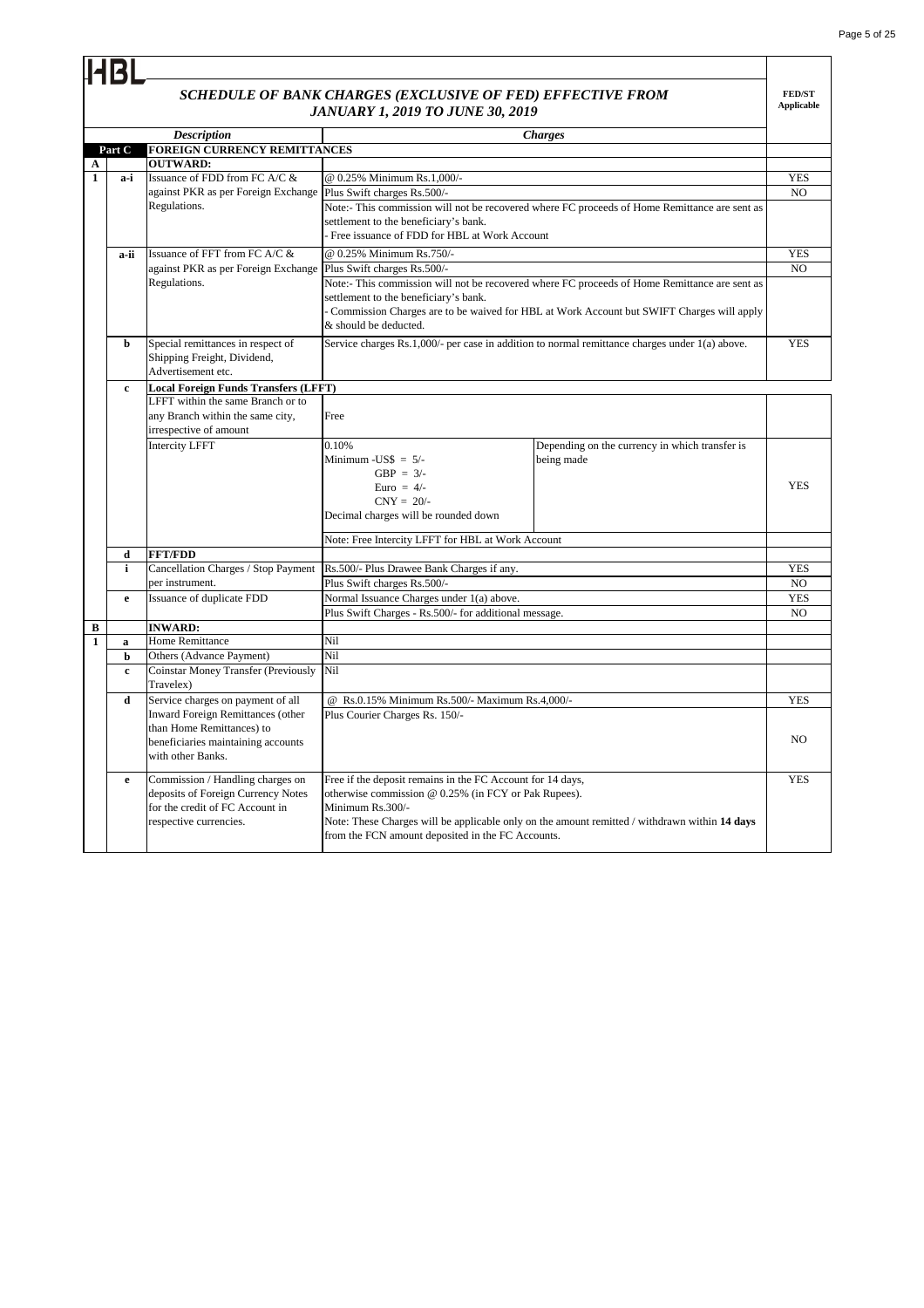| Page 6 of 25 |  |  |
|--------------|--|--|
|              |  |  |

|                  |                                                                                                                                              | SCHEDULE OF BANK CHARGES (EXCLUSIVE OF FED) EFFECTIVE FROM                               | <b>FED/ST</b><br><b>Applicable</b>                                         |
|------------------|----------------------------------------------------------------------------------------------------------------------------------------------|------------------------------------------------------------------------------------------|----------------------------------------------------------------------------|
|                  |                                                                                                                                              | <b>JANUARY 1, 2019 TO JUNE 30, 2019</b>                                                  |                                                                            |
|                  | <b>Description</b><br>OTHER CHARGES ON FOREIGN EXCHANGE TRANSACTIONS<br>Part D                                                               | <b>Charges</b>                                                                           |                                                                            |
| 1                | Correspondents' charges, if any, will<br>be recovered.                                                                                       | At actual                                                                                | N <sub>O</sub>                                                             |
| $\mathbf{2}$     | Foreign bills sent for collection                                                                                                            | Rs.500/- Flat Plus Correspondent Bank's Charges, if any                                  | <b>YES</b>                                                                 |
|                  | returned unpaid.                                                                                                                             | Plus Swift charges Rs.500/- if applicable.                                               | NO.                                                                        |
| 3                | Inward collections received (relating<br>to F.C A/c) from abroad or local<br>banks/ branches & where payment is                              | US\$ 5/- for collection upto US\$ 1,000/-<br>US\$ 15/- for collection above US\$ 1.000/- | <b>YES</b>                                                                 |
|                  | demanded in Foreign Currency.                                                                                                                | Plus Swift charges Rs.500/-                                                              | NO.                                                                        |
| $\boldsymbol{4}$ | Clean Inward Foreign Collection<br>Cheque Return Charges (To be<br>charged for sending back cheque to<br>Collecting Bank through DHL).       | US\$ 20/- (To be recovered from Collecting Bank)                                         | $Ish-N$<br>Sindh-Y<br>Punjab-Y<br>Bal-Y<br>KPK-Y<br>$AJK-N$<br>Fata/Pata-N |
| 5                | Inward cheques received from local                                                                                                           | Commission @ $0.15\%$ Minimum Rs.250/-                                                   | <b>YES</b>                                                                 |
|                  | branches, up-country branches or<br>local banks for payment in Pak.<br>Rupees. (Convert the relevant Foreign<br>Currency at the buying rate) | Plus Swift charges Rs.500/-                                                              | N <sub>O</sub>                                                             |
| 6                | <b>Issuance of Proceeds Realization</b><br>Certificate, if transaction is older than<br>one year.                                            | Rs.500/- Flat per certificate.                                                           | <b>YES</b>                                                                 |
| 7                | <b>Duplicate Proceeds Realization</b><br>Certificate.                                                                                        | Rs.1,000/- Flat per certificate.                                                         | <b>YES</b>                                                                 |
| 8                | Standing Instruction Charges in<br>Foreign Currency A/c.                                                                                     | US\$ 5/- per transaction plus actual remittance charges as applicable.                   | <b>YES</b>                                                                 |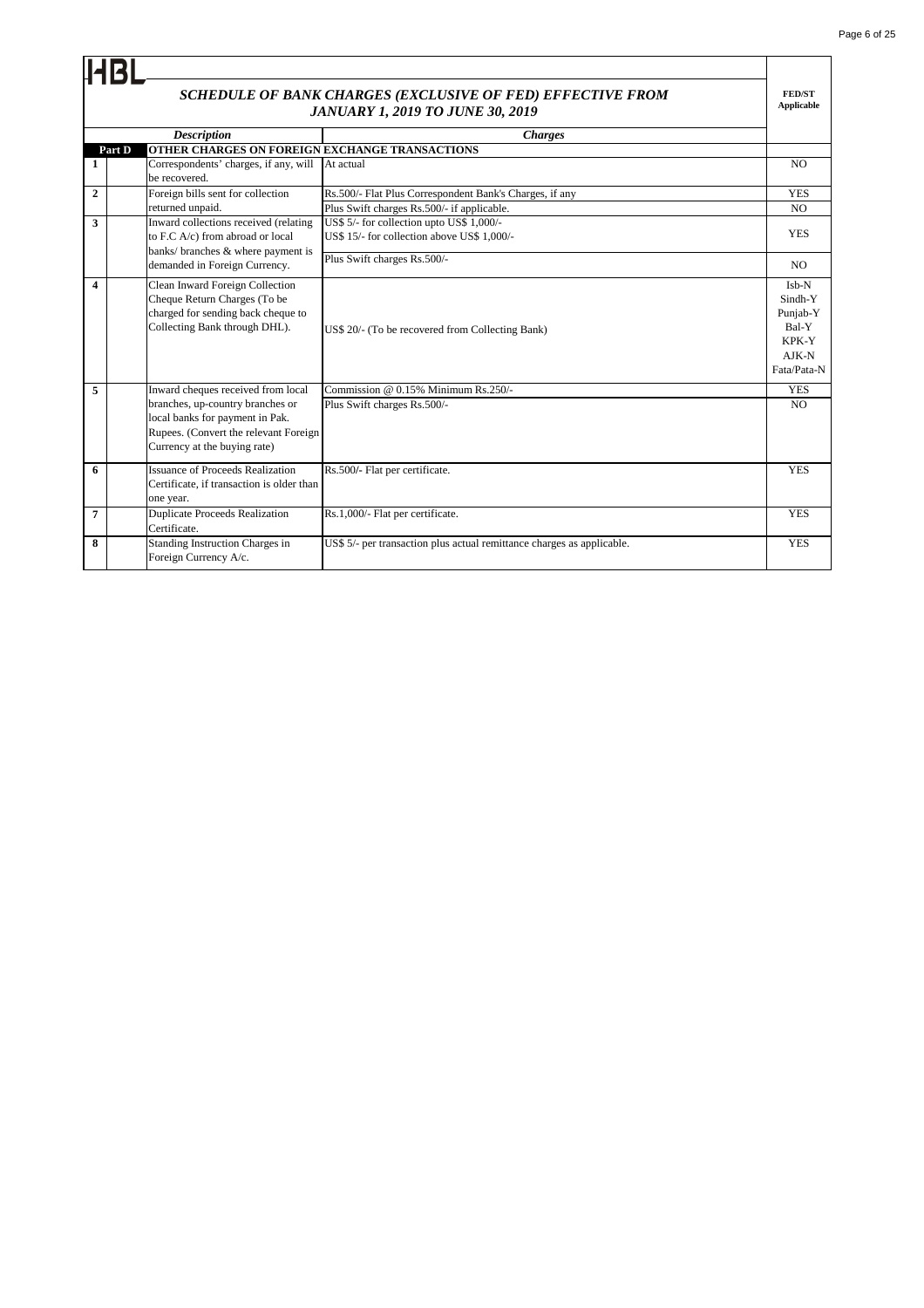**FED/ST Applicable**

### *SCHEDULE OF BANK CHARGES (EXCLUSIVE OF FED) EFFECTIVE FROM JANUARY 1, 2019 TO JUNE 30, 2019*

**HBL** 

|              |              | <b>Description</b>                                                                                                                                                                                                                                                                                                                                                             | <i>JAN CARLE 1, 2017 TO JOINS 30,</i>                                                              | <b>Charges</b>                                                                                                                                                                                                                                                                                                                                                                                                                                                |                       |             |
|--------------|--------------|--------------------------------------------------------------------------------------------------------------------------------------------------------------------------------------------------------------------------------------------------------------------------------------------------------------------------------------------------------------------------------|----------------------------------------------------------------------------------------------------|---------------------------------------------------------------------------------------------------------------------------------------------------------------------------------------------------------------------------------------------------------------------------------------------------------------------------------------------------------------------------------------------------------------------------------------------------------------|-----------------------|-------------|
|              |              |                                                                                                                                                                                                                                                                                                                                                                                | <b>DOMESTIC BANKING</b>                                                                            |                                                                                                                                                                                                                                                                                                                                                                                                                                                               |                       |             |
|              | Part E       | <b>REMITTANCES</b>                                                                                                                                                                                                                                                                                                                                                             |                                                                                                    |                                                                                                                                                                                                                                                                                                                                                                                                                                                               |                       |             |
| 1            |              | <b>Issuance of Banker's Cheque</b>                                                                                                                                                                                                                                                                                                                                             |                                                                                                    |                                                                                                                                                                                                                                                                                                                                                                                                                                                               |                       |             |
|              | a            | Through A/c                                                                                                                                                                                                                                                                                                                                                                    |                                                                                                    | <b>Rs.300/- Flat</b>                                                                                                                                                                                                                                                                                                                                                                                                                                          |                       | <b>YES</b>  |
|              |              | 0.50% of fee/dues or Rs.25/- per instrument*, whichever is less.<br>*Charges amount should not exceed Rs.25/- inclusive of FED.                                                                                                                                                                                                                                                |                                                                                                    | Note:-Charges for issuance of Banker's Cheque for payment of fee/dues in favour of Educational Institutions, HEC/Board etc.                                                                                                                                                                                                                                                                                                                                   |                       | <b>YES</b>  |
|              | b            | For Cash Management customers, Charges as per specific agreement with them.                                                                                                                                                                                                                                                                                                    |                                                                                                    |                                                                                                                                                                                                                                                                                                                                                                                                                                                               |                       |             |
|              | $\mathbf c$  | <b>Cancellation of Bankers Cheque</b>                                                                                                                                                                                                                                                                                                                                          | Rs.200/- Flat<br>Note:- No cancellation charges on Banker's Cheque :                               | (i) Issued in favour of Ministry of Food, Government of Pakistan, as an advance deposit against<br>BARDANA (Jute Bags) only during wheat procurement season.<br>(ii) Issued in favour of Government Departments as Security Deposit and refunded to the<br>Purchaser on recommendation of the same Government Department.<br>(iii) Issued in favour of Educational Institutions, HEC/Board etc.<br>(iv) HBL Freedom A/c holder is exempted from these charges |                       | <b>YES</b>  |
|              | d            | Issuance of Replacement, in case of                                                                                                                                                                                                                                                                                                                                            | Same as Banker's Cheque issuance charges                                                           |                                                                                                                                                                                                                                                                                                                                                                                                                                                               |                       | <b>YES</b>  |
|              |              | lost Banker's Cheque                                                                                                                                                                                                                                                                                                                                                           | Terms & Conditions apply                                                                           |                                                                                                                                                                                                                                                                                                                                                                                                                                                               |                       |             |
|              | e            | Courier Delivery of Banker's Cheque                                                                                                                                                                                                                                                                                                                                            | Rs. 250/-                                                                                          |                                                                                                                                                                                                                                                                                                                                                                                                                                                               |                       | NO.         |
| $\mathbf{2}$ |              | <b>Call Deposit Receipt (CDR)</b>                                                                                                                                                                                                                                                                                                                                              |                                                                                                    |                                                                                                                                                                                                                                                                                                                                                                                                                                                               |                       |             |
|              | a            | <b>Issuance from Account</b>                                                                                                                                                                                                                                                                                                                                                   | Rs. 200/-                                                                                          |                                                                                                                                                                                                                                                                                                                                                                                                                                                               |                       | YES         |
|              | b            | Cancellation of CDR issued from<br>Account                                                                                                                                                                                                                                                                                                                                     | Rs. 200/-                                                                                          |                                                                                                                                                                                                                                                                                                                                                                                                                                                               |                       | <b>YES</b>  |
|              | $\mathbf{c}$ | Issuance of Duplicate CDR issued<br>from account                                                                                                                                                                                                                                                                                                                               | Rs. 240/-                                                                                          |                                                                                                                                                                                                                                                                                                                                                                                                                                                               |                       | <b>YES</b>  |
| 3            |              | Special Pre-printed Drafts for CMD<br>Customers                                                                                                                                                                                                                                                                                                                                |                                                                                                    | @ 0.04% - issuance charges or as per agreement by CMD with the customer.                                                                                                                                                                                                                                                                                                                                                                                      |                       | <b>YES</b>  |
| 4            |              | INTER BRANCH ONLINE TRANSACTIONS / CROSS BRANCH OFF LINE TRANSFERS                                                                                                                                                                                                                                                                                                             |                                                                                                    |                                                                                                                                                                                                                                                                                                                                                                                                                                                               |                       |             |
|              |              | Product                                                                                                                                                                                                                                                                                                                                                                        | <b>Transaction</b>                                                                                 | <b>Charges</b>                                                                                                                                                                                                                                                                                                                                                                                                                                                | <b>Payable By</b>     |             |
|              | a            | Deposit (Cash)                                                                                                                                                                                                                                                                                                                                                                 | (i) Within City<br>(ii) Inter city                                                                 | Free<br>Rs.370/- Flat                                                                                                                                                                                                                                                                                                                                                                                                                                         | Depositor             | <b>YES</b>  |
|              |              | Note:-                                                                                                                                                                                                                                                                                                                                                                         |                                                                                                    |                                                                                                                                                                                                                                                                                                                                                                                                                                                               |                       |             |
|              | b            | Withdrawals (Cash)                                                                                                                                                                                                                                                                                                                                                             | (i) Within City Upto<br>Rs.500,000/- per day<br>(ii) Within City Over<br>$Rs.500,000/=$<br>per day | Free<br>0.15% of the transaction amount with<br>Minimum Rs.600/-                                                                                                                                                                                                                                                                                                                                                                                              |                       |             |
|              |              |                                                                                                                                                                                                                                                                                                                                                                                | (iii) Inter-city upto<br>Rs.500,000/- per day                                                      | <b>Rs.370- Flat</b>                                                                                                                                                                                                                                                                                                                                                                                                                                           | <b>Account Holder</b> | <b>YES</b>  |
|              |              |                                                                                                                                                                                                                                                                                                                                                                                | (iv) Inter-City Over<br>$Rs.500,000/=$<br>per day                                                  | 0.125% of the transaction amount with<br>Minimum Rs.600/-                                                                                                                                                                                                                                                                                                                                                                                                     |                       |             |
|              | $\mathbf c$  | <b>Cheque Deposits</b><br>(HBL Cheque - For credit to HBL<br>Account)                                                                                                                                                                                                                                                                                                          | (i) Within city and<br>within the Catchment area<br>of One Clearing House                          | Free                                                                                                                                                                                                                                                                                                                                                                                                                                                          |                       | $_{\rm NO}$ |
|              |              |                                                                                                                                                                                                                                                                                                                                                                                | (ii) Inter city                                                                                    | Free                                                                                                                                                                                                                                                                                                                                                                                                                                                          |                       |             |
|              | d            | Non-HBL Cheque deposited in local<br>clearing and funds credited to HBL<br>Inter-city Branch Account                                                                                                                                                                                                                                                                           |                                                                                                    | Flat Rs.400/-                                                                                                                                                                                                                                                                                                                                                                                                                                                 | Beneficiary           | YES         |
|              | $\mathbf e$  | Local Funds Transfers (LFTs) Online (i) Within city and<br>Funds Transfer / Cross Branch<br>Transfers                                                                                                                                                                                                                                                                          | within the Catchment area<br>of One Clearing House                                                 | Free                                                                                                                                                                                                                                                                                                                                                                                                                                                          | <b>Account Holder</b> | YES         |
|              |              |                                                                                                                                                                                                                                                                                                                                                                                | (ii) Inter city                                                                                    | <b>Flat Rs.240/-</b>                                                                                                                                                                                                                                                                                                                                                                                                                                          |                       |             |
|              |              | Note: HBL Cheque to be obtained from Account Holders for all LFTs (e) above.<br>Note:-1 (a) Where link is down, remittance may be sent by other means without extra charges.<br>(b) All on-line transactions should be treated as within city between following cities:<br>(i) Islamabad & Rawalpindi<br>(ii) Chenab Nagar (Rabwah) and Chinniot<br>(iii) Khushab & Jauharabad |                                                                                                    |                                                                                                                                                                                                                                                                                                                                                                                                                                                               |                       |             |
|              |              | collected through Online facility instead of NIFT.                                                                                                                                                                                                                                                                                                                             |                                                                                                    | Note:-(2) (a) As per HOK instructions all HBL Cheques deposited at Branch Counters which are drawn on Misys Branches must be                                                                                                                                                                                                                                                                                                                                  |                       |             |
|              |              | recovered.                                                                                                                                                                                                                                                                                                                                                                     |                                                                                                    | (b) Collection of Non HBL Cheque Rs.300/- Flat (Plus FED) where NIFT facility is available otherwise Normal OBC Charges are to be                                                                                                                                                                                                                                                                                                                             |                       | YES         |
|              |              | Note:-(3) Cash Management as per agreement signed with the customer.                                                                                                                                                                                                                                                                                                           |                                                                                                    |                                                                                                                                                                                                                                                                                                                                                                                                                                                               |                       | <b>YES</b>  |
|              |              | Note:-(4) Cash Management as per Schedule of Charges where no written agreement is available.<br>Institution through Cash Deposit / LFT / IBTS / Cross Branch Transaction etc.                                                                                                                                                                                                 |                                                                                                    | Note:-(5) No service charges shall be recovered from students depositing fee directly in the Fee Collection Account of the Educational                                                                                                                                                                                                                                                                                                                        |                       | YES         |
|              |              | Note:-(6) Charges mentioned at 3 a,b, c, d e are also applicable for all Branches.                                                                                                                                                                                                                                                                                             |                                                                                                    |                                                                                                                                                                                                                                                                                                                                                                                                                                                               |                       |             |
|              |              | HumWatan Accounts are exempted from charges mentioned in point-4(b & e)                                                                                                                                                                                                                                                                                                        |                                                                                                    | Note:-(7) Charges mentioned in Point 4 (a,b & d) above are not applicable on HBL Freedom and HBL at Work Account Holders. HBL                                                                                                                                                                                                                                                                                                                                 |                       |             |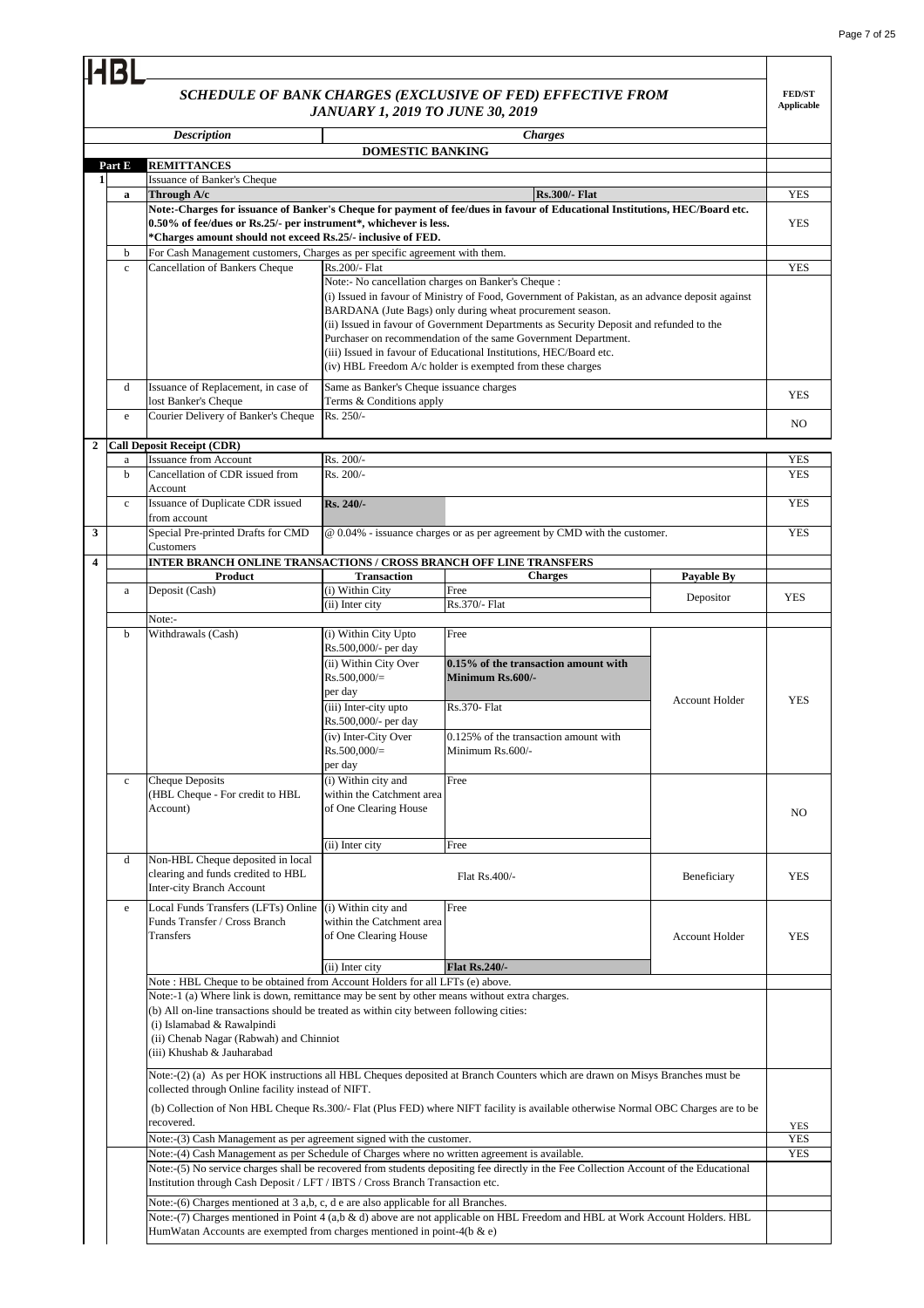#### **FED/ST Applicable** *SCHEDULE OF BANK CHARGES (EXCLUSIVE OF FED) EFFECTIVE FROM JANUARY 1, 2019 TO JUNE 30, 2019 Description Charges* **Transaction Time Window Charges Payable to SBP Per Transaction (PKR) G.L.Code-9903187 \*HBL Share of Charges Per Transaction (PKR) G.L.Code-9914049 Total Charges to be recovered from Customers (PKR)** 9:00 AM to 1:30 PM Rs. 200/- Rs. 200/- Rs. 20/- Rs. 220/-1:30 PM to 3:00 PM Rs.300/- Rs.30/- Rs.30/- Rs.330/- $3:00 \text{ PM}$  to  $4:00 \text{ PM}$  Rs.  $500/-\text{Rs.}$  500/- Rs.  $50/-\text{Rs.}$  550/-**Transaction Time Window Charges Payable to SBP Per Transaction (PKR) G.L.Code-9903187 \*HBL Share of Charges Per Transaction (PKR) G.L.Code-9914049 Total Charges to be recovered from Customers (PKR)** First Batch 12:00 PM Rs.  $25/-$  Rs. 25/- Rs. 25/- Rs. 50/-2nd Batch 3:30 PM Rs. 25/- Rs. 25/- Rs. 25/- Rs. 50/-**Collection: -** YES NO YES NO YES NO **d** Charges for US\$ drafts / cheques presented in clearing. **YES e** Intercity clearing through NIFT Rs.350/- per instrument. Flat YES **f** Urgent collection of local cheques for Rs.500/- per collection. Rs.500,000/- and above YES Isb-N Sindh-Y Punjab-Y Bal-Y KPK-Y AJK-N Fata/Pata-N NO **Inland Letter of Credit** Upto Rs.25 M Exceeding Rs. 25 M to Rs.50 M Exceeding Rs. 50 M to Rs.100 M Above Rs.100 M  $N<sub>O</sub>$ NO **b Amendments charges without** increase in amount. YES **c** Involving increase in amount and / or extension in period of shipment. YES **d** Extension in maturity of Usance Bills Service charges Rs.1,000/- Flat per bill YES **e** Cancellation Charges (Cancellation with mutual consent of Bank & Customer/ Beneficiary) **YES** YES NO **2** Rs.1,500/- Flat **f** Advising / Amendment Charges. Rs.1,500/- Flat (ii) Plus Courier Charges Rs.150/- (in case of within city) or Rs.250/- (in case of intercity) YES **a Opening Commission b Upto Rs.25 M 0.40% per quarter** Minimum Rs.2,000/- per  $L^C$ 0.30% per quarter Negotiable Per Quarter Plus Swift Charges Rs.500/- Flat Courier Charges Rs.150/- (in case of within city) or Rs.250/- (in case of intercity) Note: Charges negotiable on case-to-case basis under approval of Functional Head Rs.1,500/- per transaction or Commission as per (2a) above, in case of increase in amount or extention in validity of LC. **g** Returning Charges for Intercity Clearing / Collection (Documentary / Clean) Rs. 500/- Flat (ii) Plus Courier Charges Rs.150/- (in case of within city) or Rs.250/- (in case of intercity) Only for OBC 0.35% per quarter Rs.1,500/- Flat Rs.350/- per instrument. Flat Rs.350/- per instrument. Flat No charges for transactions between following twin cities:- (i) Rawalpindi & Islamabad. (ii) Chenab Nagar (Rabwah) and Chinniot. (iii) Khushab & Jauharabad. No charges within Catchment Area of NIFT in All Regions, if clearing is handled as local clearing and not as intercity clearing. (iv) HBL Freedom A/c holder is exempted from these charges **1 a** Documentary **a**  $\omega$  0.40% Minimum Rs.1,000/ (ii) Plus Courier Charges Rs.150/- (in case of within city) or Rs.250/- (in case of intercity) **b** Clean (including cheques/ dividend warrants/ drafts etc.) @ 0.25% Minimum Rs.300/- Maximum Rs.10,000/- (ii) Plus Courier Charges Rs.150/- (in case of within city) or Rs.250/- (in case of intercity) No charges on LBC i.e. proceeds of other banks cheques collected in cash OR routed through account maintained with local NBP branch and vice versa. Cheques received for collection directly from other Banks @ 0.25% Minimum Rs.500/- Maximum Rs.10,000/- (ii) Plus Courier Charges Rs.150/- (in case of within city) or Rs.250/- (in case of intercity) NIL **\*Note: FED/ST is applicable on HBL's share of charges only. Part F BILLS 6 3rd Party Funds Transfer using SBP's, RTGS System - MT 102 Facility Threshold amount of 3rd Party Funds Transfer through RTGS via MT-102 is Rs. 100,000/- Funds Outflow Monday to Friday** Note:-(8) All charges pertaining to intercity funds transfers under this section will be exempted in case of sales of third party mutual fund transactions. **3rd Party Funds Transfer using SBP's, RTGS System - MT 103 Facility 5 Threshold amount of 3rd Party Funds Transfer through RTGS via MT-103 is Rs. 1 Million** YES YES **Funds In-flow** NIL **\*Note: FED/ST is applicable on HBL's share of charges only. Funds Outflow** Monday to Friday **Funds In-flow c**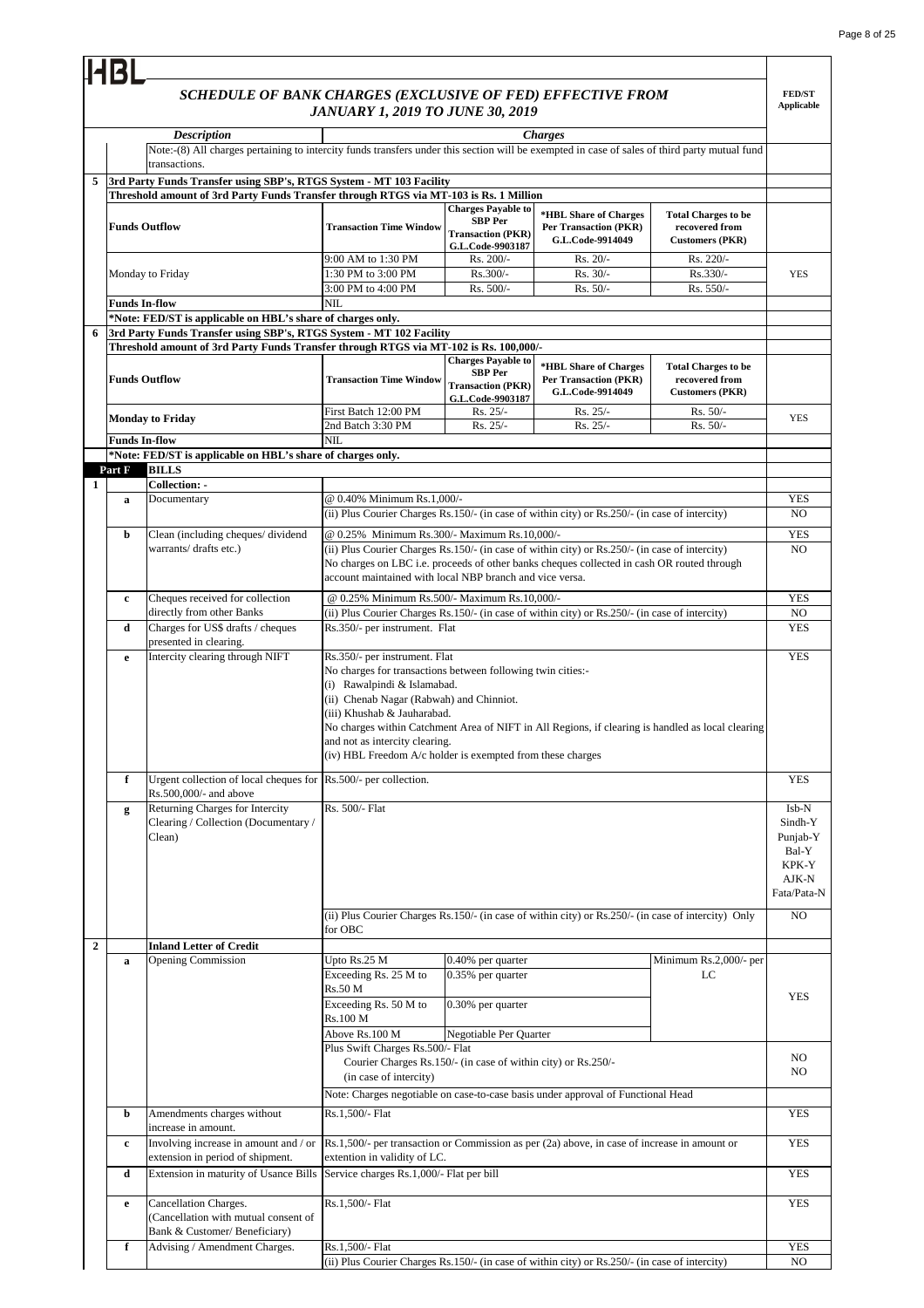$\overline{\phantom{0}}$ 

|   | <b>HBL</b> |                                                                                                                                         |                                                                                                                                                                                                                                                                                                                                                                                                                               |                                    |
|---|------------|-----------------------------------------------------------------------------------------------------------------------------------------|-------------------------------------------------------------------------------------------------------------------------------------------------------------------------------------------------------------------------------------------------------------------------------------------------------------------------------------------------------------------------------------------------------------------------------|------------------------------------|
|   |            |                                                                                                                                         | SCHEDULE OF BANK CHARGES (EXCLUSIVE OF FED) EFFECTIVE FROM<br><b>JANUARY 1, 2019 TO JUNE 30, 2019</b>                                                                                                                                                                                                                                                                                                                         | <b>FED/ST</b><br><b>Applicable</b> |
|   |            | <b>Description</b>                                                                                                                      | <b>Charges</b>                                                                                                                                                                                                                                                                                                                                                                                                                |                                    |
|   | g          | To add Confirmation on LC Charges                                                                                                       | As per Credit Risk (to be approved by FID).                                                                                                                                                                                                                                                                                                                                                                                   | <b>YES</b>                         |
|   | h          | Handling commission on inland<br>import collection bills at opening end.                                                                | Rs.600/- Flat per collection.                                                                                                                                                                                                                                                                                                                                                                                                 | <b>YES</b>                         |
|   | i          | Handling of discrepant documents                                                                                                        | Rs.1,500/- Flat                                                                                                                                                                                                                                                                                                                                                                                                               | <b>YES</b>                         |
| 3 |            | Purchase of Bills, Cheques etc.                                                                                                         |                                                                                                                                                                                                                                                                                                                                                                                                                               |                                    |
|   | a          | Documentary Bills other than those                                                                                                      | Same charges as for collection cited at 1(a) above                                                                                                                                                                                                                                                                                                                                                                            | <b>YES</b>                         |
|   |            | drawn against Letters of Credit                                                                                                         | Plus Mark-up as per Credit Line from the date of purchase to the date of payment.<br>In case of One Off Approvals, Mark-up at normal Commercial rate is to be applied from the date<br>of purchase to the date of payment.                                                                                                                                                                                                    | <b>YES</b>                         |
|   | b          | Clean Bills (Cheques, Drafts etc)                                                                                                       | Same charges as for collection cited at 1(b) above                                                                                                                                                                                                                                                                                                                                                                            | <b>YES</b>                         |
|   |            |                                                                                                                                         | Plus Mark-up as per Credit Line from the date of purchase to the date of payment.<br>In case of One Off Approvals, Mark-up at normal Commercial rate is to be applied from the date<br>of purchase to the date of payment.                                                                                                                                                                                                    |                                    |
|   |            |                                                                                                                                         | Note:- Salary cheques issued by Controller of Military Accounts are exempted from charges cited<br>at 1(b) and 1 (f) above and markup. However, Courier Charges Rs.150/- (in case of within city) or<br>Rs.250/- (in case of intercity) are to be recovered.                                                                                                                                                                  |                                    |
|   | i          |                                                                                                                                         | Postage Local (within city) - Rs.30/- Inland (Inter City) 50/- per item / Courier charges Local (within city) Rs.150/- Inland (Inter-city)                                                                                                                                                                                                                                                                                    | N <sub>O</sub>                     |
|   |            |                                                                                                                                         | Rs.250/- per item are to be recovered on collection of each instrument (whether clean or documentary).                                                                                                                                                                                                                                                                                                                        | NO                                 |
|   | ii         | Collecting Bank's Charges and Swift / Courier Charges will be extra.                                                                    |                                                                                                                                                                                                                                                                                                                                                                                                                               | NO.                                |
|   | c          | Mark-up shall be applied as under on bills purchased/negotiated.                                                                        |                                                                                                                                                                                                                                                                                                                                                                                                                               |                                    |
|   | i          | If retired up to 21 <sup>st</sup> day from the date<br>of purchase.                                                                     | Mark-up as per Credit Line on Actual Finance.<br>In case of One Off Approval, Mark-up at normal Commercial rate on Actual Finance is to be<br>applied.                                                                                                                                                                                                                                                                        |                                    |
|   | ii         | If retired during next 210 days.                                                                                                        | Mark-up as per Credit Line on Actual Finance.<br>In case of One Off Approval, Mark-up at normal Commercial rate on Actual Finance is to be<br>applied.                                                                                                                                                                                                                                                                        |                                    |
|   |            |                                                                                                                                         | Plus Bank's commission @ 20 paisas per Rs.100/-                                                                                                                                                                                                                                                                                                                                                                               | <b>YES</b>                         |
|   | iii        | Storage Charges.                                                                                                                        | i) No charge, if cleared within 3 days of its receipt by the branch.                                                                                                                                                                                                                                                                                                                                                          |                                    |
| 4 |            |                                                                                                                                         | ii) Rs.2 per packet per day - Minimum Rs.200/-                                                                                                                                                                                                                                                                                                                                                                                | <b>YES</b>                         |
|   | 4.1        | Documentary bills drawn against Inland Letters of Credit.<br><b>SIGHT BILLS</b>                                                         |                                                                                                                                                                                                                                                                                                                                                                                                                               |                                    |
|   | a          | <b>At Negotiating End</b>                                                                                                               |                                                                                                                                                                                                                                                                                                                                                                                                                               |                                    |
|   | i          | <b>Negotiation Commission</b>                                                                                                           | Commission @ 0.55% Minimum Rs.600/-<br>Plus Markup as per Credit Line or normal Commercial rate from date of Negotiation till                                                                                                                                                                                                                                                                                                 | <b>YES</b>                         |
|   |            |                                                                                                                                         | realization.                                                                                                                                                                                                                                                                                                                                                                                                                  |                                    |
|   | ii         | Collection charges (Inland L/Cs)                                                                                                        | Rs.800/- Flat                                                                                                                                                                                                                                                                                                                                                                                                                 | YES                                |
|   | iii        | Collection charges for restricted L/C<br>(where negotiation is restricted to<br>some other Bank and presented to us<br>for forwarding). | Rs.1,000/- Flat                                                                                                                                                                                                                                                                                                                                                                                                               | <b>YES</b>                         |
|   | b          | At opening end (at the time of                                                                                                          |                                                                                                                                                                                                                                                                                                                                                                                                                               |                                    |
|   | i          | retirement) rate of mark-up<br>If retired within 3 days from the date<br>of lodgment.                                                   | Mark-up as per Credit Line from the date of negotiation.<br>In case of One Off Approval, Mark-up at normal Commercial rate is to be applied from the date of<br>negotiation.                                                                                                                                                                                                                                                  |                                    |
|   | ii         | If retired after 3 days of lodgment.                                                                                                    | Mark-up as per Credit Line plus Commission @ 0.25%.<br>In case of One Off Approval, Mark-up at normal Commercial rate plus Commission $@0.25\%$ is<br>to be recovered.                                                                                                                                                                                                                                                        | <b>YES</b>                         |
|   |            |                                                                                                                                         | Note:- No mark-up will be charged from the date of negotiation till the date of lodgment for documents received under Inland L/Cs,                                                                                                                                                                                                                                                                                            |                                    |
|   | c          | If negotiation is restricted to some                                                                                                    | where the payment as per re-imbursement arrangement is made to the Negotiating Bank only on receipt of documents.<br>Forwarding branch should recover Handling Charge of Rs.500/- (Flat) per bill plus actual charges                                                                                                                                                                                                         | <b>YES</b>                         |
|   |            | other Bank.                                                                                                                             | of Negotiating Bank.                                                                                                                                                                                                                                                                                                                                                                                                          |                                    |
|   | 4.2        | <b>USANCE BILLS</b>                                                                                                                     |                                                                                                                                                                                                                                                                                                                                                                                                                               |                                    |
|   | a<br>i     | At opening end: -<br>Collection charges.                                                                                                | @ 0.40% - Minimum Rs.800/- Maximum Rs.1,500/- if documents are paid within L/C validity.                                                                                                                                                                                                                                                                                                                                      | <b>YES</b>                         |
|   | ii         | If bill matures after expiry of L/C.                                                                                                    | Usual charges as in (i) above plus delivery of documents against acceptance commission $@0.10\%$<br>per month on bill amount on realization from the date of expiry of L/C. Minimum Rs.600/-.                                                                                                                                                                                                                                 | <b>YES</b>                         |
|   |            |                                                                                                                                         | (i) In case of forced PAD / Liability is created due to non payment of any bill on maturity,<br>commission $@0.45\%$ is to be recovered (once only).                                                                                                                                                                                                                                                                          | <b>YES</b>                         |
|   |            |                                                                                                                                         | (ii) In addition to commission at (i) above mark-up with penalty as per Credit Line will be applied<br>from the date of maturity / creation of forced liability till date of final payment.<br>In case of One Off Approval, in addition to commission at (i) above, mark-up at normal<br>Commercial rate with penalty will be applied from the date of maturity / creation of forced<br>liability till date of final payment. | <b>YES</b>                         |
|   | b          | At collecting end:                                                                                                                      |                                                                                                                                                                                                                                                                                                                                                                                                                               |                                    |
|   | i          | Collection charges                                                                                                                      | Commission @ 0.40% - Minimum Rs.1,000/-                                                                                                                                                                                                                                                                                                                                                                                       | <b>YES</b>                         |
|   | ii         | In case of purchase                                                                                                                     | Usual commission as in b(i) above<br>And markdown $@0.60\%$ for every 15 days from the date of purchase till the date of maturity/                                                                                                                                                                                                                                                                                            | <b>YES</b>                         |
|   |            |                                                                                                                                         | payment, whichever comes later.                                                                                                                                                                                                                                                                                                                                                                                               |                                    |
|   |            |                                                                                                                                         | Note:- All other charges such as Postages / Courier / Collecting agent's charges etc, wherever applicable will be extra.                                                                                                                                                                                                                                                                                                      |                                    |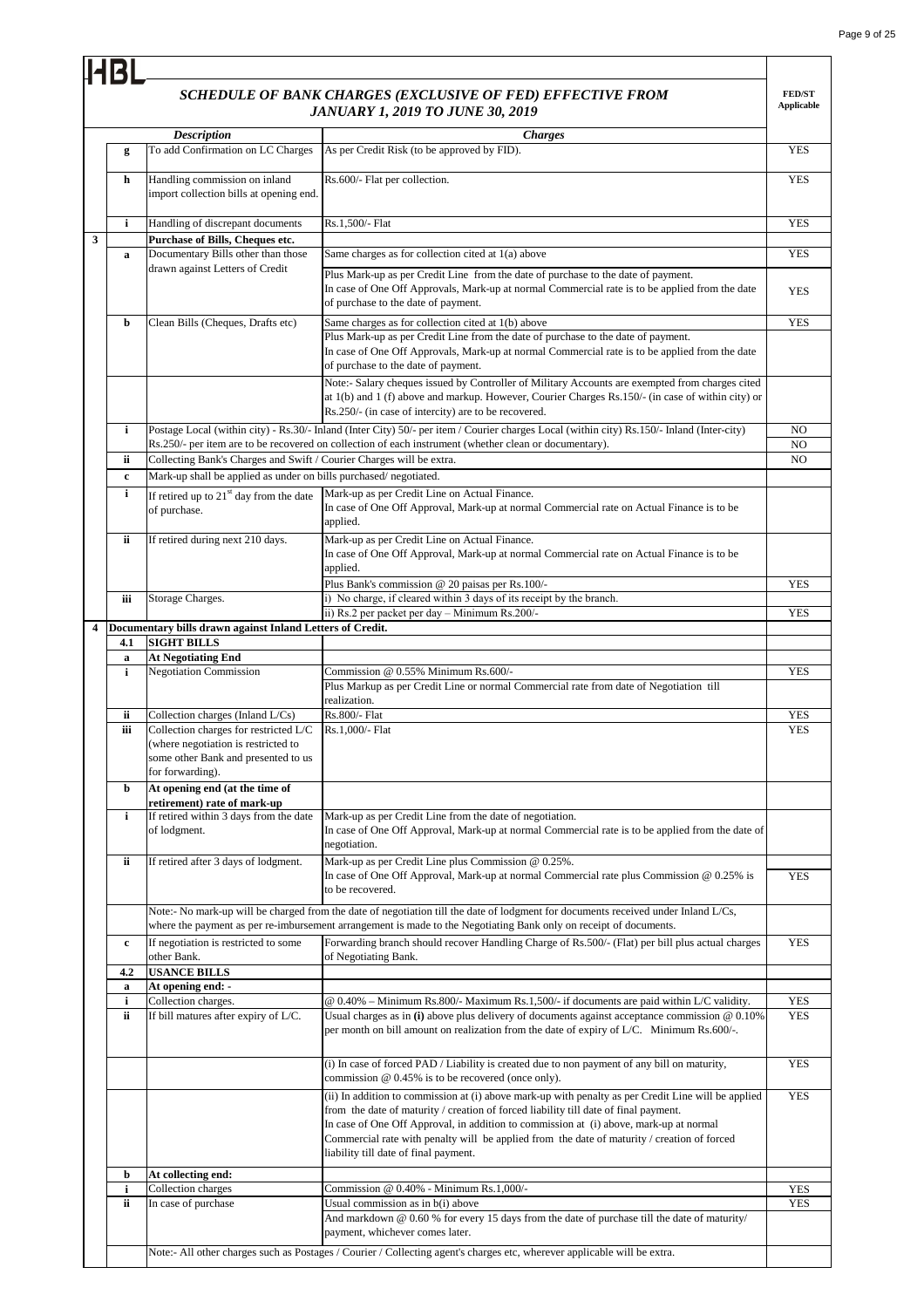|                   |             |                                                                 | SCHEDULE OF BANK CHARGES (EXCLUSIVE OF FED) EFFECTIVE FROM<br><b>JANUARY 1, 2019 TO JUNE 30, 2019</b>                              |        | <b>FED/ST</b><br><b>Applicable</b> |
|-------------------|-------------|-----------------------------------------------------------------|------------------------------------------------------------------------------------------------------------------------------------|--------|------------------------------------|
|                   |             | <b>Description</b>                                              | <b>Charges</b>                                                                                                                     |        |                                    |
|                   | Part G      | <b>FINANCES / ADVANCES</b>                                      |                                                                                                                                    |        |                                    |
| A<br>$\mathbf{1}$ |             | PROJECT FINANCE                                                 |                                                                                                                                    |        | <b>YES</b>                         |
|                   |             | Project Application Fee (Non<br>Refundable) After acceptance of | On case to case basis as per agreement with the party.                                                                             |        |                                    |
|                   |             | sanction by the company but before                              |                                                                                                                                    |        |                                    |
|                   |             | disbursement of the total amount of                             |                                                                                                                                    |        |                                    |
|                   |             | sanction (Funded and Non Funded                                 |                                                                                                                                    |        |                                    |
|                   |             | Both)                                                           |                                                                                                                                    |        |                                    |
| $\overline{2}$    |             | Fee and Charges in respect of project                           |                                                                                                                                    |        |                                    |
|                   |             | financing in addition to interest/return                        |                                                                                                                                    |        |                                    |
|                   |             | on investment:-                                                 |                                                                                                                                    |        |                                    |
|                   | a           | Commitment Fee (on un-disbursed                                 | On case to case basis as per agreement with the party.                                                                             |        | <b>YES</b>                         |
|                   |             | balance)                                                        |                                                                                                                                    |        |                                    |
|                   | b           | Project Monitoring fee (on Funded &<br>Non Funded both)         | On case to case basis as per agreement with the party.                                                                             |        | <b>YES</b>                         |
|                   | $\mathbf c$ | Legal documentation fee                                         | On case to case basis as per agreement with the party.                                                                             |        | N <sub>O</sub>                     |
|                   | d           | Trustee-ship fee (to be recovered in                            | On case to case basis as per agreement with the party.                                                                             |        | <b>YES</b>                         |
|                   |             | case of consortium financing).                                  |                                                                                                                                    |        |                                    |
|                   | e           | Consortium Agent Fee                                            | On case to case basis as per agreement with the party.                                                                             |        | <b>YES</b>                         |
|                   | f           | Re-structuring & Re-scheduling fee of                           | On case to case basis as per agreement with the party.                                                                             |        | <b>YES</b>                         |
|                   |             | Project Finance including all types of                          |                                                                                                                                    |        |                                    |
|                   |             | Moratorium / Deferments.                                        |                                                                                                                                    |        |                                    |
|                   | g           | Valuation of Fixed Assets                                       | On case to case basis as per agreement with the party.                                                                             |        | <b>YES</b>                         |
|                   |             |                                                                 | Note for 1 and 2 above:- Charges to be approved by the Functional Head / Competent Authority.                                      |        |                                    |
| B                 |             | <b>WORKING CAPITAL LOANS/</b>                                   |                                                                                                                                    |        |                                    |
|                   |             | <b>ADVANCES/AUTO LEASE</b>                                      |                                                                                                                                    |        |                                    |
|                   |             | <b>(OTHER THAN CONSUMER</b>                                     |                                                                                                                                    |        |                                    |
|                   |             | FINANCE) AND COMMERCIAL<br><b>LENDING</b>                       |                                                                                                                                    |        |                                    |
| 1                 |             | Legal documentation fee in all cases                            | Legal Documentation Fee will be recovered from all customers @ 0.15%. Minimum Rs.1,500/-                                           |        | N <sub>O</sub>                     |
|                   |             | of fund based and non fund based                                | Maximum Rs.5,000/- per proposal on the amount of documentation (i.e. principal plus mark-up) at                                    |        |                                    |
|                   |             | facilities                                                      | the time of initial disbursement, enhancement, additional financing $\&$ change in securities /                                    |        |                                    |
|                   |             |                                                                 | collateral of fund based & non-fund based facilities.                                                                              |        |                                    |
|                   |             |                                                                 | However, finances against Bank Deposits / Govt. Securities (where no legal opinion is sought),                                     |        |                                    |
|                   |             |                                                                 | shall be exempted from this fee.                                                                                                   |        |                                    |
|                   |             |                                                                 | (a) Legal Opinion, Preparation of MODTD/Legal Mortgage,                                                                            | Actual |                                    |
|                   |             |                                                                 | Verification genuineness along with Search of Property Document.                                                                   |        |                                    |
|                   |             |                                                                 | (b) Stamp duty on Control & Security Documents (as per Stamp Duty                                                                  | Actual |                                    |
|                   |             |                                                                 | Act applicable in each Province)                                                                                                   |        |                                    |
|                   |             |                                                                 | (c) Registration Fee & Charge Search Report.                                                                                       | Actual |                                    |
|                   |             |                                                                 | Note: Legal documentation fee has to be recovered in addition to the charges under (a), (b) & (c)                                  |        |                                    |
|                   |             |                                                                 | above.                                                                                                                             |        |                                    |
| $\overline{2}$    |             | <b>Handling Charges for Facilities</b>                          |                                                                                                                                    |        |                                    |
|                   |             | (Funds Based & Non Funds Based)                                 |                                                                                                                                    |        |                                    |
|                   |             | <b>Rs. 40 M upto Rs. 100 M</b>                                  |                                                                                                                                    |        |                                    |
|                   |             |                                                                 |                                                                                                                                    |        |                                    |
|                   | $\mathbf a$ | <b>CREDIT SANCTION</b>                                          | $@0.12\%$ minimum of Rs.40,000/- of funded facilities including usance L/Cs                                                        |        | <b>YES</b>                         |
|                   |             | (New facility/Initial)                                          |                                                                                                                                    |        |                                    |
|                   | b           | Interim (any change in the                                      | Rs.10,000/- Flat (per amendment) For SMEs Rs.3,000/- Flat                                                                          |        | <b>YES</b>                         |
|                   |             | facility/security)                                              |                                                                                                                                    |        |                                    |
|                   | c           | Enhancement                                                     | @ 0.10% of the enhanced funded amount including Usance L/Cs.                                                                       |        | <b>YES</b>                         |
|                   | d           | Facilities on Short form for One Off                            | Minimum Rs.2,000/-                                                                                                                 |        | <b>YES</b>                         |
|                   | e           | Annual Review Fee (on Renewal)                                  | @ 0.1% to 1.0% Negotiable - subject to Exposure & Trade Business routed annually on case to                                        |        | <b>YES</b>                         |
|                   |             |                                                                 | case basis, with the approval of Functional Head.                                                                                  |        |                                    |
|                   |             |                                                                 |                                                                                                                                    |        |                                    |
|                   |             | and 3/4th - 9 Months                                            | Note : i) Renewal for shorter periods, proportionate fee to be recovered i.e., 1/4th - 3 Months, 1/2 - 6 Months,                   |        |                                    |
|                   |             |                                                                 | ii) Maximum fee of 1% will be charged in the absence of specific approval for reduced rate by Functional Head.                     |        |                                    |
|                   |             |                                                                 |                                                                                                                                    |        |                                    |
|                   | f           | Front end / Arrangement fee                                     | @ 1.50% Flat wherever applicable at Bank's discretion                                                                              |        | <b>YES</b>                         |
|                   | g           | Penal Charges in case of overdue of                             | Additional charges $@$ 4% will be levied over $&$ above the normal commercial markup rate agreed.                                  |        | <b>YES</b>                         |
|                   |             | FCIF, FAFB, FAPC, FIM, FATR,<br>FCF, FCBP, IDP, ERF & IDBP      |                                                                                                                                    |        |                                    |
|                   |             |                                                                 |                                                                                                                                    |        |                                    |
|                   |             |                                                                 | Note-: Exceeding Rs.100.00 M as per approved arrangements with the customers and approval of the Functional Head / Competent       |        | <b>YES</b>                         |
|                   |             |                                                                 | Authority. The negotiated charges should be mentioned in the Credit Proposal of the Customer.                                      |        |                                    |
| 3                 |             | Restructuring & Rescheduling Fee on                             | @ 0.20% of rescheduled / restructured amount.                                                                                      |        |                                    |
|                   |             | Term Loans (DF/FAF) including all                               | (No charges upto Rs.0.5 M).                                                                                                        |        | <b>YES</b>                         |
|                   |             | types of moratorium/deferments.                                 |                                                                                                                                    |        |                                    |
|                   |             |                                                                 | Note: Waiver subject to approval by Functional Head and in the light of credit rating and business relationship with the Customer. |        |                                    |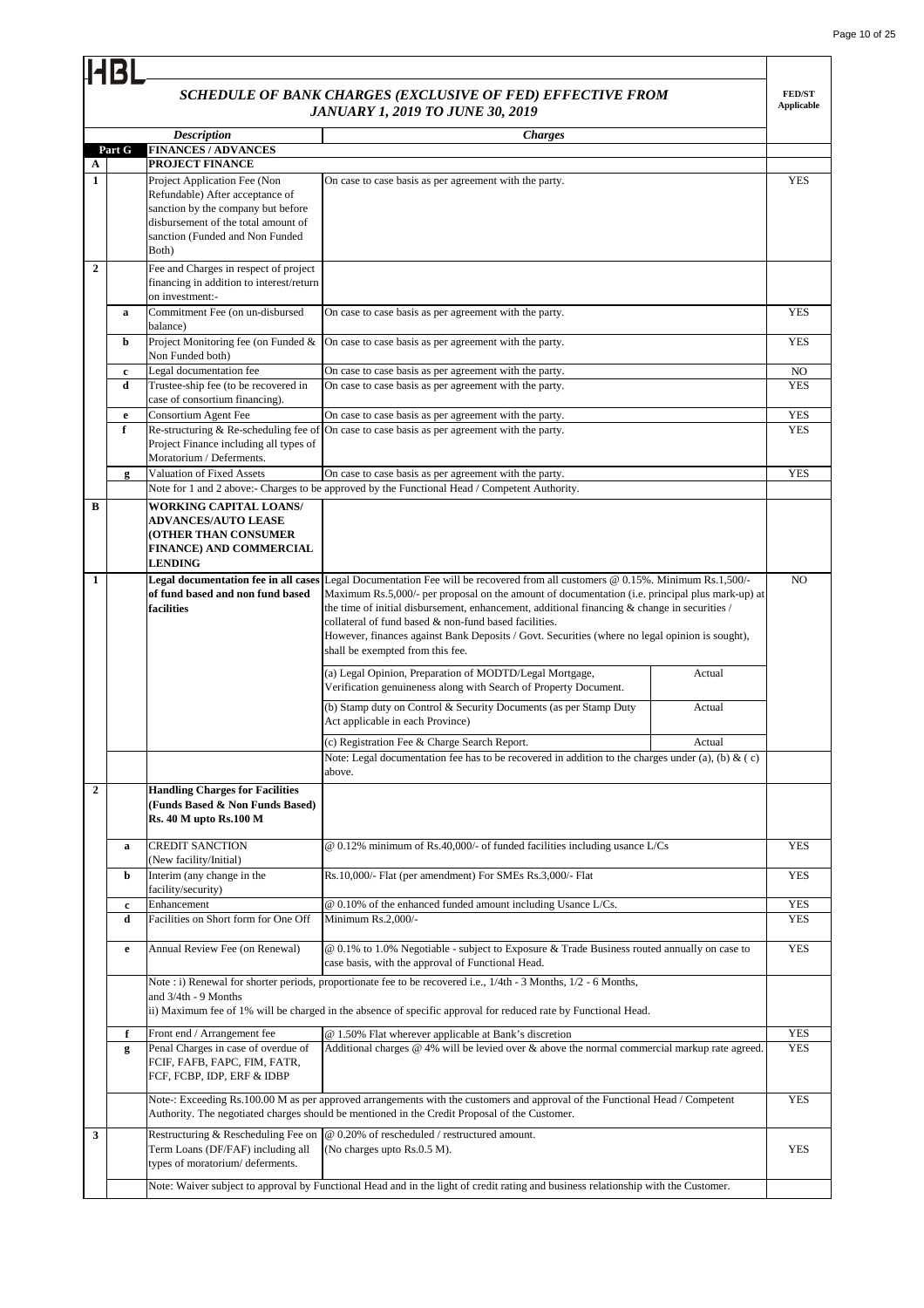|             | IHBL         |                                                                                                                                                                      |                                                                                                                   |                                                                                                                                       |                                    |
|-------------|--------------|----------------------------------------------------------------------------------------------------------------------------------------------------------------------|-------------------------------------------------------------------------------------------------------------------|---------------------------------------------------------------------------------------------------------------------------------------|------------------------------------|
|             |              |                                                                                                                                                                      | SCHEDULE OF BANK CHARGES (EXCLUSIVE OF FED) EFFECTIVE FROM<br><b>JANUARY 1, 2019 TO JUNE 30, 2019</b>             |                                                                                                                                       | <b>FED/ST</b><br><b>Applicable</b> |
|             |              | <b>Description</b>                                                                                                                                                   |                                                                                                                   | <b>Charges</b>                                                                                                                        |                                    |
| 4           |              | <b>Application Processing Charges for</b><br>Fresh, Enhancement, Reduction of<br>all types of limits upto Rs.40(M).<br>(Funds Based and Non Funds<br><b>Based</b> )  | Fresh / Enhancement / Decrease / Renewal                                                                          |                                                                                                                                       |                                    |
|             |              | <b>Facility Amount</b>                                                                                                                                               | <b>Minimum</b><br><b>Charges</b>                                                                                  |                                                                                                                                       |                                    |
|             |              | Up to Rs. 1 M                                                                                                                                                        | Rs.1,000/-<br>$\overline{\phantom{a}}$                                                                            |                                                                                                                                       |                                    |
|             |              | above Rs. 1 M to Rs. 2 M                                                                                                                                             | Rs.2,000/-<br>$\omega$                                                                                            |                                                                                                                                       |                                    |
|             |              | above Rs. 2 M to Rs. 5 M                                                                                                                                             | Rs.3,000/-<br>0.10%                                                                                               |                                                                                                                                       |                                    |
|             |              | above Rs. 5 M to Rs. 10 M                                                                                                                                            | 0.10%<br>Rs.5,000/-                                                                                               |                                                                                                                                       | <b>YES</b>                         |
|             |              | above Rs. 10 M to Rs. 20 M                                                                                                                                           | Rs.25,000/-<br>0.25%                                                                                              |                                                                                                                                       |                                    |
|             |              | above Rs. 20 M to Rs.40 M                                                                                                                                            | 0.20%<br>Rs.40,000/-                                                                                              |                                                                                                                                       |                                    |
|             |              | <b>Interim Enhancement/Changes/ One</b>                                                                                                                              | ÷,<br>Rs.2,000/-                                                                                                  |                                                                                                                                       |                                    |
|             |              | off / Temporary Extensions<br>Note:- These charges are not applicable to the following categories: -                                                                 |                                                                                                                   |                                                                                                                                       |                                    |
|             |              | Export Refinance.<br>a)                                                                                                                                              |                                                                                                                   |                                                                                                                                       |                                    |
|             |              | Finances 100% secured by deposits with our Bank.<br>b)                                                                                                               |                                                                                                                   |                                                                                                                                       |                                    |
|             |              | All Staff Finances.<br>c)                                                                                                                                            |                                                                                                                   |                                                                                                                                       |                                    |
| 5           |              | Prime Minister Youth Business Loan - PMYBL                                                                                                                           |                                                                                                                   |                                                                                                                                       |                                    |
|             |              | <b>Application Processing Fee</b>                                                                                                                                    | Rs. 100/- Flat                                                                                                    |                                                                                                                                       | <b>YES</b>                         |
| 6           |              | Replacement of securities under lien<br>with the Bank (except at the time of<br>annual review of facilities and other<br>than our own Bank's deposits under<br>lien. | Rs.2.000/- Flat                                                                                                   |                                                                                                                                       | YES                                |
| $\mathbf C$ |              | <b>HBL EASY LOAN</b>                                                                                                                                                 |                                                                                                                   |                                                                                                                                       |                                    |
|             | $\mathbf a$  | <b>Application Processing Fee</b>                                                                                                                                    | Rs.1,000/- Flat - Facility size upto PKR 1,000,000/-                                                              |                                                                                                                                       |                                    |
|             |              |                                                                                                                                                                      | (Non-Refundable, Payable Upfront).                                                                                |                                                                                                                                       |                                    |
|             |              |                                                                                                                                                                      | Rs.2,500/- Flat - Facility size above Rs.1,000,000/- to upto Rs.5,000,000/-                                       |                                                                                                                                       |                                    |
|             |              |                                                                                                                                                                      | (Non-Refundable, Payable Upfront).                                                                                |                                                                                                                                       | <b>YES</b>                         |
|             |              |                                                                                                                                                                      | Rs.5,000/- Flat - Facility size above Rs.5,000,000/- & less than Rs.50,000,000/-                                  |                                                                                                                                       |                                    |
|             |              |                                                                                                                                                                      | (Non-Refundable, Payable Upfront).                                                                                |                                                                                                                                       |                                    |
|             |              |                                                                                                                                                                      | Rs.15,000/- Flat - Facility size Rs.50,000,000/- & above.                                                         |                                                                                                                                       |                                    |
|             |              |                                                                                                                                                                      | (Non-Refundable, Payable Upfront).                                                                                |                                                                                                                                       |                                    |
|             | b            | <b>Annual Renewal Fee</b>                                                                                                                                            | Rs.1,000/- Flat - Facility size upto PKR 1,000,000/-                                                              |                                                                                                                                       |                                    |
|             |              |                                                                                                                                                                      | (Non-Refundable, Payable Upfront).                                                                                |                                                                                                                                       |                                    |
|             |              |                                                                                                                                                                      | Rs.2,500/- Flat - Facility size above Rs.1,000,000/- to upto Rs,5,000,000/-<br>(Non-Refundable, Payable Upfront). |                                                                                                                                       |                                    |
|             |              |                                                                                                                                                                      |                                                                                                                   | Rs.5,000/- Flat - Facility size above Rs.5,000,000/- & less than Rs.50,000,000/-                                                      | <b>YES</b>                         |
|             |              |                                                                                                                                                                      | (Non-Refundable, Payable Upfront).                                                                                |                                                                                                                                       |                                    |
|             |              |                                                                                                                                                                      | Rs.15,000/- Flat - Facility size Rs.50,000,000/- & above.                                                         |                                                                                                                                       |                                    |
|             |              |                                                                                                                                                                      | (Non-Refundable, Payable Upfront).                                                                                |                                                                                                                                       |                                    |
|             | $\mathbf c$  | <b>Interim Facility Enhancement</b>                                                                                                                                  | Rs.1,000/- Flat - Facility size upto PKR 1,000,000/-                                                              |                                                                                                                                       |                                    |
|             |              |                                                                                                                                                                      | (Non-Refundable, Payable Upfront).                                                                                |                                                                                                                                       |                                    |
|             |              |                                                                                                                                                                      | Rs.2,500/- Flat - Facility size above Rs.1,000,000/- to upto Rs.5,000,000/-                                       |                                                                                                                                       |                                    |
|             |              |                                                                                                                                                                      | (Non-Refundable, Payable Upfront).                                                                                |                                                                                                                                       | <b>YES</b>                         |
|             |              |                                                                                                                                                                      |                                                                                                                   | Rs.5,000/- Flat - Facility size above Rs.5,000,000/- & less than Rs.50,000,000/-                                                      |                                    |
|             |              |                                                                                                                                                                      | (Non-Refundable, Payable Upfront).                                                                                |                                                                                                                                       |                                    |
|             |              |                                                                                                                                                                      | Rs.15,000/- Flat - Facility size Rs.50,000,000/- & above.                                                         |                                                                                                                                       |                                    |
|             |              |                                                                                                                                                                      | (Non-Refundable, Payable Upfront).                                                                                |                                                                                                                                       |                                    |
|             |              | (1) All commission/other charges applicable on LG and LC facilities will be as per Schedule of Charges.                                                              |                                                                                                                   | (2) For individual & Proprietorship customers availing funded facility against checking accounts, minimum tenor shall be 6 months and |                                    |
|             |              |                                                                                                                                                                      |                                                                                                                   | any premature adjustment of such loans before a period of 6 months (180 days) shall be subject to a premature termination Charges of  |                                    |
|             |              | 5% flat of outstanding principal loan amount.                                                                                                                        |                                                                                                                   |                                                                                                                                       |                                    |
| D           |              | HBL SMALL BUSINESS FINANCE                                                                                                                                           |                                                                                                                   |                                                                                                                                       |                                    |
|             | a            | <b>Application Processing Fee</b>                                                                                                                                    | @ 0.10% of the facility amount, Minimum Rs.5,000/-                                                                |                                                                                                                                       | <b>YES</b>                         |
|             |              |                                                                                                                                                                      | (One time implied - Non-refundable, Payable Up-front)                                                             |                                                                                                                                       |                                    |
|             | b            | <b>Facility Fee</b>                                                                                                                                                  | @ 0.10% of the facility amount, Minimum Rs.2,500/-                                                                |                                                                                                                                       | <b>YES</b>                         |
|             |              |                                                                                                                                                                      | (Payable at the time of facility acceptance by customer)                                                          |                                                                                                                                       |                                    |
|             | $\mathbf c$  | <b>Annual Renewal Fee</b>                                                                                                                                            | @ 0.05% of the facility amount, Minimum Rs.2,500/-                                                                |                                                                                                                                       | YES                                |
|             |              |                                                                                                                                                                      | (Non-refundable, Payable Up-front)                                                                                |                                                                                                                                       |                                    |
|             | d            | Interim Facility Enhancement Fee                                                                                                                                     | @ 0.05% of the amount of excess requested over approved limits,                                                   |                                                                                                                                       | <b>YES</b>                         |
|             |              |                                                                                                                                                                      | Minimum Rs.2,500/- (Non-refundable, Payable Up-front)                                                             |                                                                                                                                       |                                    |
|             | e            | L/G Court/Custom Guarantees                                                                                                                                          | 0.50% per Quarter                                                                                                 |                                                                                                                                       | <b>YES</b>                         |
|             | f            | LG (All other Types)                                                                                                                                                 | 0.40% per Quarter                                                                                                 |                                                                                                                                       | <b>YES</b>                         |
|             | g            | Letter of Credit                                                                                                                                                     | Charges as per Part-A(a-1)                                                                                        |                                                                                                                                       | <b>YES</b>                         |
|             | h            | Shipment Guarantee                                                                                                                                                   | Charges as per Part-K-1                                                                                           |                                                                                                                                       | <b>YES</b>                         |
|             | $\mathbf{i}$ | Penal Charges                                                                                                                                                        |                                                                                                                   | @ 5% of weightage everage of last quarter debit balance from due date till adjustment/settlement                                      | <b>YES</b>                         |
|             |              |                                                                                                                                                                      | of overdue amount.                                                                                                |                                                                                                                                       |                                    |
| Е           |              | <b>LEASING FINANCE (Machinery)</b>                                                                                                                                   |                                                                                                                   |                                                                                                                                       |                                    |
|             | a            | Front end Fee                                                                                                                                                        |                                                                                                                   | @ 1.0% of the lease amount (Waiver subject to approval by Functional Head and in the light of                                         | <b>YES</b>                         |
|             |              |                                                                                                                                                                      | credit rating and business relationship with the customers).                                                      |                                                                                                                                       |                                    |
|             | b            | <b>Legal Documentation Fee</b>                                                                                                                                       | $(i)$ Rs.3,000/- Flat in each case                                                                                |                                                                                                                                       | NO                                 |
|             |              |                                                                                                                                                                      | (ii) Actual out of pocket expenses (if First and Second charge is created)                                        |                                                                                                                                       | NO                                 |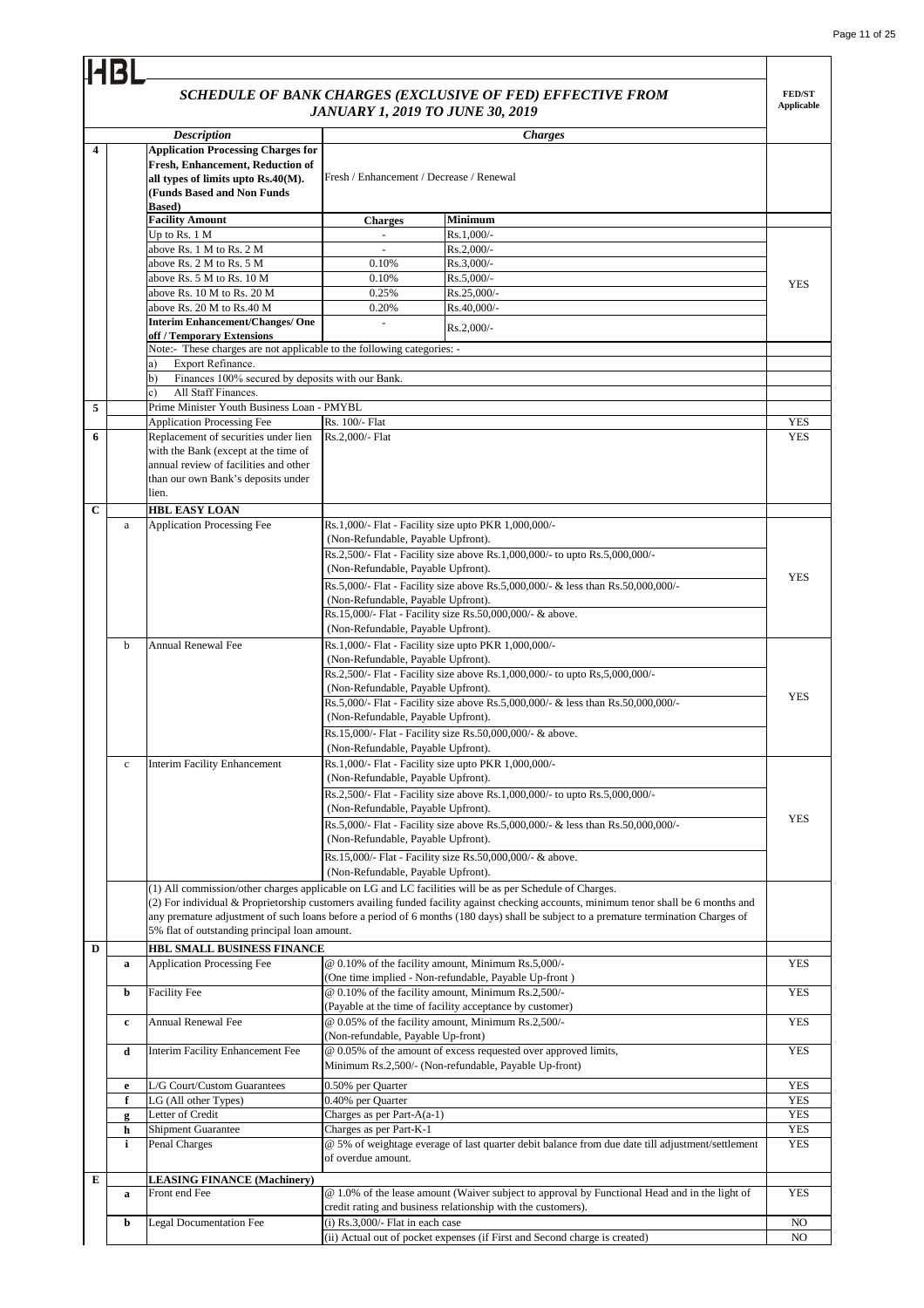$\overline{\phantom{0}}$ 

|                         |                            |                                                                                                                                                                                                                                          | <b>JANUARY 1, 2019 TO JUNE 30, 2019</b>                       | SCHEDULE OF BANK CHARGES (EXCLUSIVE OF FED) EFFECTIVE FROM                                                                                                                                                               |                        | <b>FED/ST</b><br><b>Applicable</b> |
|-------------------------|----------------------------|------------------------------------------------------------------------------------------------------------------------------------------------------------------------------------------------------------------------------------------|---------------------------------------------------------------|--------------------------------------------------------------------------------------------------------------------------------------------------------------------------------------------------------------------------|------------------------|------------------------------------|
|                         | $\mathbf c$                | <b>Description</b><br>Commitment Fee (On un-disbursed<br>amount / balance)                                                                                                                                                               | business relationship with the customer).                     | <b>Charges</b><br>@ 1/12 of 1% per month or part thereof on un-disbursed amount/balance starting 30 days after the<br>date of approval. (Waiver subject to approval by Functional Head in the light of credit rating and |                        | <b>YES</b>                         |
|                         | d                          | Machinery Lease for Corporate,<br>processing Fee                                                                                                                                                                                         |                                                               | @ 0.5% of amount of finance, Minimum Rs.6,000/- non-refundable.                                                                                                                                                          |                        | <b>YES</b>                         |
| F                       |                            | <b>RURAL FINANCING</b>                                                                                                                                                                                                                   |                                                               |                                                                                                                                                                                                                          |                        |                                    |
| $\mathbf{1}$            |                            | PRODUCTION AND DEVELOPMENT                                                                                                                                                                                                               |                                                               |                                                                                                                                                                                                                          |                        |                                    |
|                         |                            | Application Processing Charges for New to Bank/Existing Renewals/Enhancement in                                                                                                                                                          |                                                               |                                                                                                                                                                                                                          |                        |                                    |
|                         |                            | existing exposure/Additional Product to existing customer.                                                                                                                                                                               |                                                               |                                                                                                                                                                                                                          |                        |                                    |
|                         | a                          | Upto Rs.500 K<br>Above Rs.500 K and Upto 1 M                                                                                                                                                                                             | Rs.2,000/- Flat.<br>Rs.4,000/- Flat.                          |                                                                                                                                                                                                                          |                        |                                    |
|                         | $\mathbf b$<br>$\mathbf c$ | Above Rs.1 M and Upto Rs.5 M                                                                                                                                                                                                             | Rs.6,000/- Flat.                                              |                                                                                                                                                                                                                          |                        | <b>YES</b>                         |
|                         | d                          | Above Rs.5 M and Upto Rs.10M                                                                                                                                                                                                             | Rs.8,500/- Flat.                                              |                                                                                                                                                                                                                          |                        |                                    |
|                         | e                          | Above Rs.10 M                                                                                                                                                                                                                            | 0.1% of the finance amount                                    |                                                                                                                                                                                                                          |                        |                                    |
|                         | f                          | Per Tractor                                                                                                                                                                                                                              | Rs.3,000/- Flat                                               |                                                                                                                                                                                                                          |                        | <b>YES</b>                         |
| G                       |                            | OTHER CHARGES ON ADVANCES                                                                                                                                                                                                                |                                                               |                                                                                                                                                                                                                          |                        |                                    |
| 1                       | $\mathbf a$                | For the issuance of NOC on the<br>request of customers for creating<br>additional / pari-passu charge/ second<br>charge on their fixed assets for<br>acquiring further project finances<br>from other banks / financial<br>institutions. | Rs.10,000/- Flat per transaction                              |                                                                                                                                                                                                                          |                        | <b>YES</b>                         |
|                         | b                          | For the issuance of NOC on the<br>request of Customers for creating<br>charge on their current assets.                                                                                                                                   | Rs.10,000/- Flat per transaction                              |                                                                                                                                                                                                                          |                        | <b>YES</b>                         |
| $\overline{2}$          | a                          | Redemption of charge fee to be<br>recovered from party when Bank<br>officers are called before Registrar for<br>redemption of the mortgage.                                                                                              | Rs.2,500/- Flat per property.                                 |                                                                                                                                                                                                                          |                        | <b>YES</b>                         |
| 3                       | a                          | Registration with SECP & Lawyer's<br>charges for both Private & Public<br>limited companies where charge on<br>current or fixed Assets is registered.                                                                                    | Actual Cost - Plus Rs.1,200/- per case.                       |                                                                                                                                                                                                                          |                        | NO                                 |
|                         | b                          | Registration of charge at Registrar's<br>Office for Partnership / Proprietorship<br>firms / Individual finances exceeding<br>Rs.0.5 (M) for mortgage at registrar of<br>Property office.                                                 | Actual Cost - Plus Rs.1,000/- per case.                       |                                                                                                                                                                                                                          |                        | NO.                                |
|                         | $\mathbf c$                | For finances below Rs.0.5 (M)<br>Partnership / Proprietorship /<br>Individual borrowers.                                                                                                                                                 | <b>Actual Cost.</b>                                           |                                                                                                                                                                                                                          |                        | NO                                 |
| $\overline{\mathbf{4}}$ |                            | To mark lien on securities issued by<br>other institutions.                                                                                                                                                                              | Rs.500/- Flat per trip                                        |                                                                                                                                                                                                                          |                        | <b>YES</b>                         |
| 5                       |                            | Collection/Encashment of profit<br>coupons on Govt. Savings Certificates<br>issued by other Banks/Saving Centers<br>under lien with us.                                                                                                  | Rs.250/- Flat per trip                                        |                                                                                                                                                                                                                          |                        | <b>YES</b>                         |
| 6                       |                            | For Finances against Pledge/                                                                                                                                                                                                             |                                                               |                                                                                                                                                                                                                          |                        |                                    |
|                         | a                          | Hypothecation.<br>Godown Rent.                                                                                                                                                                                                           | Actual                                                        |                                                                                                                                                                                                                          |                        | NO.                                |
|                         | b                          | Stock Inspection Charges.                                                                                                                                                                                                                |                                                               | (i) Actual bill from outside surveyors to be paid directly debiting customer's account.                                                                                                                                  |                        |                                    |
|                         |                            | (Hypothecation/Pledge) inspection                                                                                                                                                                                                        |                                                               | (ii) If inspection carried out by Bank Staff, charges will be as under:-                                                                                                                                                 |                        |                                    |
|                         |                            | frequency as per credit approval                                                                                                                                                                                                         | <b>For Advances</b>                                           | Pledge                                                                                                                                                                                                                   | <b>Hypothecation</b>   |                                    |
|                         |                            | and/or as per credit policy.                                                                                                                                                                                                             | Up to Rs.1.000 M<br>Up to Rs.5.000 M                          | Rs.200/- Flat<br>Rs.1,200/- Flat                                                                                                                                                                                         | Nil<br>Rs.1,200/- Flat |                                    |
|                         |                            |                                                                                                                                                                                                                                          | Up to Rs.10.000 M                                             | Rs.1,800/- Flat                                                                                                                                                                                                          | Rs.1,800/- Flat        | <b>YES</b>                         |
|                         |                            |                                                                                                                                                                                                                                          | Above Rs.10.000 M                                             | Rs.2,200/- Flat                                                                                                                                                                                                          | Rs.2,200/- Flat        |                                    |
|                         |                            |                                                                                                                                                                                                                                          |                                                               | Note:- If during same period, outside Surveyors inspected the godown, then only actual                                                                                                                                   |                        |                                    |
|                         |                            |                                                                                                                                                                                                                                          | Conveyance charges shall be recovered, in case of (ii) above. |                                                                                                                                                                                                                          |                        |                                    |
|                         | $\mathbf c$                | In case of Muccadum (Managed<br>Pledge)                                                                                                                                                                                                  |                                                               | Actual bill by Muccadum to be paid directly debiting customer's account.                                                                                                                                                 |                        |                                    |
|                         |                            | Note: - These charges are per Customer for each pledge site.                                                                                                                                                                             |                                                               |                                                                                                                                                                                                                          |                        |                                    |
|                         | d                          | Other incidental expenses (Insurance                                                                                                                                                                                                     | Actual Cost.                                                  |                                                                                                                                                                                                                          |                        |                                    |
|                         |                            | Premium, Legal charges)<br>Note:- No charges in case of occasional surprise checking of godowns carried by Bank's Executives / External and Internal Auditors.                                                                           |                                                               |                                                                                                                                                                                                                          |                        | NO.                                |
|                         |                            |                                                                                                                                                                                                                                          |                                                               |                                                                                                                                                                                                                          |                        |                                    |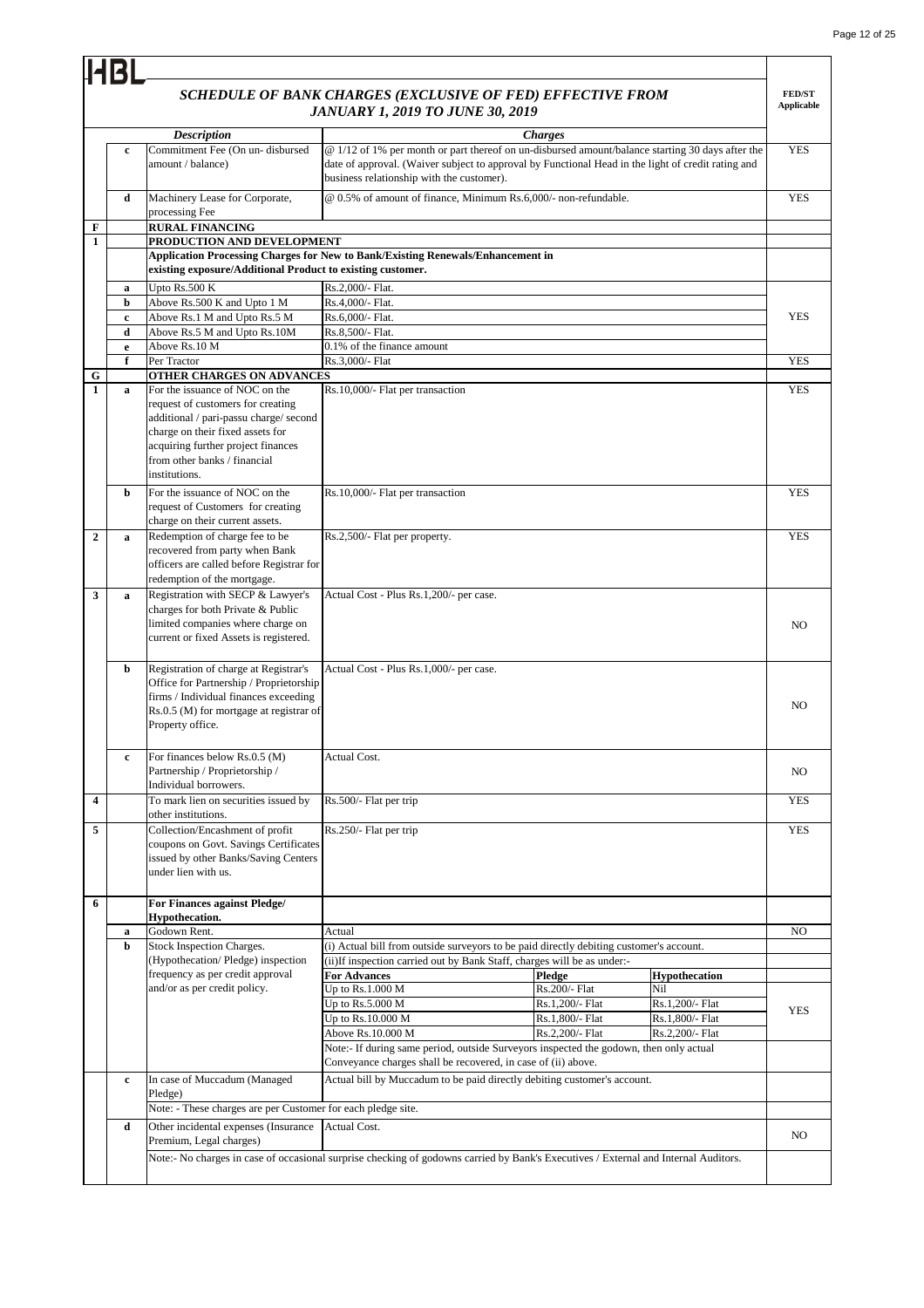### *SCHEDULE OF BANK CHARGES (EXCLUSIVE OF FED) EFFECTIVE FROM JANUARY 1, 2019 TO JUNE 30, 2019*

|                         |                         | SCHEDULE OF BANK CHARGES (EXCLUSIVE OF FED) EFFECTIVE FROM                                                                                      | <b>JANUARY 1, 2019 TO JUNE 30, 2019</b>                                                                                                                                                                                                               |                                                                 |                                                                                                                                                                                            |                                                                                                                                         | <b>FED/ST</b><br><b>Applicable</b> |
|-------------------------|-------------------------|-------------------------------------------------------------------------------------------------------------------------------------------------|-------------------------------------------------------------------------------------------------------------------------------------------------------------------------------------------------------------------------------------------------------|-----------------------------------------------------------------|--------------------------------------------------------------------------------------------------------------------------------------------------------------------------------------------|-----------------------------------------------------------------------------------------------------------------------------------------|------------------------------------|
|                         |                         | <b>Description</b>                                                                                                                              |                                                                                                                                                                                                                                                       |                                                                 | <b>Charges</b>                                                                                                                                                                             |                                                                                                                                         |                                    |
|                         | Part H                  | <b>CONSUMER FINANCES</b>                                                                                                                        |                                                                                                                                                                                                                                                       |                                                                 |                                                                                                                                                                                            |                                                                                                                                         |                                    |
| 1                       |                         | <b>HBL CarLoan</b>                                                                                                                              |                                                                                                                                                                                                                                                       |                                                                 |                                                                                                                                                                                            |                                                                                                                                         |                                    |
|                         | 1.1                     | Application Processing Fee<br>(Inclusive of documentation charges)                                                                              | Rs.7,500/-<br>Rs.3,750/- (For individuals applying again after 6 months or maturity of one facility or Settlement<br>after minimum 6 months)<br>Recovered upon Approval<br>Inclusive of:<br>- Documentation charges<br>- Verification<br>- Stamp Duty |                                                                 |                                                                                                                                                                                            |                                                                                                                                         | <b>YES</b>                         |
|                         |                         |                                                                                                                                                 | - Credit Report: Actual Upto Rs. 150/-                                                                                                                                                                                                                |                                                                 |                                                                                                                                                                                            |                                                                                                                                         |                                    |
|                         | 1.2                     | Early Settlement Charges                                                                                                                        | settlement.                                                                                                                                                                                                                                           |                                                                 | 1. Termination prior to delivery of vehicle, @ 10% of outstanding amount at the time of<br>2. Termination after delivery of vehicle, @ 5% of outstanding amount at the time of settlement. |                                                                                                                                         | <b>YES</b>                         |
|                         | 1.3                     | <b>Partial Payment</b>                                                                                                                          | 1. Partial Payment prior to delivery of vehicle, @ 10% of amount being settled.<br>2. Partial Payment delivery of vehicle, @ 5% of amount being settled.                                                                                              |                                                                 |                                                                                                                                                                                            |                                                                                                                                         | <b>YES</b>                         |
|                         | 1.4                     | Vehicle Appraisal (if applicable)                                                                                                               | Actual                                                                                                                                                                                                                                                |                                                                 |                                                                                                                                                                                            |                                                                                                                                         | <b>YES</b>                         |
|                         | 1.5<br>$1.6\phantom{0}$ | Re-possession Charges.<br>Legal Notice Fee                                                                                                      | Actual or Rs.50,000/- whichever is Lower.<br>Actual Cost.                                                                                                                                                                                             |                                                                 |                                                                                                                                                                                            |                                                                                                                                         | <b>YES</b><br>YES                  |
|                         | 1.7                     | Late Payment Charges                                                                                                                            | Rs.1,000/- per late payment                                                                                                                                                                                                                           |                                                                 |                                                                                                                                                                                            |                                                                                                                                         | <b>YES</b>                         |
| $\boldsymbol{2}$        |                         | <b>HBL HomeLoan</b>                                                                                                                             |                                                                                                                                                                                                                                                       |                                                                 |                                                                                                                                                                                            |                                                                                                                                         |                                    |
|                         | 2.1                     | Processing charges                                                                                                                              | Rs.10,000/-<br>Inclusive of:<br>- Verification<br>Credit Report: Actual Upto Rs. 150/-                                                                                                                                                                |                                                                 |                                                                                                                                                                                            |                                                                                                                                         | <b>YES</b>                         |
|                         | 2.2                     | Early Termination/ Settlement<br>Charges.                                                                                                       | 10% of Principal settled<br>5% after 50% of Tenure has passed                                                                                                                                                                                         |                                                                 |                                                                                                                                                                                            |                                                                                                                                         | <b>YES</b>                         |
|                         | 2.3                     | <b>Partial Payment Charges</b>                                                                                                                  | 10% of Principal settled<br>5% after 50% of Tenure has passed                                                                                                                                                                                         |                                                                 |                                                                                                                                                                                            |                                                                                                                                         | <b>YES</b>                         |
|                         | 2.4                     | Legal Opinion                                                                                                                                   | Rs. 10,000/-                                                                                                                                                                                                                                          |                                                                 |                                                                                                                                                                                            |                                                                                                                                         | N <sub>O</sub>                     |
|                         | 2.5                     | Property Appraisal<br>Property Insurance premium                                                                                                | Rs. 3,500/- per valuation<br>Property Insurance Premium borne by the Bank                                                                                                                                                                             |                                                                 |                                                                                                                                                                                            |                                                                                                                                         | NO<br>NO.                          |
|                         | 2.6<br>2.7              | Late Payment Charges                                                                                                                            | Rs. 1,000/- per late payment                                                                                                                                                                                                                          |                                                                 |                                                                                                                                                                                            |                                                                                                                                         | <b>YES</b>                         |
|                         | 2.8                     | Stamp Duty (including but not limited Actual to be borne by the Customer<br>to Finance Documents, Transfer of<br>Title and Mortgage Perfection) |                                                                                                                                                                                                                                                       |                                                                 |                                                                                                                                                                                            |                                                                                                                                         | <b>YES</b>                         |
| 3                       |                         | <b>Personal Loans</b>                                                                                                                           |                                                                                                                                                                                                                                                       |                                                                 |                                                                                                                                                                                            |                                                                                                                                         |                                    |
|                         | 3.1                     | Processing charges                                                                                                                              | Salary Transfer:<br>Topup:<br>Deposit Based:<br>New to Bank:<br>Institutional /<br>Corporate Segment:                                                                                                                                                 | whichever is higher<br>whichever is higher<br>As per Agreement. | $Rs.3.500/-$ or 1.25% of the loan amount<br>Rs.3,500/- or 1.25% of the loan amount                                                                                                         |                                                                                                                                         | <b>YES</b>                         |
|                         | 3.2                     | Early settlement Charges.                                                                                                                       | @ 5% of outstanding finance amount.                                                                                                                                                                                                                   |                                                                 |                                                                                                                                                                                            |                                                                                                                                         | <b>YES</b>                         |
|                         | 3.3                     | Partial Payment                                                                                                                                 | Partial Payment not allowed                                                                                                                                                                                                                           |                                                                 |                                                                                                                                                                                            |                                                                                                                                         |                                    |
| $\overline{\mathbf{4}}$ | 3.4                     | Late Payment Charges<br><b>HBL Credit Cards</b>                                                                                                 | Rs.800/- per late payment<br><b>HBL</b> CreditCard                                                                                                                                                                                                    |                                                                 | <b>HBL FuelSaver</b>                                                                                                                                                                       |                                                                                                                                         | <b>YES</b>                         |
|                         |                         |                                                                                                                                                 |                                                                                                                                                                                                                                                       |                                                                 |                                                                                                                                                                                            | <b>HBL Qatar Airways</b><br><b>Credit Card</b>                                                                                          |                                    |
|                         | a                       | <b>Service Charges</b>                                                                                                                          | Maximum 39%<br>per annum of outstanding amount                                                                                                                                                                                                        |                                                                 | Maximum 39%<br>per annum of<br>outstanding amount                                                                                                                                          | Maximum 39%<br>per annum of<br>outstanding amount                                                                                       | NO.                                |
|                         | b                       | <b>BTF Service Charges</b>                                                                                                                      | 24% per annum of outstanding BTF<br>amount.                                                                                                                                                                                                           |                                                                 | 24% per annum of<br>outstanding BTF<br>amount.                                                                                                                                             | 24% per annum of<br>outstanding BTF<br>amount.                                                                                          | NO                                 |
|                         | $\mathbf c$             | HBL Installment Plan (HIP) Service<br>Charges                                                                                                   | 24% per annum of outstanding HIP amount.                                                                                                                                                                                                              |                                                                 | 24% per annum of<br>outstanding HIP amount.                                                                                                                                                | 24% per annum of<br>outstanding HIP<br>amount.                                                                                          | NO                                 |
|                         | d                       | Cash Advance Service Charges                                                                                                                    | 39% per annum<br>of outstanding cash advance amount.                                                                                                                                                                                                  |                                                                 | 39% per annum<br>of outstanding cash<br>advance amount.                                                                                                                                    | 39% per annum<br>of outstanding cash<br>advance amount.                                                                                 | N <sub>O</sub>                     |
|                         | e                       | Annual Fee                                                                                                                                      | Rs.3,500/- for HBL Green Card<br>Rs.7,000/- for HBL Gold Card<br>Rs.12,000/- for HBL Platinum Card                                                                                                                                                    |                                                                 |                                                                                                                                                                                            | Rs. 10,000/- for HBL<br><b>Qatar Airways Gold</b><br>Card<br>Rs. 20,000/- for HBL<br><b>Qatar Airways</b><br><b>Platinum Card</b>       | <b>YES</b>                         |
|                         | $\mathbf f$             | Supplementary Fee                                                                                                                               | Rs.1,750/- for HBL Green Card<br>Rs.3,500/- for HBL Gold Card<br>Rs.6,000/- for HBL Platinum Card                                                                                                                                                     |                                                                 |                                                                                                                                                                                            | <b>Rs. 5,000/- for HBL</b><br><b>Qatar Airways Gold</b><br>Card<br>Rs. 10,000/- for HBL<br><b>Qatar Airways</b><br><b>Platinum Card</b> | <b>YES</b>                         |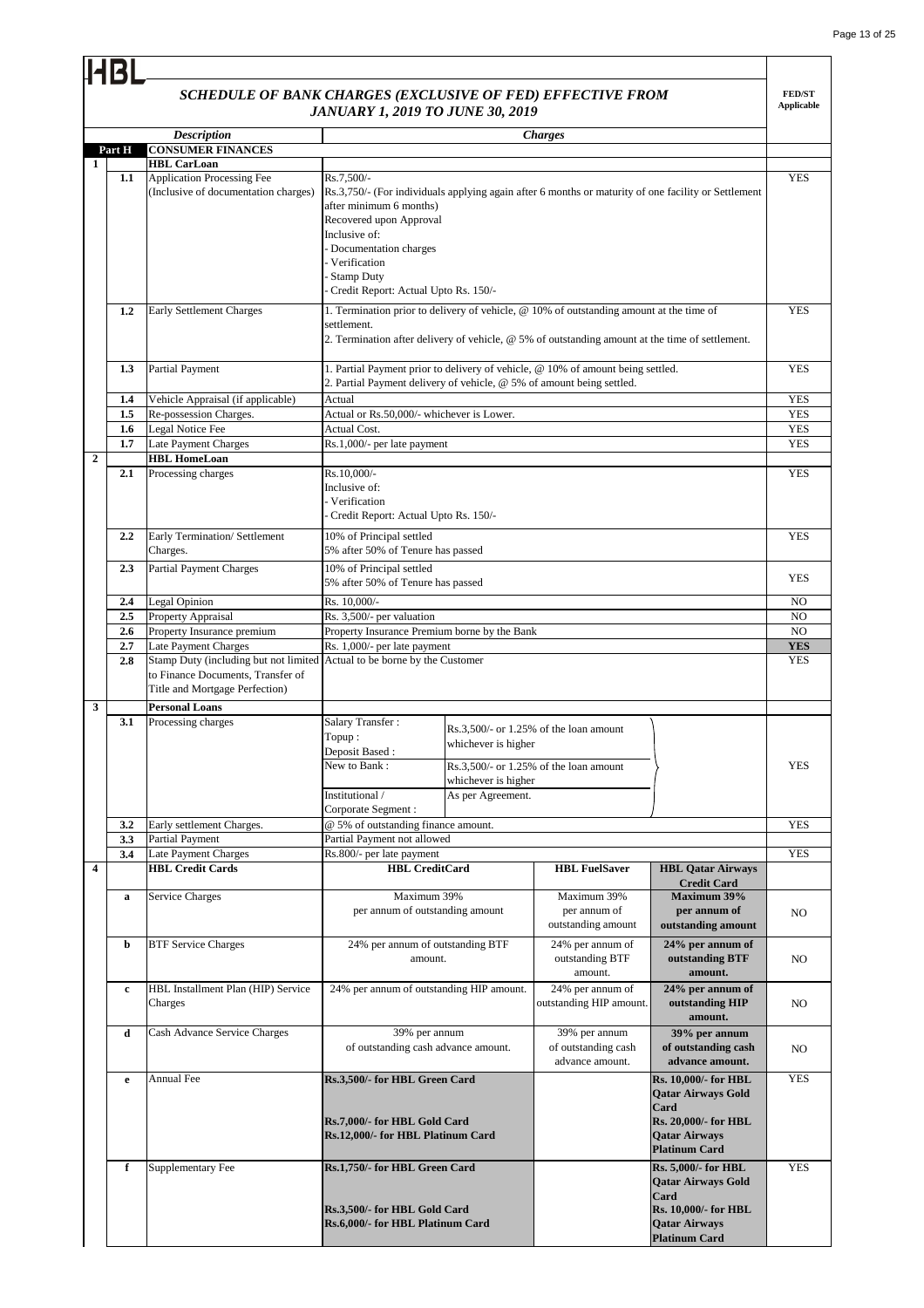|   |                   |                                                                                                                | SCHEDULE OF BANK CHARGES (EXCLUSIVE OF FED) EFFECTIVE FROM<br><b>JANUARY 1, 2019 TO JUNE 30, 2019</b>                                                                          |                                                                                                         |                                                                     | <b>FED/ST</b><br><b>Applicable</b>                 |
|---|-------------------|----------------------------------------------------------------------------------------------------------------|--------------------------------------------------------------------------------------------------------------------------------------------------------------------------------|---------------------------------------------------------------------------------------------------------|---------------------------------------------------------------------|----------------------------------------------------|
|   |                   |                                                                                                                |                                                                                                                                                                                |                                                                                                         |                                                                     |                                                    |
|   | g                 | <b>Description</b><br>Monthly Fee (Basic)                                                                      |                                                                                                                                                                                | <b>Charges</b><br>Rs.250/- for HBL Fuel<br>Saver Green Card<br>Rs.500/- for HBL Fuel<br>Saver Gold Card |                                                                     |                                                    |
|   | h                 | Monthly Fee (Supplementary)                                                                                    |                                                                                                                                                                                | Rs.125/- for HBL Fuel<br>Saver Green Card<br>Rs.250/- for HBL Fuel<br>Saver Gold Card                   |                                                                     |                                                    |
|   | i                 | <b>BTF Processing Charges</b>                                                                                  | Rs.500/- or 3% of the transferred amount.<br>whichever is higher                                                                                                               | Rs.500/- or 3% of the<br>transferred<br>amount, whichever is<br>higher                                  | Rs.500/- or 3% of the<br>transferred amount,<br>whichever is higher | <b>YES</b>                                         |
|   | j                 | Late Fee                                                                                                       | $Rs.1,250/-$ per month                                                                                                                                                         | Rs.1,250/- per month                                                                                    | Rs.1,250/- per month                                                | <b>YES</b>                                         |
|   | k                 | <b>Voucher Retrieval Fee</b>                                                                                   | Rs. 1000/- per transaction                                                                                                                                                     | Rs. 1000/- per<br>transaction                                                                           | Rs. 1,000/- per<br>transaction                                      | <b>YES</b>                                         |
|   | 1                 | Arbitration Charges for Disputed<br>Transactions                                                               | US\$ 500/- or equivalent in Pak Rupee                                                                                                                                          | US\$ 500/- or equivalent<br>in Pak Rupee                                                                | US\$ 500/- or equivalent<br>in Pak Rupee                            | <b>YES</b>                                         |
|   | m                 | Card Replacement Fee                                                                                           | Rs. 600/- per card                                                                                                                                                             | Rs. 600/- per card                                                                                      | Rs. 600/- per card                                                  | <b>YES</b>                                         |
|   | $\mathbf n$       | Cash Advance Issuance Fee                                                                                      | Rs. 750/- or 3% of withdrawn<br>amount, whichever is higher                                                                                                                    | Rs. 750/- or 3% of<br>withdrawn amount,<br>whichever is higher                                          | Rs. 750/- or 3% of<br>withdrawn<br>amount, whichever is<br>higher   | <b>YES</b>                                         |
|   | $\bf{o}$          | <b>Banker's Cheque</b><br><b>Issuance Fee</b>                                                                  | Rs.500/- per cheque                                                                                                                                                            | Rs.500/- per cheque                                                                                     | Rs.500/- per cheque                                                 | <b>YES</b>                                         |
|   | p                 | Early Payment Charges for<br>installment plan                                                                  | 5% of remaining principal balance                                                                                                                                              | 5% of remaining<br>principal balance                                                                    | 5% of remaining<br>principal balance                                | <b>YES</b>                                         |
|   | $\mathbf{q}$      | <b>Foreign Transaction Charges</b>                                                                             | 3% of transaction amount                                                                                                                                                       | 3% of transaction<br>amount                                                                             | 3% of transaction<br>amount                                         | <b>YES</b>                                         |
|   | r<br>$\mathbf{s}$ | Card Conversion Fee<br><b>Returned Cheque Charges</b>                                                          | Rs.600/- per card<br>$Rs.1,000/-$ per cheque                                                                                                                                   | Rs.600/- per card<br>$Rs.1,000/-$ per cheque                                                            | Rs.600/- per card<br>Rs.1,000/- per cheque                          | <b>YES</b><br>Isb-N<br>Sindh-Y                     |
|   |                   |                                                                                                                |                                                                                                                                                                                |                                                                                                         |                                                                     | Punjab-Y<br>Bal-Y<br>KPK-Y<br>AJK-N<br>Fata/Pata-N |
|   | t                 | Direct Debit Rejection Fee                                                                                     | Rs.750/- per month                                                                                                                                                             | Rs.750/- per month                                                                                      | Rs.750/- per month                                                  | <b>YES</b>                                         |
|   | u                 | <b>SMS Alert Charges</b>                                                                                       | Free                                                                                                                                                                           | Free                                                                                                    | Free                                                                | N <sub>O</sub>                                     |
| 5 | V                 | <b>HBL</b> Installment Plan Processing<br>Charges/HIP Fees<br><b>HBL Insurance Scheme</b>                      | Rs.600/- per instalment plan                                                                                                                                                   | plan                                                                                                    | $Rs.600/-$ per instalment $Rs.600/-$ per instalment<br>plan         | YES                                                |
|   | $\mathbf a$       | <b>Credit Shelter</b>                                                                                          | 0.50% of outstanding balance                                                                                                                                                   |                                                                                                         |                                                                     | <b>YES</b>                                         |
|   | b                 | Credit Shelter Plus                                                                                            | 0.073% of credit limit                                                                                                                                                         |                                                                                                         |                                                                     | <b>YES</b>                                         |
|   | c                 | Income Continuation - Plan-A                                                                                   | Rs.399/- per month                                                                                                                                                             |                                                                                                         |                                                                     | <b>YES</b>                                         |
|   | d                 | Income Continuation - Plan-B                                                                                   | Rs.250/- per month                                                                                                                                                             |                                                                                                         |                                                                     | <b>YES</b>                                         |
|   | e                 | Total Assurance - Plan A                                                                                       | Rs.300/- per month                                                                                                                                                             |                                                                                                         |                                                                     | <b>YES</b>                                         |
|   | f                 | Total Assurance - Plan B                                                                                       | Rs.575/- per month                                                                                                                                                             |                                                                                                         |                                                                     | <b>YES</b>                                         |
|   | g<br>h            | Triple Health Cash Plan<br><b>HBL Wallet Plan</b>                                                              | Minimum Rs.175/- and maximum Rs.970/- per month (varies according to plan)<br>Rs.199/- per month                                                                               |                                                                                                         |                                                                     | <b>YES</b><br><b>YES</b>                           |
|   | $\mathbf i$       | HBL Family Protect - A                                                                                         | Rs.165/- per month                                                                                                                                                             |                                                                                                         |                                                                     | <b>YES</b>                                         |
|   | j                 | HBL Family Protect - B                                                                                         | Rs.1,650/- per year                                                                                                                                                            |                                                                                                         |                                                                     | <b>YES</b>                                         |
|   | k                 | HBL LifePlus - A                                                                                               | Rs.250/- per month                                                                                                                                                             |                                                                                                         |                                                                     | <b>YES</b>                                         |
|   | $\mathbf{l}$      | HBL LifePlus - B                                                                                               | Rs.325/- per month                                                                                                                                                             |                                                                                                         |                                                                     | <b>YES</b>                                         |
|   | $\mathbf m$       | HBL My Health Forever                                                                                          | Rs. 3,000/- per year                                                                                                                                                           |                                                                                                         |                                                                     | <b>YES</b>                                         |
| 6 | $\bf n$           | Credit Shield Plus<br><b>HBL Salary Plus</b>                                                                   | 0.79% of total outstanding balance                                                                                                                                             |                                                                                                         |                                                                     | <b>YES</b>                                         |
|   | $\bf{a}$          | Processing charges                                                                                             | 1% of overdraft limit or Rs.2,500/- whichever is higher                                                                                                                        |                                                                                                         |                                                                     | <b>YES</b>                                         |
|   | b                 | Mark-up                                                                                                        | Monthly Mark-up of 2.5-3% per month classification per annum 30-36%                                                                                                            |                                                                                                         |                                                                     | NO                                                 |
|   | $\mathbf c$       | <b>Annual Renewal Fee</b>                                                                                      | 1% of overdraft limit or Rs.2,500/- whichever is higher                                                                                                                        |                                                                                                         |                                                                     | <b>YES</b>                                         |
|   | Part I            | STANDING INSTRUCTIONS CHARGES:                                                                                 |                                                                                                                                                                                |                                                                                                         |                                                                     |                                                    |
| 1 | a                 | Standing Order/Balance Order<br>charges will be recovered in addition<br>to normal remittance charges.         | Rs.240/- per transaction except deduction of loan installments.                                                                                                                |                                                                                                         |                                                                     | <b>YES</b>                                         |
|   | b                 | Amendment of Current Standing<br>Order                                                                         | <b>Rs.240/- Flat</b>                                                                                                                                                           |                                                                                                         |                                                                     | <b>YES</b>                                         |
|   | Part J            |                                                                                                                | SALE & PURCHASE OF SECURITIES, SAFE CUSTODY OF ARTICLES IN SAFE DEPOSITS                                                                                                       |                                                                                                         |                                                                     |                                                    |
| 1 |                   | Withdrawal fee on shares and<br>securities held in safe custody (to be<br>recovered at the time of withdrawal) | $@ 0.25\%$ up to Rs.10,000/- of the paid-up and face value (Minimum Rs.80/-).<br>@ 0.125% on amount exceeding Rs.10,000/- of the paid-up and face value<br>(Minimum Rs.170/-). |                                                                                                         |                                                                     | <b>YES</b>                                         |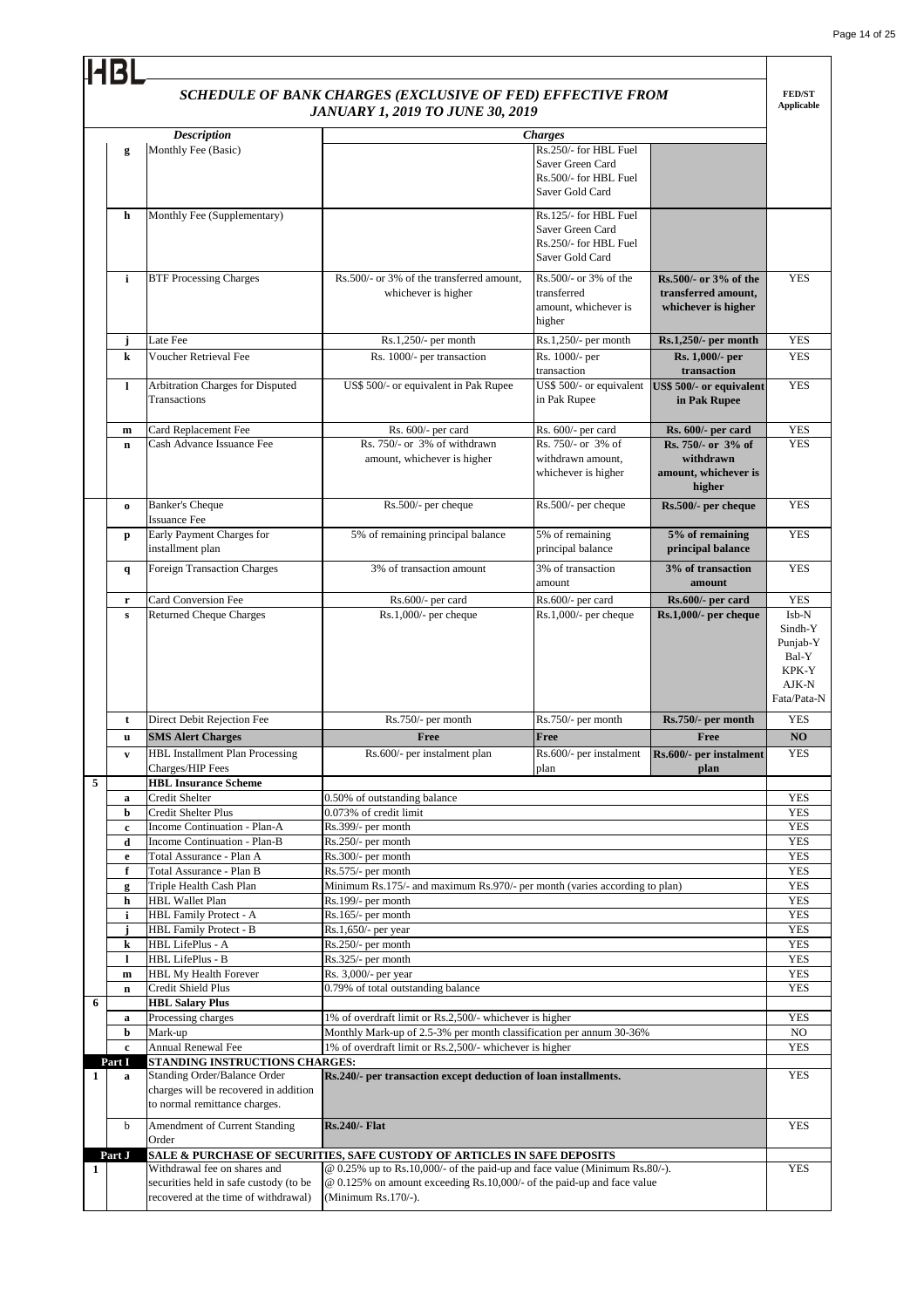|                  | <b>IHBL</b> |                                                                                                                                                                                                                                                                                                                |                                                                                                                                                                                                                                                                                     |                             |
|------------------|-------------|----------------------------------------------------------------------------------------------------------------------------------------------------------------------------------------------------------------------------------------------------------------------------------------------------------------|-------------------------------------------------------------------------------------------------------------------------------------------------------------------------------------------------------------------------------------------------------------------------------------|-----------------------------|
|                  |             |                                                                                                                                                                                                                                                                                                                | SCHEDULE OF BANK CHARGES (EXCLUSIVE OF FED) EFFECTIVE FROM<br><b>JANUARY 1, 2019 TO JUNE 30, 2019</b>                                                                                                                                                                               | <b>FED/ST</b><br>Applicable |
|                  |             | <b>Description</b>                                                                                                                                                                                                                                                                                             | <b>Charges</b>                                                                                                                                                                                                                                                                      |                             |
| $\overline{2}$   |             | Withdrawal fee on Govt. Securities.<br>Where shares and/or securities sold<br>are from those held in safe custody,<br>either commission on sale of shares<br>and securities, as shown against item<br>1, or withdrawal fees, as shown<br>against item 2 whichever is higher,<br>will be charged, but not both. | Rs.10/- Flat per scrip. Minimum Rs.85/-                                                                                                                                                                                                                                             | <b>YES</b>                  |
| 3                |             | Handling charges for conversion,<br>renewal, consolidation or subdivision<br>of Govt. Securities.                                                                                                                                                                                                              | Rs.20/- Flat per scrip                                                                                                                                                                                                                                                              | <b>YES</b>                  |
| 4                |             | Fee for verifying and marking lien on<br>Govt. Securities issued by us at the<br>request of third party.                                                                                                                                                                                                       | Rs.500/- Flat per case                                                                                                                                                                                                                                                              | <b>YES</b>                  |
| 5                |             | Handling charges for deposit of shares<br>and other securities in safe custody<br>marked under Lien for banking<br>facilities:-                                                                                                                                                                                |                                                                                                                                                                                                                                                                                     |                             |
|                  | a           | Individual shares with verified<br>Transfer Deed attached.                                                                                                                                                                                                                                                     | Rs.500/- Flat                                                                                                                                                                                                                                                                       | <b>YES</b>                  |
|                  | b           | Sale / Purchase of shares securities<br>held against banking facilities.                                                                                                                                                                                                                                       | Rs.500/- Flat per transaction.                                                                                                                                                                                                                                                      | <b>YES</b>                  |
|                  | $\mathbf c$ | Charges for holding bearer securities<br>in safe custody on behalf of customer<br>against banking facilities.                                                                                                                                                                                                  | Rs.850/- Flat                                                                                                                                                                                                                                                                       | <b>YES</b>                  |
|                  | d           | Replacement of securities under lien<br>to the Bank.                                                                                                                                                                                                                                                           | Rs.1,000/- Flat per replacement                                                                                                                                                                                                                                                     | <b>YES</b>                  |
| 6                |             | each quarter).                                                                                                                                                                                                                                                                                                 | Articles in Safe Deposit- Fee for Articles in Safe Deposit (to be recovered in advance at the time of deposit or at the commencement of                                                                                                                                             |                             |
|                  | a           | <b>Boxes and Packages</b>                                                                                                                                                                                                                                                                                      | Rs.5/- Flat per 100 cubic inches or any part thereof with a Minimum of Rs.400/- per quarter.                                                                                                                                                                                        | <b>YES</b>                  |
|                  | b           | Envelopes                                                                                                                                                                                                                                                                                                      | Rs.3/- Flat per 25 square Inches or any part thereof with a Minimum of Rs.400/- per quarter.                                                                                                                                                                                        | <b>YES</b>                  |
| 7                | a           |                                                                                                                                                                                                                                                                                                                | Safe Deposit Lockers Fee (to be recovered in advance and at the commencement date yearly)                                                                                                                                                                                           |                             |
|                  |             | Small                                                                                                                                                                                                                                                                                                          | Rs.3,500/- Flat per annum.                                                                                                                                                                                                                                                          | <b>YES</b>                  |
|                  |             | Medium<br>Large                                                                                                                                                                                                                                                                                                | Rs.4,500/- Flat per annum.<br>Rs.6,500/- Flat per annum.                                                                                                                                                                                                                            |                             |
|                  |             | Extra Large                                                                                                                                                                                                                                                                                                    | Rs.10,000/- Flat per annum.                                                                                                                                                                                                                                                         |                             |
|                  |             | Cubicle Locker                                                                                                                                                                                                                                                                                                 | Rs.40,000/- Flat per annum.                                                                                                                                                                                                                                                         |                             |
|                  | b           | Late payment fee                                                                                                                                                                                                                                                                                               | 10% of the applicable annual locker rent with grace period of 30 days from the due date.                                                                                                                                                                                            | <b>YES</b>                  |
|                  | c           | Key Deposit (Will apply at the time of issuance of new locker).                                                                                                                                                                                                                                                |                                                                                                                                                                                                                                                                                     |                             |
|                  |             |                                                                                                                                                                                                                                                                                                                | Note: Current Rate for the respective locker size will be applicable in case of customer status change.                                                                                                                                                                             |                             |
|                  |             | Small                                                                                                                                                                                                                                                                                                          | Rs.3,500/- Flat                                                                                                                                                                                                                                                                     |                             |
|                  |             | Medium                                                                                                                                                                                                                                                                                                         | Rs.4,000/- Flat                                                                                                                                                                                                                                                                     | <b>YES</b>                  |
|                  |             | Large/Extra Large                                                                                                                                                                                                                                                                                              | Rs.6,500/- Flat                                                                                                                                                                                                                                                                     |                             |
|                  |             | Cubicle Locker                                                                                                                                                                                                                                                                                                 | Rs.50,000/- Flat                                                                                                                                                                                                                                                                    |                             |
|                  | d           | <b>Breaking Charges</b><br>For Small, Medium, Large & Extra                                                                                                                                                                                                                                                    | Rs.4,000/- per Locker or actual cost whichever is more.                                                                                                                                                                                                                             | <b>YES</b>                  |
|                  |             | Large Locker<br>Cubicle Locker                                                                                                                                                                                                                                                                                 | Rs.6,000/- per Locker or actual cost whichever is more.                                                                                                                                                                                                                             | <b>YES</b>                  |
|                  | e           | Addition of New Locker Operator                                                                                                                                                                                                                                                                                | Rs. 300/-                                                                                                                                                                                                                                                                           | <b>YES</b>                  |
|                  |             | should be recovered before the contents are delivered.                                                                                                                                                                                                                                                         | Note:- In case a locker is broken open for non-payment of fee and its content are retained with inventory in a separate locker, whenever<br>the locker holder(s) visits the Bank for collection of the items, all outstanding fee (with late payment fee) and break-opening charges |                             |
| 1                | Part K      | <b>GUARANTEES</b><br>Guarantees issued in favour of                                                                                                                                                                                                                                                            | Rs.2,000/- Flat                                                                                                                                                                                                                                                                     | <b>YES</b>                  |
|                  |             | shipping companies in lieu of Bills of<br>Lading.                                                                                                                                                                                                                                                              |                                                                                                                                                                                                                                                                                     |                             |
| $\boldsymbol{2}$ |             | Guarantees issued in favour of                                                                                                                                                                                                                                                                                 | @ 0.60% per quarter or part thereof.                                                                                                                                                                                                                                                | <b>YES</b>                  |
|                  |             | Collector of Customs in lieu of<br>payment of Duties/ levies.                                                                                                                                                                                                                                                  | @ 0.40% per quarter or part thereof for Financial Institutions.<br>@ 0.30% per quarter or part thereof (if 100% Cash Margin or Lien over Term / Saving Deposits).<br>Minimum Rs.1,500/- to be recovered.                                                                            |                             |
| 3                |             | <b>Other Guarantees</b>                                                                                                                                                                                                                                                                                        | (i) $@$ 0.45% per quarter or part thereof Minimum Rs.1,500/-                                                                                                                                                                                                                        | <b>YES</b>                  |
|                  |             |                                                                                                                                                                                                                                                                                                                | (ii) If secured against 100% Cash Margin, Commission @ 0.40% per quarter or part thereof<br>Minimum Rs.1,500/-.                                                                                                                                                                     | <b>YES</b>                  |
|                  |             |                                                                                                                                                                                                                                                                                                                | (iii) Note:- In case the validity of guaratee is one year or more, then LG commission should be<br>charged at prescribed applicable rate,<br>Minimum Rs.1,500/- annually.                                                                                                           |                             |
|                  |             |                                                                                                                                                                                                                                                                                                                | (iv) Note: - For open-ended Guarantees, Commission to be recovered on Annual Basis as per (i)<br>or (ii) above, as applicable or as per approval of competent authority.                                                                                                            | <b>YES</b>                  |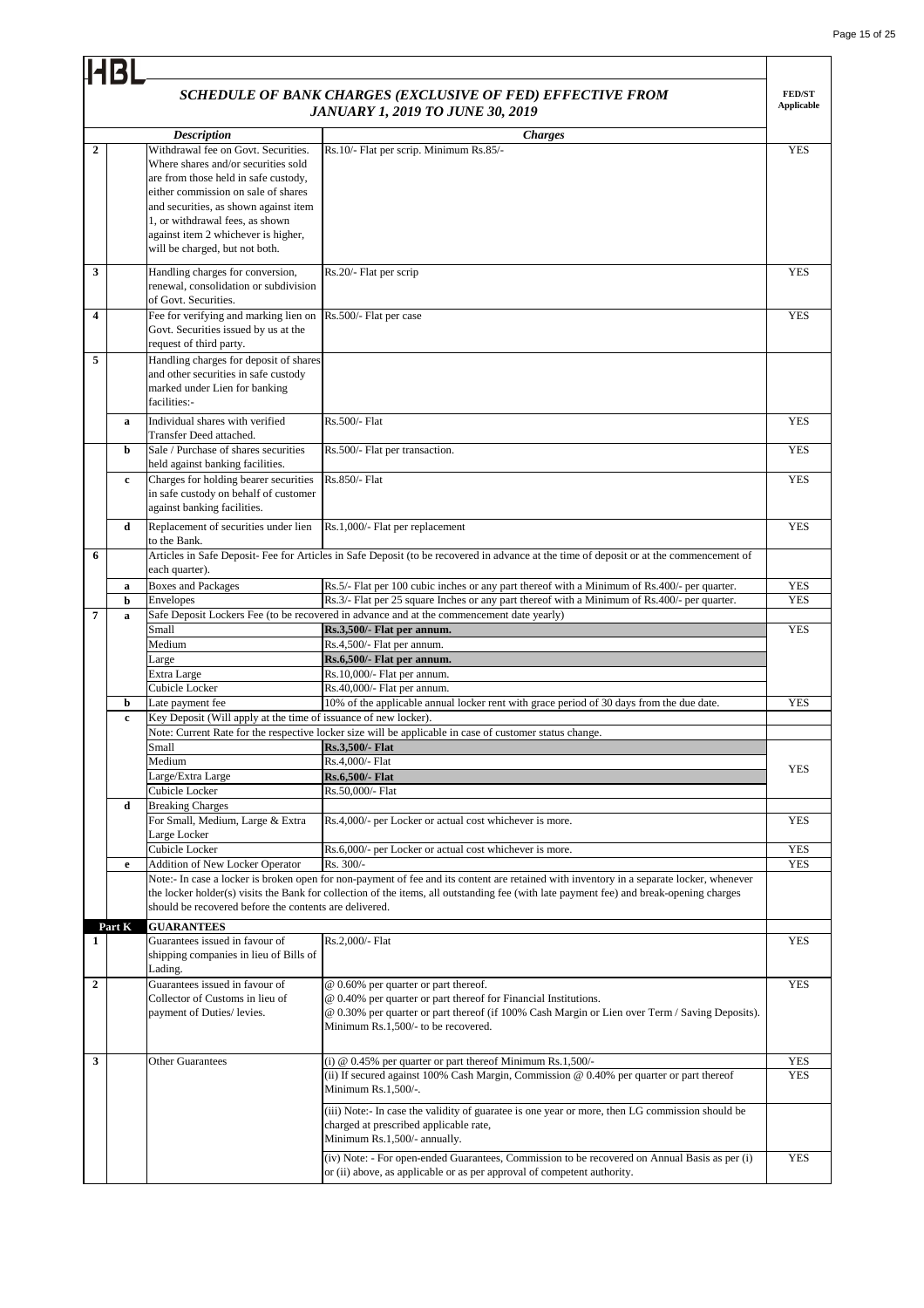|   | 14BI         |                                                                                                                                                                                                                                                                                                                                                       |                                                                                                                                                                                                                                                                                                                                                                                                                                                                                                                      |                                    |
|---|--------------|-------------------------------------------------------------------------------------------------------------------------------------------------------------------------------------------------------------------------------------------------------------------------------------------------------------------------------------------------------|----------------------------------------------------------------------------------------------------------------------------------------------------------------------------------------------------------------------------------------------------------------------------------------------------------------------------------------------------------------------------------------------------------------------------------------------------------------------------------------------------------------------|------------------------------------|
|   |              |                                                                                                                                                                                                                                                                                                                                                       | SCHEDULE OF BANK CHARGES (EXCLUSIVE OF FED) EFFECTIVE FROM<br><b>JANUARY 1, 2019 TO JUNE 30, 2019</b>                                                                                                                                                                                                                                                                                                                                                                                                                | <b>FED/ST</b><br><b>Applicable</b> |
|   |              | <b>Description</b>                                                                                                                                                                                                                                                                                                                                    | <b>Charges</b>                                                                                                                                                                                                                                                                                                                                                                                                                                                                                                       |                                    |
| 4 | a            | Cross Border Back-to-Back<br>Guarantees including Performance<br>Bonds, Bid Bonds, Advance Payment<br>Guarantees issued against Counter<br>guarantees/Standby Letter of Credit<br>(SBLC) of Foreign Banks/ Financial<br>Institutions of Overseas Branches.                                                                                            | (i) 0.45% per quarter or part thereof, Minimum USD 150/-.<br>(ii) Commission on guarantees issued against Counter Guarantees / Standby L/Cs is determined<br>based on issuing Bank/Country & Value / Tenor of the Instrument, Minimum USD 150/ $\text{-}$ . These<br>Charges will be approved on case to case basis by Financial Institutions - Global Trade Services<br>(FI-GTS).<br>Please refer Note No.7 (Last Page)                                                                                             | <b>YES</b>                         |
|   | b            |                                                                                                                                                                                                                                                                                                                                                       | Advising Charges for Guarantees or SBLCs issued by the Foreign Banks/Financial Instutitions or Oversease Branches                                                                                                                                                                                                                                                                                                                                                                                                    | <b>YES</b>                         |
|   | (i)          | If advised without any risk &<br>responsibility                                                                                                                                                                                                                                                                                                       | US \$75 or equivalent in other currencies                                                                                                                                                                                                                                                                                                                                                                                                                                                                            | <b>YES</b>                         |
|   |              | communication cost as prescribed under K(4c).                                                                                                                                                                                                                                                                                                         | Note: The similar rate will apply in the cases of advising of subsequent amendments. Claim handling charges shall not apply except                                                                                                                                                                                                                                                                                                                                                                                   | <b>YES</b>                         |
|   | (ii)         | If advised duly added with<br>Confirmation                                                                                                                                                                                                                                                                                                            | Rates as per $K$ 4 (c) will apply                                                                                                                                                                                                                                                                                                                                                                                                                                                                                    | <b>YES</b>                         |
|   | $\mathbf c$  | from the Correspondent Bank on whose behalf the Guarantee is being issued.                                                                                                                                                                                                                                                                            | Branches are advised to include the actual cost of Stamp Paper, Courier / Swift Charges etc. while claiming the amount of commission                                                                                                                                                                                                                                                                                                                                                                                 |                                    |
| 5 |              | Claim Handling on Guarantees issued<br>on behalf of Foreign Correspondent                                                                                                                                                                                                                                                                             | (i) Rs.2,000/- Flat or equivalent in FCY.<br>(ii) Communication costs Rs.1,500/- Flat or equivalent in FCY                                                                                                                                                                                                                                                                                                                                                                                                           | <b>YES</b>                         |
| 6 |              | Consortium / Syndicate Guarantees                                                                                                                                                                                                                                                                                                                     | As per term sheet applicable for the entire Syndicate members.                                                                                                                                                                                                                                                                                                                                                                                                                                                       | <b>YES</b>                         |
|   | a            | date.                                                                                                                                                                                                                                                                                                                                                 | Note: - All guarantees issued by banks (except guarantees issued under consortium/syndication) must contain specific amount and expiry<br>date and a date by which the claims are to be lodged. Commission to be charged from the date of issue till expiry of the claim lodgement                                                                                                                                                                                                                                   |                                    |
|   | b            |                                                                                                                                                                                                                                                                                                                                                       | In case of the forced liability created on invocation of bank guarantees, (except Counter Guarantees or Standby Letter of Credits of<br>Foreign Banks) mark up at Commercial rate / Approved Customer Lending rate, on daily product basis will be recovered from the date of<br>invocation of the guarantee until complete adjustment of the forced loan $\&$ any other charges, if applicable.                                                                                                                     |                                    |
|   | $\mathbf{c}$ | Administrative fee for expired<br>guarantee until original instrument is<br>not yet returned to us.                                                                                                                                                                                                                                                   | (i) Rs.2,000/- Flat to be recovered on half yearly basis or on prorata basis if returned earlier.<br>(ii) In case of 100% cash margin, no Administrative Fee will be recovered. This fee shall also<br>not apply on the cases as prescribed under K (4).<br>(iii) Administrative Fee may be waived on very exceptional basis with the approval of Functional<br>Head.<br>Note: Normal Commission shall be charged if claim is lodged within the validity of L/G,<br>otherwise Administrative Fees should be charged. | <b>YES</b>                         |
|   | d            | Amendment                                                                                                                                                                                                                                                                                                                                             | Rs.1,200/- Flat per amendment or commission at the rate specified above if amendment involves<br>increase in amount or extension in period, whichever is higher.                                                                                                                                                                                                                                                                                                                                                     | <b>YES</b>                         |
|   | e            | sanctioning authority.                                                                                                                                                                                                                                                                                                                                | The Bank reserves the right to charge different rates on the basis of volumes and security offered subject to prior approval by concerned                                                                                                                                                                                                                                                                                                                                                                            |                                    |
|   | Part L       | <b>MISCELLANEOUS CHARGES</b>                                                                                                                                                                                                                                                                                                                          |                                                                                                                                                                                                                                                                                                                                                                                                                                                                                                                      |                                    |
| 1 |              | where Minimum monthly average<br>balance is less than:-<br>Rs.5,000/-for Current Account<br>Rs.10,000/- for Value Account<br>Rs.20,000/- for Daily Progressive<br>Account &<br>Rs. 20,000/- for Daily Munafa Account<br>Service charges on following accounts<br>where Minimum daily balance is less<br>than:<br>RS. 25,000/- for HBL Freedom Account | Service Charges on following Accounts Rs.43/- Flat, to be recovered on monthly basis.                                                                                                                                                                                                                                                                                                                                                                                                                                | <b>YES</b>                         |
|   |              |                                                                                                                                                                                                                                                                                                                                                       | Following categories of Accounts are exempt from recovery of "Service Charges"<br>1) A/cs of employees of Government/Semi-Government institutions including Armed Forces Employees/Pensioners opened for salary and                                                                                                                                                                                                                                                                                                  |                                    |
|   |              | physically handicapped.                                                                                                                                                                                                                                                                                                                               | pension purposes including widows/children of deceased employees eligible for family pension/ benevolent fund grant etc./ senior citizens or                                                                                                                                                                                                                                                                                                                                                                         |                                    |
|   |              | 2) Accounts of Mustehiqeen of Zakat.<br>3) Accounts of Students.                                                                                                                                                                                                                                                                                      |                                                                                                                                                                                                                                                                                                                                                                                                                                                                                                                      |                                    |
|   |              | 4) Accounts of Deceased.                                                                                                                                                                                                                                                                                                                              |                                                                                                                                                                                                                                                                                                                                                                                                                                                                                                                      |                                    |
|   |              |                                                                                                                                                                                                                                                                                                                                                       | 5) Loan servicing accounts (especially opened to facilitate repayment of Consumer / Agriculture Loans).                                                                                                                                                                                                                                                                                                                                                                                                              |                                    |
|   |              | 6) Accounts in Inactive and Unclaimed categories.                                                                                                                                                                                                                                                                                                     |                                                                                                                                                                                                                                                                                                                                                                                                                                                                                                                      |                                    |
|   |              | 8) Nominated accounts against all types of Term Deposits.                                                                                                                                                                                                                                                                                             | 7) Accounts of School Management Committee (SMCs) duly constituted by Education Deptt, Govt. of Sindh.                                                                                                                                                                                                                                                                                                                                                                                                               |                                    |
|   |              | 9) Regular Saving Accounts.                                                                                                                                                                                                                                                                                                                           |                                                                                                                                                                                                                                                                                                                                                                                                                                                                                                                      |                                    |
|   |              | 10) Special Non-Chequeing Accounts of Exporters (Account Type-CP).                                                                                                                                                                                                                                                                                    |                                                                                                                                                                                                                                                                                                                                                                                                                                                                                                                      |                                    |
|   |              | 11) HBL iD Accounts.                                                                                                                                                                                                                                                                                                                                  |                                                                                                                                                                                                                                                                                                                                                                                                                                                                                                                      |                                    |
|   |              | 12) HBL Money Club Accounts.                                                                                                                                                                                                                                                                                                                          |                                                                                                                                                                                                                                                                                                                                                                                                                                                                                                                      |                                    |
|   |              | 13) Pardes Card Accounts.<br>14) HBL @ work.                                                                                                                                                                                                                                                                                                          |                                                                                                                                                                                                                                                                                                                                                                                                                                                                                                                      |                                    |
|   |              | 15) HBL Rutba Accounts.                                                                                                                                                                                                                                                                                                                               |                                                                                                                                                                                                                                                                                                                                                                                                                                                                                                                      |                                    |
|   |              | 16) HBL Asaan Accounts                                                                                                                                                                                                                                                                                                                                |                                                                                                                                                                                                                                                                                                                                                                                                                                                                                                                      |                                    |
|   |              | 17) Basic Banking Account                                                                                                                                                                                                                                                                                                                             |                                                                                                                                                                                                                                                                                                                                                                                                                                                                                                                      |                                    |
|   |              | 18) HBL-HumWatan                                                                                                                                                                                                                                                                                                                                      |                                                                                                                                                                                                                                                                                                                                                                                                                                                                                                                      |                                    |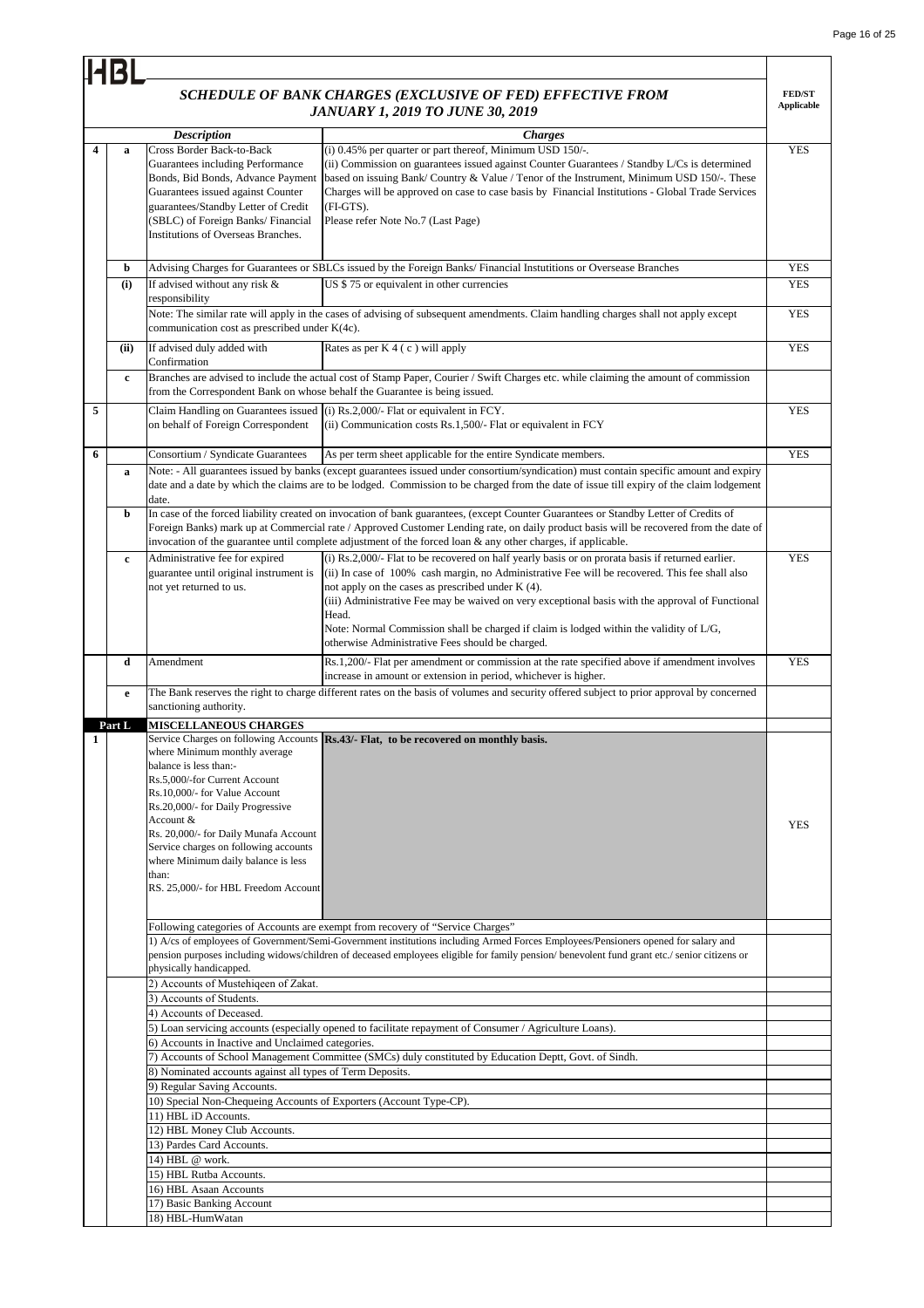## *SCHEDULE OF BANK CHARGES (EXCLUSIVE OF FED) EFFECTIVE FROM JANUARY 1, 2019 TO JUNE 30, 2019*

|                  |              |                                                                                                                                                                                                                        | SCHEDULE OF BANK CHARGES (EXCLUSIVE OF FED) EFFECTIVE FROM<br><b>JANUARY 1, 2019 TO JUNE 30, 2019</b>                                                                                                                                                   |                                                                                                                                                                                                                                                                                         | <b>FED/ST</b><br><b>Applicable</b>                                     |
|------------------|--------------|------------------------------------------------------------------------------------------------------------------------------------------------------------------------------------------------------------------------|---------------------------------------------------------------------------------------------------------------------------------------------------------------------------------------------------------------------------------------------------------|-----------------------------------------------------------------------------------------------------------------------------------------------------------------------------------------------------------------------------------------------------------------------------------------|------------------------------------------------------------------------|
|                  |              | <b>Description</b>                                                                                                                                                                                                     |                                                                                                                                                                                                                                                         | <b>Charges</b>                                                                                                                                                                                                                                                                          |                                                                        |
| $\boldsymbol{2}$ |              | Service Charges on FC Savings & FC<br>Current A/cs, where Minimum<br>monthly average balance is less than:-                                                                                                            |                                                                                                                                                                                                                                                         |                                                                                                                                                                                                                                                                                         |                                                                        |
|                  | i            | US\$ 1,000/-                                                                                                                                                                                                           | US equivalent of Rs.50/- Flat, to be recovered on monthly basis.                                                                                                                                                                                        |                                                                                                                                                                                                                                                                                         | <b>YES</b>                                                             |
|                  | ii           | €800/-                                                                                                                                                                                                                 | €equivalent of Rs.50/- Flat, to be recovered on monthly basis.                                                                                                                                                                                          |                                                                                                                                                                                                                                                                                         |                                                                        |
|                  | iii          | ¥120,000/-                                                                                                                                                                                                             | ¥ equivalent Rs.50/- Flat, to be recovered on monthly basis.                                                                                                                                                                                            |                                                                                                                                                                                                                                                                                         |                                                                        |
|                  | iv           | £700/-                                                                                                                                                                                                                 | £ equivalent Rs.50/- Flat, to be recovered on monthly basis.                                                                                                                                                                                            |                                                                                                                                                                                                                                                                                         |                                                                        |
|                  | $\mathbf{v}$ | CNY 5,000/-                                                                                                                                                                                                            | CNY equivalent Rs.50/- Flat, to be recovered on monthly basis                                                                                                                                                                                           |                                                                                                                                                                                                                                                                                         |                                                                        |
| 3                | $\mathbf a$  | Transaction Charges on Value<br>Account & Basic Banking Account                                                                                                                                                        | debit transactions.                                                                                                                                                                                                                                     | Rs.50/- per debit transaction to be charged if more than 2 customer initiated debit transactions are<br>made during a calendar month except withdrawals made through ATM's and system generated                                                                                         | <b>YES</b>                                                             |
|                  |              | Service Charges as per Part-L, 1(a)                                                                                                                                                                                    | Note: Waiver from Transaction Charges will be allowed on Accounts belonging to category of customers, who are exempted from                                                                                                                             |                                                                                                                                                                                                                                                                                         |                                                                        |
|                  | b            | Transaction charges on Daily<br>Progressive Account.                                                                                                                                                                   | excluding system generated debit transaction.                                                                                                                                                                                                           | Charge of Rs.50/- per debit transaction will be levied and recovered daily and this will be in<br>addition to normal charges (if any) applicable on the particular service (i.e. Banker's Cheques) but                                                                                  | <b>YES</b>                                                             |
|                  | c            | <b>HBL Freedom Account</b>                                                                                                                                                                                             | Charge @ Rs.60/- per transaction will be applicable in lump sum at month end on all<br>system.                                                                                                                                                          | Free Transactional Services on Freedom Account (as listed in the product features). For the<br>month in which actual balance is below Rs.25,000/- even for a day, cumulaive transactions<br>customer initiated Debit Transactions during the month and it will be auto recovered by the | <b>YES</b>                                                             |
|                  | d            | Transaction Charges on HBL Asaan<br>Account                                                                                                                                                                            | and system generated debit transactions.                                                                                                                                                                                                                | Rs. 50/- per debit transaction to be charged if more than 4 customer initiated over-the-counter<br>debit transactions are made during a calendar month, except withdrawals made through ATM's                                                                                           | <b>YES</b>                                                             |
|                  | $\mathbf e$  | Prestige Account Charges (account<br>level)                                                                                                                                                                            | minimum account balance at<br>Current a/c PKR 1 million<br>Savings a/c PKR 2 million<br>Current a/c & TD combined / Savings a/c & TD combined is Rs. 3 million<br>FCY a/c USD 20,000<br>FCY a/c EUR 20,000<br>FCY a/c GBP 15,000<br>FCY a/c CNY 100,000 | Prestige Account Charges are PKR 1,500 per month which is waived on maintenance of daily                                                                                                                                                                                                | <b>YES</b>                                                             |
|                  | f            | Account Downgrade Charges on<br>Prestige A/c                                                                                                                                                                           | Conversion from Prestige to normal account<br>PKR 1,500/-                                                                                                                                                                                               |                                                                                                                                                                                                                                                                                         | <b>YES</b>                                                             |
|                  | g            | <b>Account Conversion Charges</b>                                                                                                                                                                                      | Rs. 50/-                                                                                                                                                                                                                                                |                                                                                                                                                                                                                                                                                         | <b>YES</b>                                                             |
|                  | h            | <b>FBR Collections through Branch</b><br>Counter (OTC)                                                                                                                                                                 | $Rs.50/-$                                                                                                                                                                                                                                               |                                                                                                                                                                                                                                                                                         | <b>YES</b>                                                             |
|                  |              | <b>Cheque Book &amp; Cheque Related Charges</b>                                                                                                                                                                        |                                                                                                                                                                                                                                                         |                                                                                                                                                                                                                                                                                         |                                                                        |
| 4                |              | Cheque Book Issuance Charges                                                                                                                                                                                           | To be recovered at the time of issuance of Cheque Book :-                                                                                                                                                                                               |                                                                                                                                                                                                                                                                                         | Isb-N                                                                  |
|                  |              |                                                                                                                                                                                                                        | PLS-SB Accounts and Rs.15/- Flat per leaf.                                                                                                                                                                                                              |                                                                                                                                                                                                                                                                                         | Sindh-N                                                                |
|                  |              |                                                                                                                                                                                                                        | All other Chequeing Accounts = Rs. $10/-$ Flat per leaf.<br>Note: Freedom Account, HBL at Work, Branchless Banking, Rutba Account Holders are                                                                                                           |                                                                                                                                                                                                                                                                                         | Punjab-Y<br>Bal-Y                                                      |
|                  |              |                                                                                                                                                                                                                        |                                                                                                                                                                                                                                                         | exempted from these charges. Only first Cheque Book of 10 leaves is free for Money Club, CNY,                                                                                                                                                                                           | KPK-Y                                                                  |
|                  |              |                                                                                                                                                                                                                        |                                                                                                                                                                                                                                                         | HBL HumWatan Accounts and HBL NISA. Subsequent cheque book for Money Club, CNY,                                                                                                                                                                                                         | AJK-N                                                                  |
|                  |              |                                                                                                                                                                                                                        | HBL HumWatan Accounts and HBL NISA will be charged as per SOBC.                                                                                                                                                                                         |                                                                                                                                                                                                                                                                                         | Fata/Pata-N                                                            |
| 5                |              | Stop payment of cheque                                                                                                                                                                                                 | $(i)$ Rupee A/c                                                                                                                                                                                                                                         | Rs.450/- Flat per instruction                                                                                                                                                                                                                                                           | <b>YES</b>                                                             |
|                  |              |                                                                                                                                                                                                                        | $(ii)$ F.C. $A/C$                                                                                                                                                                                                                                       | US\$ 12/- or equivalent Flat per instruction                                                                                                                                                                                                                                            | YES                                                                    |
|                  |              | (2) Stop Payment Charges are applicable on HBL at Work Account.<br>(3) HBL Freedom Account holder is exempted from these charges                                                                                       | Note:- (1) Stop payment charges are to be levied one time for stop payment instructions whether it is for one or more cheques.                                                                                                                          |                                                                                                                                                                                                                                                                                         |                                                                        |
| 6                |              | Charges on cheques returned in<br>Inward Clearing/Collection to be<br>recovered from Customers issuing the<br>Cheques with in-sufficient balances in<br>account or for any other reason. "due<br>to fault of customer" | $(i)$ Rupee A/c.                                                                                                                                                                                                                                        | Rs.450/- Flat per cheque                                                                                                                                                                                                                                                                | Isb-N<br>Sindh-Y<br>Punjab-Y<br>Bal-Y<br>KPK-Y<br>AJK-N<br>Fata/Pata-N |
|                  |              | Note: HBL Feedom Account holder is exempted from these charges                                                                                                                                                         | $(ii)$ FC A/c.                                                                                                                                                                                                                                          | US\$ 5/- or equivalent Flat per cheque                                                                                                                                                                                                                                                  | Isb-N<br>Sindh-Y<br>Punjab-Y<br>Bal-Y<br>KPK-Y<br>AJK-N<br>Fata/Pata-N |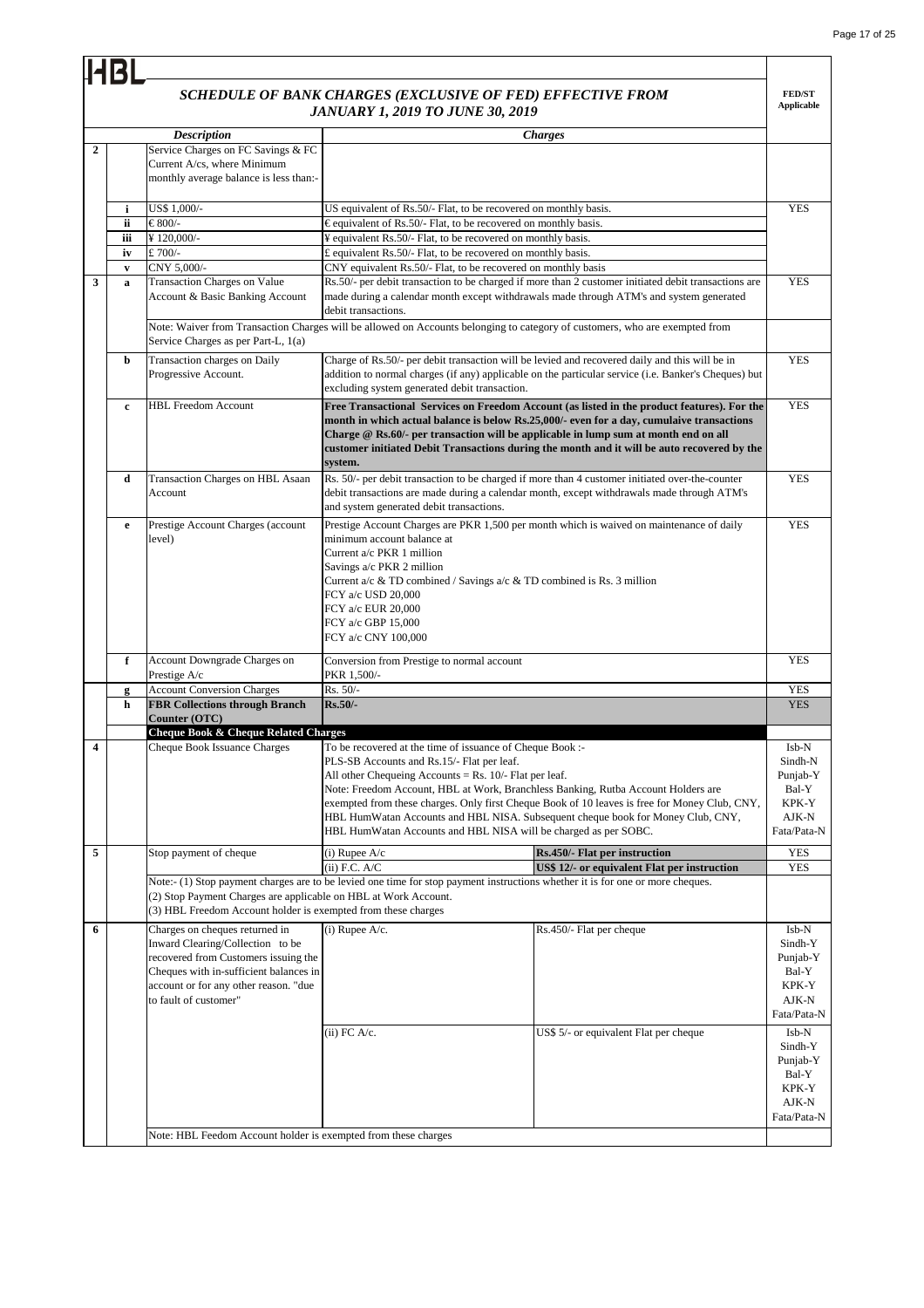÷,

|    |   |                                                                              | SCHEDULE OF BANK CHARGES (EXCLUSIVE OF FED) EFFECTIVE FROM<br><b>JANUARY 1, 2019 TO JUNE 30, 2019</b>                        |                                                                                                                                       | <b>FED/ST</b><br><b>Applicable</b> |
|----|---|------------------------------------------------------------------------------|------------------------------------------------------------------------------------------------------------------------------|---------------------------------------------------------------------------------------------------------------------------------------|------------------------------------|
|    |   | <b>Description</b>                                                           |                                                                                                                              | <b>Charges</b>                                                                                                                        |                                    |
| 7  |   | Original paid cheques returned to                                            | Rs.200/- Flat per cheque.                                                                                                    |                                                                                                                                       | <b>YES</b>                         |
|    |   | customer after 6 months (at customer<br>request)                             |                                                                                                                              |                                                                                                                                       |                                    |
| 8  |   | Over the counter cash cheque returned All types of A/cs                      |                                                                                                                              | Rs.200/- or the respective equivalent currency                                                                                        | Isb-N                              |
|    |   | due to insufficient balance. For all                                         |                                                                                                                              | (Flat per cheque)                                                                                                                     | Sindh-Y                            |
|    |   | accounts (LCY/FCY)                                                           |                                                                                                                              |                                                                                                                                       | Punjab-Y                           |
|    |   |                                                                              |                                                                                                                              |                                                                                                                                       | Bal-Y<br>KPK-Y                     |
|    |   |                                                                              |                                                                                                                              |                                                                                                                                       | AJK-N                              |
|    |   |                                                                              |                                                                                                                              |                                                                                                                                       | Fata/Pata-N                        |
| 9  |   | Photocopy of the paid cheques                                                | (i) Up to One year                                                                                                           | Rs.50/- Flat Per cheque                                                                                                               | <b>YES</b>                         |
|    |   | forwarded to Customers.                                                      | (ii) Above one year up to five years                                                                                         | Rs.200/- Flat Per cheque                                                                                                              |                                    |
|    |   |                                                                              | (iii) Above five years                                                                                                       | Rs.500/- Flat Per cheque                                                                                                              |                                    |
| 10 |   | Delivery of Cheque Book by<br>Registered Mail/Courier                        | Rs.150/- Flat                                                                                                                |                                                                                                                                       | N <sub>O</sub>                     |
| 11 |   | Issuance of SBP/NBP cheques                                                  | Rs.500/- Flat per cheque (to be retained by the originating Branch)                                                          |                                                                                                                                       | <b>YES</b>                         |
|    |   | <b>Account Statement &amp; Certificate Related Charges</b>                   |                                                                                                                              |                                                                                                                                       |                                    |
| 12 |   | Statement of Account sent on Daily                                           | Rs. 1,000/- Flat per month                                                                                                   |                                                                                                                                       | NO.                                |
|    |   | basis through Swift Message MT-940                                           |                                                                                                                              |                                                                                                                                       |                                    |
|    |   |                                                                              |                                                                                                                              |                                                                                                                                       |                                    |
| 13 |   | Duplicate Statements for all types of<br>accounts, on request from customer. | Rs.30/-Flat, per statement<br>Note: HBL at Work Account is exempted.                                                         |                                                                                                                                       | <b>YES</b>                         |
| 14 |   | <b>Monthly Bank Statement</b>                                                | Rs.400/- per annum.                                                                                                          |                                                                                                                                       | <b>YES</b>                         |
| 15 |   | Bank Certificate for the purpose of                                          | Rs.300/- Flat per certificate                                                                                                |                                                                                                                                       | <b>YES</b>                         |
|    |   | Visa etc.                                                                    |                                                                                                                              |                                                                                                                                       |                                    |
| 16 |   | Overseas Employment Certificate.                                             | Rs.500/- Flat per certificate                                                                                                |                                                                                                                                       | <b>YES</b>                         |
| 17 |   | <b>Credit Information Report /</b>                                           |                                                                                                                              |                                                                                                                                       |                                    |
|    |   | Opinion.<br>Credit Information report / opinion                              | Rs.500/- Flat                                                                                                                |                                                                                                                                       | <b>YES</b>                         |
|    |   | provided locally to Banks / Other                                            |                                                                                                                              |                                                                                                                                       |                                    |
|    |   | Organizations (Embassies etc).                                               |                                                                                                                              |                                                                                                                                       |                                    |
|    |   |                                                                              | Note:-Plus Postage / Courier / Fax Charges will be recovered as per Part 'O' as applicable.                                  |                                                                                                                                       |                                    |
|    |   | <b>Account Transaction (s) &amp; Balance Related Charges</b>                 |                                                                                                                              |                                                                                                                                       |                                    |
| 18 |   | For any enquiry requested by                                                 |                                                                                                                              |                                                                                                                                       | <b>YES</b>                         |
|    |   | customer beyond 3 years relating to<br>transactions on his account.          | Rs.1,000/- Flat                                                                                                              |                                                                                                                                       |                                    |
| 19 |   | Closure of Account Charges.                                                  | Free                                                                                                                         |                                                                                                                                       | <b>YES</b>                         |
| 20 |   | Handling of payments/ balances from Rs. 500/- Flat                           |                                                                                                                              |                                                                                                                                       | <b>YES</b>                         |
|    |   | deceased accounts against Succession                                         |                                                                                                                              |                                                                                                                                       |                                    |
|    |   | Certificate                                                                  |                                                                                                                              |                                                                                                                                       |                                    |
| 21 |   | Confirmation of balances to Auditors. Rs.500/- Flat                          |                                                                                                                              |                                                                                                                                       | <b>YES</b>                         |
|    |   | Shares, Dividend & DSC / SSC / NIT Related Charges                           |                                                                                                                              |                                                                                                                                       |                                    |
| 22 | a | Charges on Dividend Warrants (to be                                          |                                                                                                                              | @ 0.60% of total Dividend Warrant payment amount - Minimum. Rs.10,000/- (Negotiable on case                                           | <b>YES</b>                         |
|    |   | recovered from dividend declaring                                            | to case basis and to be approved by Functional Head)                                                                         |                                                                                                                                       |                                    |
|    |   | companies).                                                                  |                                                                                                                              |                                                                                                                                       |                                    |
|    |   | Note:-                                                                       |                                                                                                                              |                                                                                                                                       |                                    |
|    |   | Account for payment of Dividend Warrants.                                    | i) Bank may waive charges to Customers depositing full Dividend amount in advance or Rs.50 (M) whichever is less in Dividend |                                                                                                                                       |                                    |
|    |   |                                                                              |                                                                                                                              | ii) In case DWs are not printed through a Printer referred by the Bank and subsequently it is found that the DWs are rejected by NIFT | <b>YES</b>                         |
|    |   |                                                                              |                                                                                                                              | while processing for payment, actual charges of NIFT applicable on Non-Standard Instruments will be recovered from the Company.       |                                    |
|    |   |                                                                              |                                                                                                                              |                                                                                                                                       |                                    |
| 23 |   | Share Floatation/TFCs issue charges                                          |                                                                                                                              | (i) Commission $@$ 0.5% of aggregate successful subscription amount received through our                                              | <b>YES</b>                         |
|    |   |                                                                              |                                                                                                                              | branches or Negotiable - to be approved by the Functional Head (to be paid by the company to                                          |                                    |
|    |   |                                                                              | Share Floatation Department).                                                                                                |                                                                                                                                       |                                    |
|    |   |                                                                              | (ii) Out of pocket expenses Rs.25,000/-                                                                                      |                                                                                                                                       | <b>YES</b><br><b>YES</b>           |
|    |   |                                                                              | Department for dispatch of shares certificate through us)                                                                    | (iii) Handling charges Rs.15/-per share certificate(Paid by the company to Shares Floatation                                          |                                    |
| 24 |   | Issuance of Right Shares.                                                    | (i) Commission $@$ 0.5% (subject to negotiation of rate based on volume of business to be                                    |                                                                                                                                       | <b>YES</b>                         |
|    |   |                                                                              | approved by Functional Head).                                                                                                |                                                                                                                                       |                                    |
|    |   |                                                                              | (ii) Out of pocket expenses Minimum Rs.25,000/-                                                                              |                                                                                                                                       | <b>YES</b>                         |
| 25 |   | Issuance of DSC/SSC/NIT on behalf                                            | As prescribed by Govt.                                                                                                       |                                                                                                                                       | <b>YES</b>                         |
|    |   | of Government of Pakistan.                                                   |                                                                                                                              |                                                                                                                                       |                                    |
|    |   | <b>Utility Companies and Utility Bills related Charges</b>                   |                                                                                                                              |                                                                                                                                       |                                    |
| 26 | a | <b>Utility Bills Commission</b>                                              | Rs.8/- per bill.                                                                                                             | Electricity                                                                                                                           | Isb-N                              |
|    |   |                                                                              | Note: These Charges are included in the net<br>amount of bill                                                                | Sui Gas                                                                                                                               | Sindh-Y                            |
|    |   |                                                                              |                                                                                                                              | Telephone<br>Water                                                                                                                    | Punjab-Y<br>Bal-Y                  |
|    |   |                                                                              |                                                                                                                              | <b>CDGK Utility</b>                                                                                                                   | KPK-Y                              |
|    |   |                                                                              |                                                                                                                              |                                                                                                                                       | AJK-N                              |
|    |   |                                                                              |                                                                                                                              |                                                                                                                                       | Fata/Pata-N                        |
|    | b | Charges on Intercity transfer of funds                                       | As per agreement with Utility Companies.                                                                                     |                                                                                                                                       | <b>YES</b>                         |
|    |   | pertaining to Utilities Companies.                                           |                                                                                                                              |                                                                                                                                       |                                    |
|    |   |                                                                              |                                                                                                                              |                                                                                                                                       |                                    |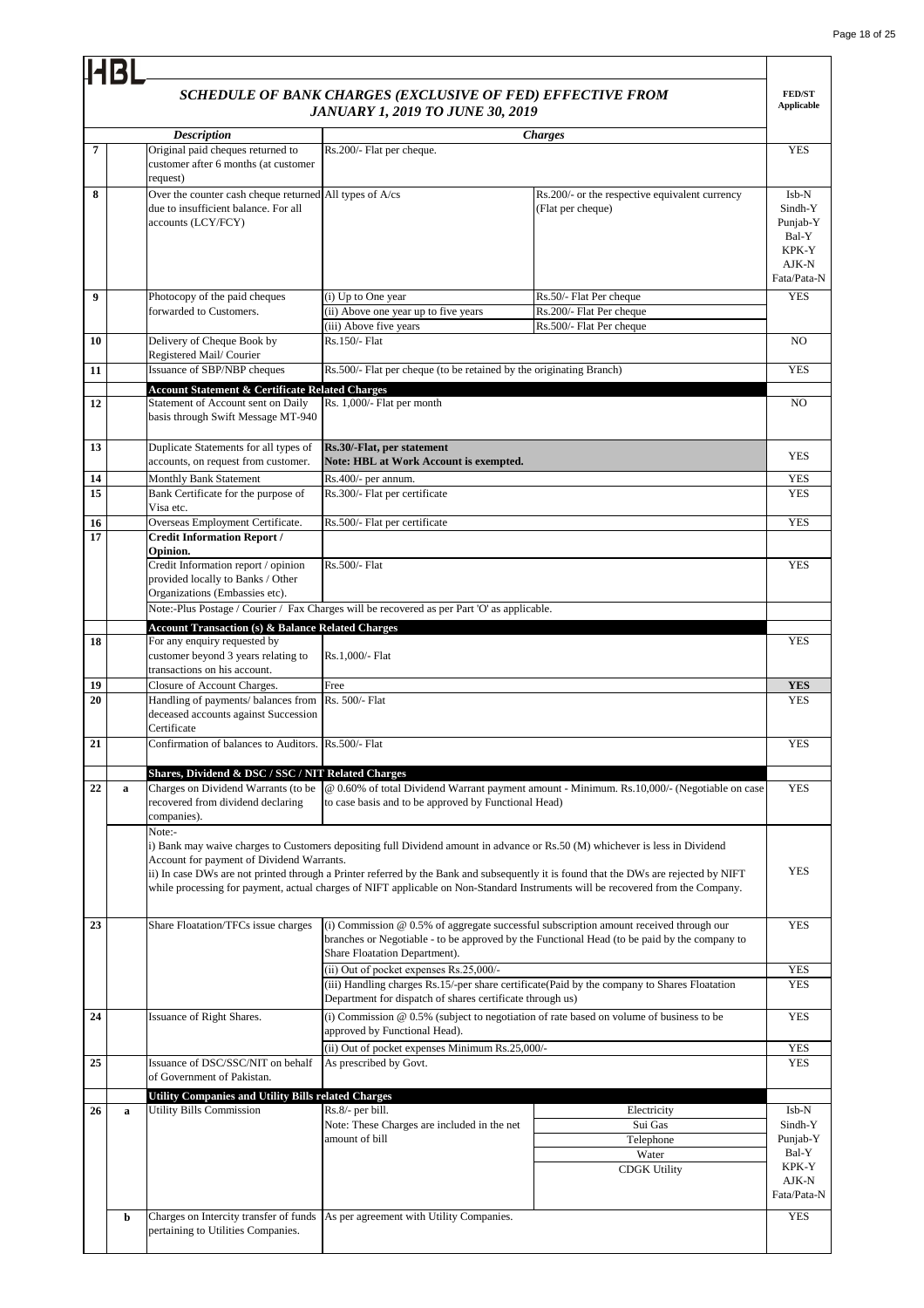## *SCHEDULE OF BANK CHARGES (EXCLUSIVE OF FED) EFFECTIVE FROM*

|    |        |                                                                                                                                    | SCHEDULE OF BANK CHARGES (EXCLUSIVE OF FED) EFFECTIVE FROM<br><b>JANUARY 1, 2019 TO JUNE 30, 2019</b>                                                                                                                                                                                                                                                                                                        | <b>FED/ST</b><br><b>Applicable</b> |
|----|--------|------------------------------------------------------------------------------------------------------------------------------------|--------------------------------------------------------------------------------------------------------------------------------------------------------------------------------------------------------------------------------------------------------------------------------------------------------------------------------------------------------------------------------------------------------------|------------------------------------|
|    |        | <b>Description</b>                                                                                                                 | <b>Charges</b>                                                                                                                                                                                                                                                                                                                                                                                               |                                    |
|    |        | Other Services to BISE / University:-                                                                                              |                                                                                                                                                                                                                                                                                                                                                                                                              |                                    |
| 27 |        | Other Services to BISE /<br>University:-                                                                                           |                                                                                                                                                                                                                                                                                                                                                                                                              |                                    |
|    | a      | Selling of admission forms / job<br>application forms.                                                                             |                                                                                                                                                                                                                                                                                                                                                                                                              | <b>YES</b>                         |
|    | b      | To provide printed challans.                                                                                                       |                                                                                                                                                                                                                                                                                                                                                                                                              | <b>YES</b>                         |
|    | c      | Safe keeping of question papers &<br>answer copies.                                                                                | Rs.10,000/- per Branch per Exam.<br>Can be waived with the approval of Functional Head                                                                                                                                                                                                                                                                                                                       | YES                                |
|    | d      | Delivery of question papers to<br>examination centres using Bank's<br>transport.                                                   |                                                                                                                                                                                                                                                                                                                                                                                                              | <b>YES</b>                         |
|    |        | Accounts.<br>institution as per HOK Circular No. P/INST/2968 dated August 19, 2009.                                                | Note:- (i) Clarification has been conveyed vide HOK Circular: P/INST/2474 dated 17-04-2008 whereby as per SBP instructions, all<br>branches are required not to charge Challan Collection Fees in case of B.I.S.E / University / School & other such type of Collection<br>(ii) No service charges shall be recovered from students depositing fee directly in the Fee Collection Account of the educational |                                    |
| 28 |        | Salary / Pension Disbursement & Visa Collection Fee related Charges<br>Salary Disbursement Charges.*                               | Rs.25/- Flat per A/c per month from A/c holder where salary is credited or as per agreement with<br>the principal.                                                                                                                                                                                                                                                                                           | <b>YES</b>                         |
|    |        | Accounts of Armed Forces Employees / Pensioners.<br>→Regular Savings Accounts.<br>→ Basic Banking Accounts (BBA).                  | *Following categories of accounts are exempted from recovery of "Salary Disbursement Charges".<br>>Accounts of employees of Government / Semi-Government Institutions maintained for salary and pension purposes.                                                                                                                                                                                            |                                    |
| 29 |        | Pension (Govt. Departments)                                                                                                        | Note:- No charges from pensioners. To be recovered from employer, as per agreement.<br>(Pensioners of KPT are exempted from levy of this charge.)                                                                                                                                                                                                                                                            | <b>YES</b>                         |
| 30 |        | Visa Fee Collection                                                                                                                | Rs.100/- Flat per application                                                                                                                                                                                                                                                                                                                                                                                | <b>YES</b>                         |
|    |        | <b>Misc. Charges</b>                                                                                                               |                                                                                                                                                                                                                                                                                                                                                                                                              |                                    |
| 31 |        | Handling charges for issuance of<br>Student Exchange Remittance permit<br>and maintenance of Record for<br>subsequent remittances. | Rs.500/- Flat per annum                                                                                                                                                                                                                                                                                                                                                                                      | YES                                |
| 32 |        | Handling Charges on Commodity<br>Operation                                                                                         | Rs.3.75 per 1000/-                                                                                                                                                                                                                                                                                                                                                                                           | <b>YES</b>                         |
|    | Part M | <b>HBL DEBIT CARD (ATM CARD)<sup>*</sup></b>                                                                                       |                                                                                                                                                                                                                                                                                                                                                                                                              |                                    |
| 1  | a      | Card Charges                                                                                                                       | Same charges applicable on Supplementary Cards except where mentioned                                                                                                                                                                                                                                                                                                                                        |                                    |
|    | b      | Annual fee (Primary)                                                                                                               | PayPak Rs. 600/-<br>PayPak Chip - Rs. 850/-<br><b>Green Visa - Rs.1,000/-</b><br>Visa Chip - Rs.1,250/-<br>MasterCard Standard - Rs.1,250/-<br>MasterCard Gold - Rs. 2,000/-<br>UnionPay Mag - Rs.1,000/-<br>UnionPay Chip - Rs. 1,250/-<br><b>Visa USD - US\$ 10/-</b><br>Visa Chip USD - US\$ 12/-<br><b>MasterCard Titanium - Rs. 1,850/-</b><br>MasterCard World - Rs.7,000/-                            | <b>YES</b>                         |
|    | c      | Annual fee (Supplementary)                                                                                                         | PayPak - Nil<br>PayPak Chip - Nil<br>Green Visa - Rs. 400/-<br>Visa Chip - Rs. 550/-<br><b>MasterCard Standard - Rs.550/-</b><br>MasterCard Gold - N/A<br>UnionPay Mag - Rs. 400/-<br>UnionPay Chip - Rs.550/-<br>Visa USD - N/A<br>Visa Chip USD - NA<br><b>MasterCard Titanium - Rs. 900/-</b><br>MasterCard World - N/A                                                                                   | <b>YES</b>                         |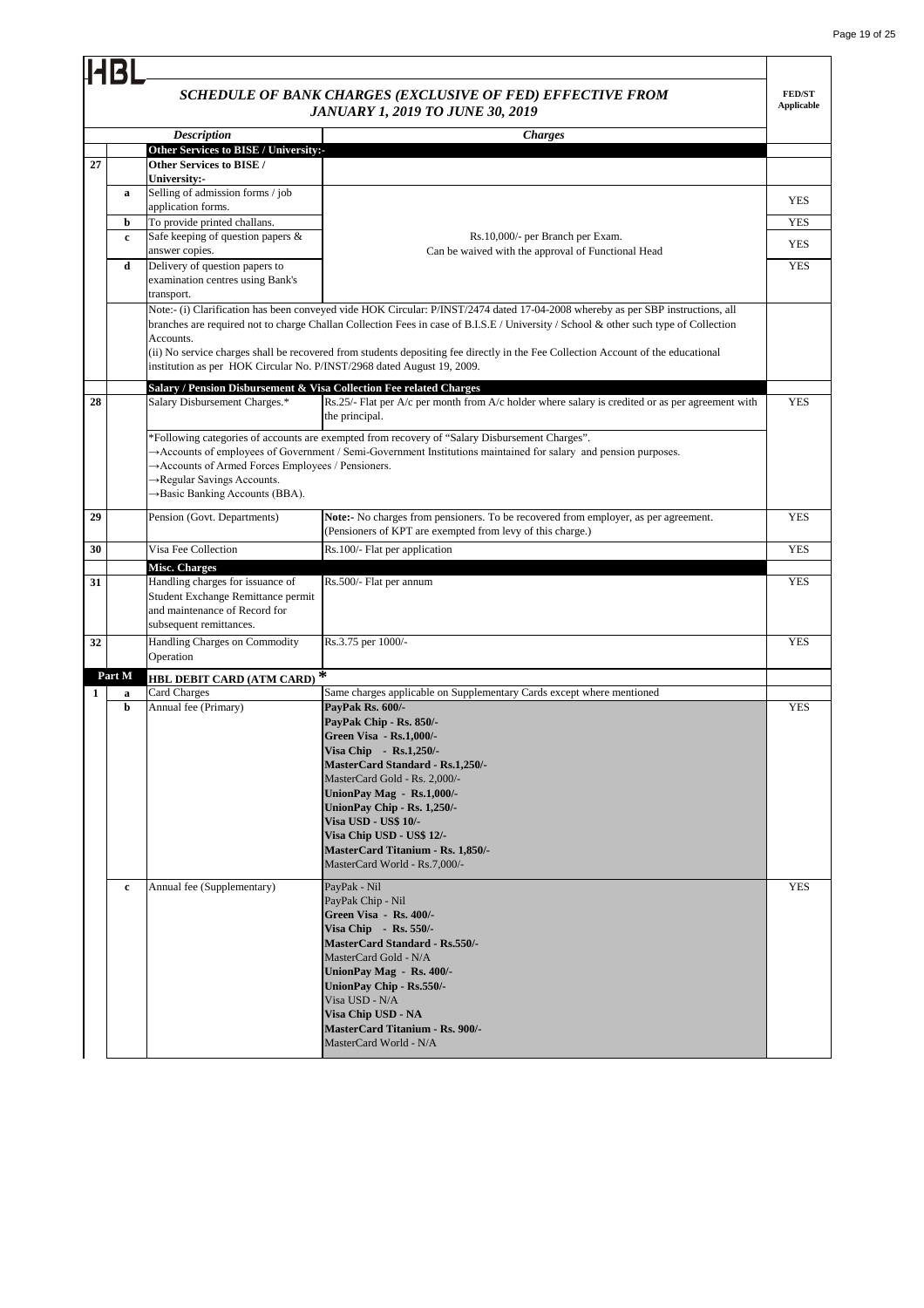| <b>JANUARY 1, 2019 TO JUNE 30, 2019</b><br>Description<br><b>Charges</b><br>Card Replacement fee<br>PayPak - Rs.250/-<br>d |                                                      |                                                                                                                                                                                                                                                                                                                                                                                                                                                                                                                                                                                                                                                                                                                                                                                                                                                                                                                                                                                                        |            |
|----------------------------------------------------------------------------------------------------------------------------|------------------------------------------------------|--------------------------------------------------------------------------------------------------------------------------------------------------------------------------------------------------------------------------------------------------------------------------------------------------------------------------------------------------------------------------------------------------------------------------------------------------------------------------------------------------------------------------------------------------------------------------------------------------------------------------------------------------------------------------------------------------------------------------------------------------------------------------------------------------------------------------------------------------------------------------------------------------------------------------------------------------------------------------------------------------------|------------|
|                                                                                                                            |                                                      | PayPak Chip - Rs. 300/-<br>Green Visa - Rs. 300/-<br>Visa Chip - Rs. $400/-$<br>MasterCard Standard - Rs.400/-<br>MasterCard Gold - Rs. 600/-<br>UnionPay Mag - Rs. 300/-<br>Union Pay Chip - Rs.400/-<br><b>Visa USD - US\$ 4/-</b><br>Visa Chip USD - US\$ 4/-<br>MasterCard Titanium - Rs. 600/-<br>MasterCard World - Rs.1,000/-                                                                                                                                                                                                                                                                                                                                                                                                                                                                                                                                                                                                                                                                   | <b>YES</b> |
| e                                                                                                                          | POS Transaction fee per transaction<br>Local.        | PayPak - NIL<br>PayPak Chip - NIL<br>Green Visa - NIL<br>Visa Chip - NIL<br>MasterCard Standard - NIL<br>MasterCard Gold - NIL<br>UnionPay Mag - NIL<br>Union Pay Chip - NIL<br>Visa USD - 1% of Transaction Amount<br>Visa Chip USD - 1% of Transaction Amount<br>MasterCard Titanium - NIL<br>MasterCard World - NIL                                                                                                                                                                                                                                                                                                                                                                                                                                                                                                                                                                                                                                                                                 | <b>YES</b> |
| f                                                                                                                          | POS Transaction fee per transaction<br>International | PayPak - Nil<br>PayPak Chip - Nil<br>Green Visa - 3% of Transaction Amount<br>Visa Chip - 3% of Transaction Amount<br>MasterCard Standard - 3% of Transaction Amount<br>MasterCard Gold - 3% of Transaction Amount<br>UnionPay Mag - 3% of Transaction Amount<br>UnionPay Chip - 3% of Transaction Amount<br>Visa USD - 3% of Transaction Amount<br>Visa Chip USD - 3% of Transaction Amount<br>MasterCard Titanium - 3% of Transaction Amount<br>MasterCard World - 3% of Transaction Amount                                                                                                                                                                                                                                                                                                                                                                                                                                                                                                          | <b>YES</b> |
| g                                                                                                                          | <b>ATMs</b> International<br>(Cash withdrawal)       | PayPak -Nil<br>PayPak Chip - Nil<br>Green Visa - 3% of Transaction Amount or Rs.300/- per Transaction, whichever is higher<br>Visa Chip - 3% of Transaction Amount or Rs.300/- per Transaction, whichever is higher<br>MasterCard Standard - 3% of Transaction Amount or Rs.300/-per Transaction, whichever is higher<br>MasterCard Gold - 3% of Transaction Amount or Rs.300/- per Transaction, whichever is higher<br>UnionPay Mag - 3% of Transaction Amount or Rs. 300/- per transaction, whichever is higher<br>UnionPay Chip - 3% of Transaction Amount or Rs. 300/- per transaction, whichever is higher<br>Visa USD - 3% of Transaction Amount or US\$ 3/- per Transaction, whichever is higher<br>Visa Chip USD - 3% of Transaction Amount or US\$ 3/- per Transaction, whichever is higher<br>MasterCard Titanium - 3% of Transaction amount or Rs.300/- per Transaction whichever is higher<br>MasterCard World - 3% of Transaction Amount or Rs.300/- per Transaction, whichever is higher | <b>YES</b> |
| h                                                                                                                          | <b>ATMs</b> International<br>(Balance Inquiry)       | PayPak - Nil<br>PayPak Chip - Nil<br>Green Visa - Rs. 225/- per Transaction<br>Visa Chip - Rs. 225/- per Transaction<br>MasterCard Standard - Rs.225/- per Transaction<br>MasterCard Gold - Rs.225/- per Transaction<br>UnionPay Mag - Rs. 225/- per Transaction<br>UnionPay Chip - Rs. 225/- per Transaction<br>Visa USD - US\$ 3/- per Transaction<br>Visa Chip USD - US\$ 3/- per Transaction<br>MasterCard Titanium - Rs.225/- per Transaction<br>MasterCard World - Rs.225/- per Transaction                                                                                                                                                                                                                                                                                                                                                                                                                                                                                                      | <b>YES</b> |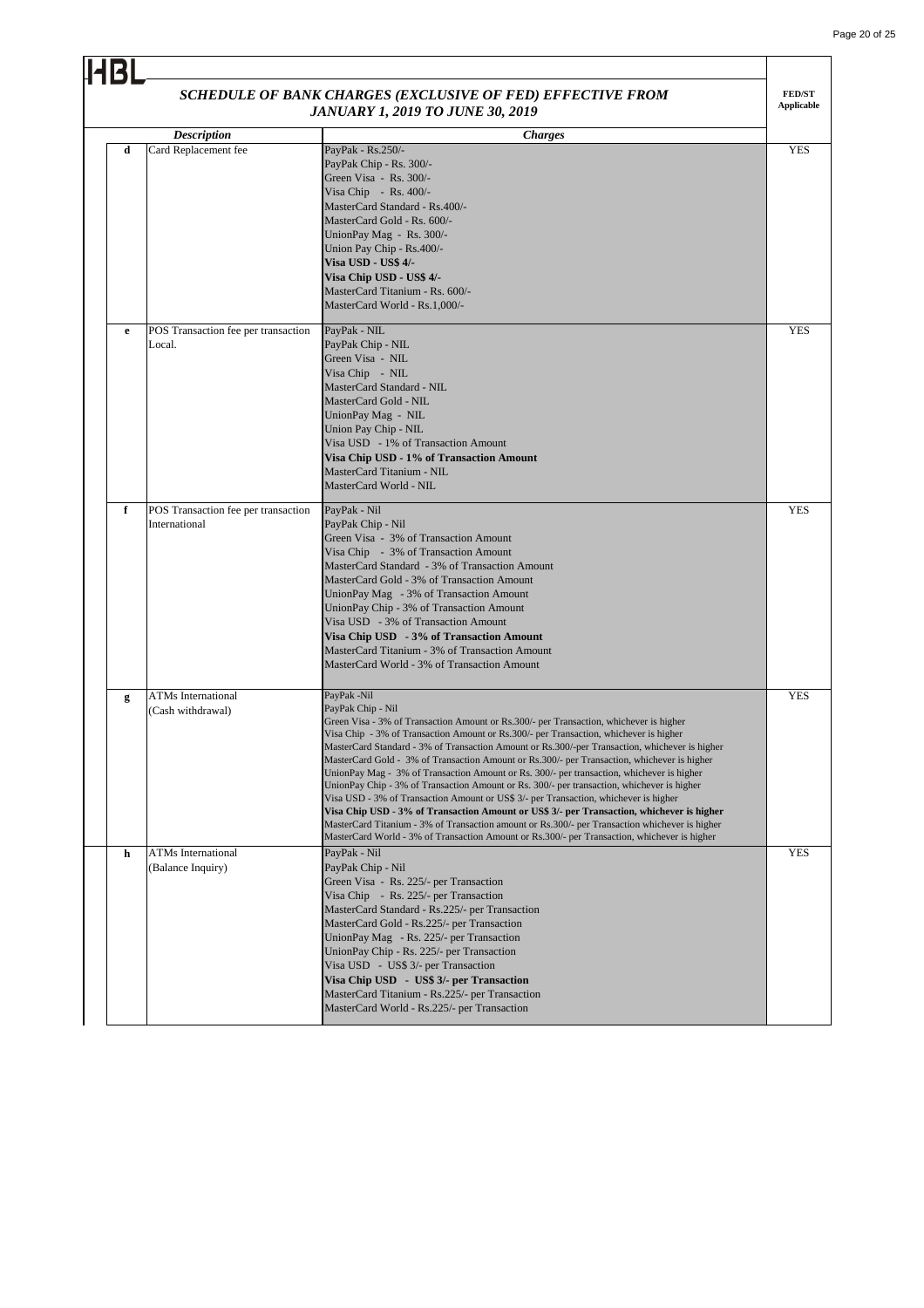|                         |              |                                                                          | SCHEDULE OF BANK CHARGES (EXCLUSIVE OF FED) EFFECTIVE FROM<br><b>JANUARY 1, 2019 TO JUNE 30, 2019</b> |                                                                                                                                                                                                                                                                                         | <b>FED/ST</b><br><b>Applicable</b> |
|-------------------------|--------------|--------------------------------------------------------------------------|-------------------------------------------------------------------------------------------------------|-----------------------------------------------------------------------------------------------------------------------------------------------------------------------------------------------------------------------------------------------------------------------------------------|------------------------------------|
|                         |              | <b>Description</b>                                                       |                                                                                                       | <b>Charges</b>                                                                                                                                                                                                                                                                          |                                    |
|                         | i            | <b>SMS Alert Charges</b>                                                 | Free                                                                                                  |                                                                                                                                                                                                                                                                                         | NO                                 |
|                         |              | *Note: (i) Account based propositions: As per account terms & conditions |                                                                                                       |                                                                                                                                                                                                                                                                                         |                                    |
| $\overline{2}$          |              | <b>A-HBL - CASH MEHFOOZ</b>                                              | <b>Annual Premium</b>                                                                                 |                                                                                                                                                                                                                                                                                         |                                    |
|                         | i            | Plan - A                                                                 | Rs. 3,500/-                                                                                           |                                                                                                                                                                                                                                                                                         | <b>YES</b>                         |
|                         | ii           | Plan - B                                                                 | Rs. 3,000/-                                                                                           |                                                                                                                                                                                                                                                                                         | <b>YES</b>                         |
|                         | iii          | Plan - C                                                                 | Rs.2,000/-                                                                                            |                                                                                                                                                                                                                                                                                         | <b>YES</b>                         |
| 3                       |              | <b>HBL-PARDES CARD</b>                                                   |                                                                                                       |                                                                                                                                                                                                                                                                                         |                                    |
|                         | a            | Card Issuance Charges                                                    | Nil                                                                                                   |                                                                                                                                                                                                                                                                                         |                                    |
|                         | b            | Annual Fee                                                               | Nil                                                                                                   |                                                                                                                                                                                                                                                                                         |                                    |
|                         | c            | <b>Service Charges</b>                                                   | Nil                                                                                                   |                                                                                                                                                                                                                                                                                         |                                    |
|                         | d            | Card Replacement fee<br><b>Statement of Account</b>                      | Rs. 150/- Flat<br>Nil                                                                                 |                                                                                                                                                                                                                                                                                         | <b>YES</b>                         |
|                         | e<br>f       | Cash Withdrawal - HBL                                                    | Nil                                                                                                   |                                                                                                                                                                                                                                                                                         |                                    |
|                         |              | Cash Withdrawal - 1 Link                                                 | Rs. 13/- per withdrawal                                                                               |                                                                                                                                                                                                                                                                                         | <b>YES</b>                         |
|                         | g<br>h       | POS Transaction Fee per Purchase                                         | Nil                                                                                                   |                                                                                                                                                                                                                                                                                         |                                    |
|                         | i            | <b>Balance Enquiry</b>                                                   | Nil                                                                                                   |                                                                                                                                                                                                                                                                                         |                                    |
|                         | j            | Fund Transfer                                                            | Rs.50/- Flat per transfer                                                                             |                                                                                                                                                                                                                                                                                         | <b>YES</b>                         |
|                         | K            | Mini Statement                                                           | $Rs.5/-$                                                                                              |                                                                                                                                                                                                                                                                                         | <b>YES</b>                         |
| $\overline{\mathbf{4}}$ |              | <b>MERCHANT ACQUIRING (POS)</b>                                          |                                                                                                       |                                                                                                                                                                                                                                                                                         |                                    |
|                         | $\mathbf{a}$ | <b>Merchant Discount Rate</b>                                            | Upto 3% of Transaction Amount                                                                         |                                                                                                                                                                                                                                                                                         | <b>YES</b>                         |
|                         | Part N       | HBL ALTERNATE DELIVERY CHANNELS (ADC)                                    |                                                                                                       |                                                                                                                                                                                                                                                                                         |                                    |
| $\mathbf{1}$            |              | <b>ATM Charges</b>                                                       |                                                                                                       |                                                                                                                                                                                                                                                                                         |                                    |
|                         | 1.1          | <b>Cash Withdrawal</b>                                                   |                                                                                                       |                                                                                                                                                                                                                                                                                         |                                    |
|                         | a            | <b>HBL ATMs</b><br>1-Link and Mnet ATMs                                  | Nil<br>Rs.13/- per withdrawal (Pay Pak, Green Visa, Gold Visa, Visa Chip, Union Pay)                  |                                                                                                                                                                                                                                                                                         | <b>YES</b><br><b>YES</b>           |
|                         |              |                                                                          | Financial Assistance provided to them by the Govt)<br>Account.                                        | Note: (No switch charges to be deducted on transactions conducted by IDPs through specific BISP<br>Cards issued by UBL to IDPs at any of the ATMs country wide for withdrawal of Cash against the<br>Free Cash Withdrawals from other Bank's ATMs for HBL at Work Account & HBL Freedom |                                    |
|                         | 1.2          | <b>Balance Inquiry</b>                                                   |                                                                                                       |                                                                                                                                                                                                                                                                                         |                                    |
|                         | a            | <b>HBL ATMs</b>                                                          | Nil                                                                                                   |                                                                                                                                                                                                                                                                                         |                                    |
|                         | b            | 1Link ATMs                                                               | Rs. 2.5 Flat per inquiry (Pay Pak, Visa, Master Card & Union Pay)                                     |                                                                                                                                                                                                                                                                                         | <b>YES</b>                         |
|                         | $\rm c$      | Mnet ATMs                                                                | Rs.5/- Flat per inquiry (Green Visa, Gold Visa, Visa Chip, Union Pay, Pay Pak)                        |                                                                                                                                                                                                                                                                                         | <b>YES</b>                         |
|                         | d            | HBL ATMs Mini Statement                                                  | Rs.5/- Flat (Green Visa, Gold Visa, Visa Chip, Union Pay, Pay Pak)                                    |                                                                                                                                                                                                                                                                                         | <b>YES</b>                         |
|                         | 1.3          | <b>Funds Transfer</b>                                                    |                                                                                                       |                                                                                                                                                                                                                                                                                         |                                    |
|                         |              | Inter Branch Fund Transfer                                               | Nil                                                                                                   |                                                                                                                                                                                                                                                                                         |                                    |
|                         |              | Inter Bank funds transfer (IBFT)                                         | Transfer Amount: 1-10,000                                                                             | Fee Rs. 50 per Transaction                                                                                                                                                                                                                                                              |                                    |
|                         |              |                                                                          | Transfer Amount:10,001-150,000                                                                        | Fee Rs. 75 per Transaction                                                                                                                                                                                                                                                              | <b>YES</b>                         |
|                         |              |                                                                          | Trasnfer Amount :150,001-500,000                                                                      | Fee Rs. 125 per Transaction                                                                                                                                                                                                                                                             |                                    |
|                         |              |                                                                          | 000,000, 1-1,000,001 Transfer Amount                                                                  | Fee Rs. 150 per Transaction                                                                                                                                                                                                                                                             |                                    |
|                         |              |                                                                          | Free Funds Transfer from HBL ATMs for HBL at Work Account                                             |                                                                                                                                                                                                                                                                                         |                                    |
|                         | 1.4          | <b>FBR Tax Collection</b>                                                | <b>Transaction Amount: Upto 100,000</b>                                                               | Fee Rs. 10 per Transaction                                                                                                                                                                                                                                                              |                                    |
|                         |              |                                                                          | <b>Trasnaction Amount: 100,000+1,000,000</b><br><b>Transaction Amount : above 1,000,000</b>           | Fee Rs. 20 per Transaction<br>Fee Rs. 50 per Transaction                                                                                                                                                                                                                                | <b>YES</b>                         |
|                         |              |                                                                          |                                                                                                       |                                                                                                                                                                                                                                                                                         |                                    |
|                         | 1.5          | <b>Utility Bill Payment</b>                                              | Nil                                                                                                   |                                                                                                                                                                                                                                                                                         |                                    |
|                         | 1.6          | HBL-ATM Biometric Verification                                           |                                                                                                       | Rs. 15/- Per Trsansaction                                                                                                                                                                                                                                                               | <b>YES</b>                         |
| $\mathbf{2}$            |              | <b>HBL Phone Banking</b>                                                 |                                                                                                       |                                                                                                                                                                                                                                                                                         |                                    |
|                         | a            | Funds Transfer                                                           | Nil                                                                                                   |                                                                                                                                                                                                                                                                                         |                                    |
|                         |              | Inter Branch Fund Transfer                                               | Rs.35/-Flat, per statement                                                                            |                                                                                                                                                                                                                                                                                         |                                    |
|                         | b            | <b>Statement Request</b>                                                 |                                                                                                       |                                                                                                                                                                                                                                                                                         | <b>YES</b>                         |
|                         | $\mathbf c$  | Stop Payment of Cheque(s)                                                | $(i)$ Rupee A/c<br>$(ii)$ F.C. A/C                                                                    | Rs.400/- Flat per instruction<br>US\$ 10/- Flat per instruction (or equivalent in                                                                                                                                                                                                       | <b>YES</b><br><b>YES</b>           |
|                         |              |                                                                          |                                                                                                       | other currencies)                                                                                                                                                                                                                                                                       |                                    |
|                         |              |                                                                          | for one or more cheques.                                                                              | Note:- Stop payment charges are to be levied one time for stop payment instructions, whether it is                                                                                                                                                                                      |                                    |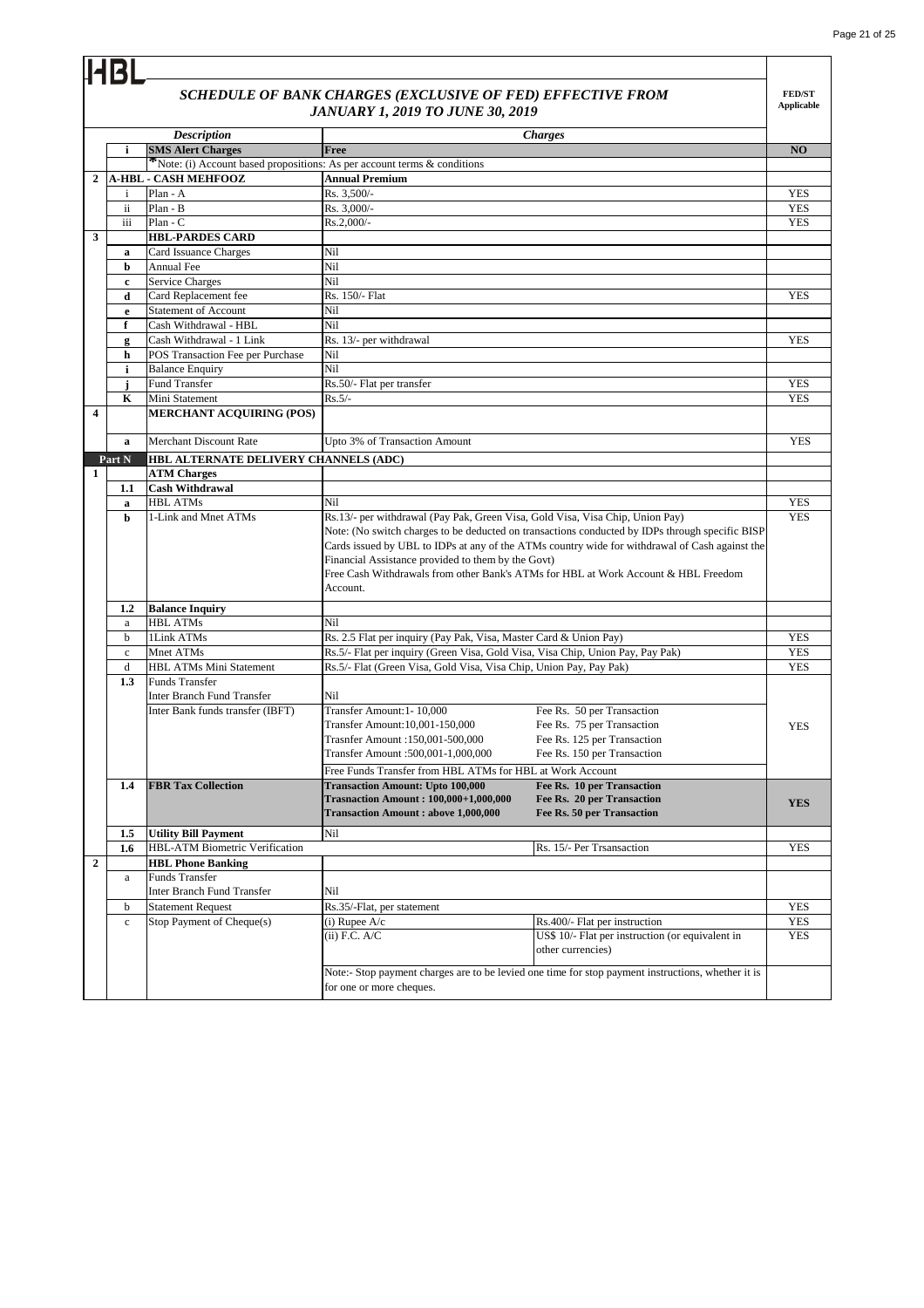|   | <b>HBI</b>   |                                                                       |                                                                                                                                                                                                                                                                                                                             |                                                                                                                                                                                                    |                                                                        |
|---|--------------|-----------------------------------------------------------------------|-----------------------------------------------------------------------------------------------------------------------------------------------------------------------------------------------------------------------------------------------------------------------------------------------------------------------------|----------------------------------------------------------------------------------------------------------------------------------------------------------------------------------------------------|------------------------------------------------------------------------|
|   |              |                                                                       | SCHEDULE OF BANK CHARGES (EXCLUSIVE OF FED) EFFECTIVE FROM<br><b>JANUARY 1, 2019 TO JUNE 30, 2019</b>                                                                                                                                                                                                                       |                                                                                                                                                                                                    | <b>FED/ST</b><br><b>Applicable</b>                                     |
|   | d            | <b>Description</b><br>Cheque Book request                             | To be recovered at the time of issuance of Cheque Book :-<br>PLS-SB Accounts and Rs.15/- Flat per leaf.<br>All other Chequeing Accounts = Rs. $10/-$ Flat per leaf.<br>Note: Freedom Account, HBL at Work, Branchless Banking, Rutba Account Holders are<br>HBL HumWatan Accounts and HBL NISA will be charged as per SOBC. | <b>Charges</b><br>exempted from these charges. Only first Cheque Book of 10 leaves is free for Money Club, CNY,<br>HBL HumWatan Accounts and HBL NISA. Subsequent cheque book for Money Club, CNY, | Isb-N<br>Sindh-N<br>Punjab-Y<br>Bal-Y<br>KPK-Y<br>AJK-N<br>Fata/Pata-N |
| 3 |              | <b>HBL Internet Banking/HBL</b><br>Mobile                             |                                                                                                                                                                                                                                                                                                                             |                                                                                                                                                                                                    |                                                                        |
|   | a            | Subscription                                                          | Nil                                                                                                                                                                                                                                                                                                                         |                                                                                                                                                                                                    |                                                                        |
|   | b            | Funds Transfer                                                        |                                                                                                                                                                                                                                                                                                                             |                                                                                                                                                                                                    |                                                                        |
|   |              | <b>Inter Branch Fund Transfer</b><br>Inter Bank funds transfer (IBFT) | Nil<br>Transfer Amount:1-10,000<br>Transfer Amount:10,001-150,000<br>Trasnfer Amount: 150,001-500,000<br>Transfer Amount :500,001-1,000,000                                                                                                                                                                                 | Fee Rs. 50 per Transaction<br>Fee Rs. 75 per Transaction<br>Fee Rs. 125 per Transaction<br>Fee Rs. 150 per Transaction                                                                             | <b>YES</b>                                                             |
|   |              |                                                                       | Free Funds Transfer through for HBL at Work Account                                                                                                                                                                                                                                                                         |                                                                                                                                                                                                    |                                                                        |
|   | $\mathbf{c}$ | <b>FBR Tax Collection</b>                                             | <b>Transaction Amount: Upto 100,000</b><br><b>Trasnaction Amount: 100,000+1,000,000</b><br><b>Transaction Amount : above 1,000,000</b>                                                                                                                                                                                      | Fee Rs. 10 per Transaction<br>Fee Rs. 20 per Transaction<br>Fee Rs. 50 per Transaction                                                                                                             | <b>YES</b>                                                             |
|   | d            | <b>Utility Bill Payment</b>                                           | Nil                                                                                                                                                                                                                                                                                                                         | Electricity                                                                                                                                                                                        | N <sub>O</sub>                                                         |
|   |              |                                                                       |                                                                                                                                                                                                                                                                                                                             | Sui Gas                                                                                                                                                                                            | NO                                                                     |
|   |              |                                                                       |                                                                                                                                                                                                                                                                                                                             | Telephone                                                                                                                                                                                          | N <sub>O</sub>                                                         |
|   |              |                                                                       |                                                                                                                                                                                                                                                                                                                             | Water                                                                                                                                                                                              | N <sub>O</sub>                                                         |
|   | e            | Cheque Book request                                                   | To be recovered at the time of issuance of Cheque Book :-                                                                                                                                                                                                                                                                   |                                                                                                                                                                                                    | Isb-N                                                                  |
|   |              |                                                                       | PLS-SB Accounts and Rs.15/- Flat per leaf.                                                                                                                                                                                                                                                                                  |                                                                                                                                                                                                    | Sindh-N                                                                |
|   |              |                                                                       | All other Chequeing Accounts = Rs. $10/-$ Flat per leaf.                                                                                                                                                                                                                                                                    |                                                                                                                                                                                                    | Punjab-Y                                                               |
|   |              |                                                                       | Note: Freedom Account, HBL at Work, Branchless Banking, Rutba Account Holders are                                                                                                                                                                                                                                           |                                                                                                                                                                                                    | Bal-Y                                                                  |
|   |              |                                                                       |                                                                                                                                                                                                                                                                                                                             | exempted from these charges. Only first Cheque Book of 10 leaves is free for Money Club, CNY,                                                                                                      | KPK-Y                                                                  |
|   |              |                                                                       |                                                                                                                                                                                                                                                                                                                             |                                                                                                                                                                                                    | AJK-N                                                                  |
|   |              |                                                                       |                                                                                                                                                                                                                                                                                                                             | HBL HumWatan Accounts and HBL NISA. Subsequent cheque book for Money Club, CNY,                                                                                                                    | Fata/Pata-N                                                            |
|   |              |                                                                       | HBL HumWatan Accounts and HBL NISA will be charged as per SOBC.                                                                                                                                                                                                                                                             |                                                                                                                                                                                                    |                                                                        |
| 4 |              | <b>HBL Mobile Banking with Ufone</b><br>(USSD Channel)                |                                                                                                                                                                                                                                                                                                                             |                                                                                                                                                                                                    |                                                                        |
|   |              | <b>Balance Inquiry</b>                                                | Nil                                                                                                                                                                                                                                                                                                                         |                                                                                                                                                                                                    |                                                                        |
|   | a<br>b       | Mini Statement                                                        | Nil                                                                                                                                                                                                                                                                                                                         |                                                                                                                                                                                                    |                                                                        |
|   | $\mathbf c$  | Utility Bill Payment                                                  | Nil                                                                                                                                                                                                                                                                                                                         |                                                                                                                                                                                                    |                                                                        |
|   | d            | Mobile Bill Payment                                                   | Nil                                                                                                                                                                                                                                                                                                                         |                                                                                                                                                                                                    |                                                                        |
|   | e            | <b>Fund Transfer</b>                                                  | Nil                                                                                                                                                                                                                                                                                                                         |                                                                                                                                                                                                    |                                                                        |
|   |              | Inter Branch funds transfer                                           |                                                                                                                                                                                                                                                                                                                             |                                                                                                                                                                                                    |                                                                        |
|   |              | Inter Bank funds transfer (IBFT)                                      | Transfer Amount:1-10,000<br>Transfer Amount:10,001-150,000<br>Trasnfer Amount : 150,001-500,000<br>Transfer Amount :500,001-1,000,000                                                                                                                                                                                       | Fee Rs. 50 per Transaction<br>Fee Rs. 75 per Transaction<br>Fee Rs. 125 per Transaction<br>Fee Rs. 150 per Transaction                                                                             | <b>YES</b>                                                             |
|   | $\mathbf f$  | <b>FBR Tax Collection</b>                                             | <b>Transaction Amount: Upto 100,000</b>                                                                                                                                                                                                                                                                                     | Fee Rs. 10 per Transaction                                                                                                                                                                         |                                                                        |
|   |              |                                                                       | <b>Trasnaction Amount: 100,000+1,000,000</b><br><b>Transaction Amount : above 1,000,000</b>                                                                                                                                                                                                                                 | Fee Rs. 20 per Transaction<br>Fee Rs. 50 per Transaction                                                                                                                                           | <b>YES</b>                                                             |
|   |              | HBL ALTERNATE DELIVERY CHANNELS (ADC)                                 |                                                                                                                                                                                                                                                                                                                             |                                                                                                                                                                                                    |                                                                        |
| 5 |              |                                                                       | HBL Branchless Banking / Konnect by HBL (Charges are inclusive of FED)                                                                                                                                                                                                                                                      |                                                                                                                                                                                                    |                                                                        |
|   | a            | <b>Utility Bill Payment</b>                                           |                                                                                                                                                                                                                                                                                                                             | <b>NIL</b>                                                                                                                                                                                         |                                                                        |
|   | b            | <b>Money Transfer</b>                                                 |                                                                                                                                                                                                                                                                                                                             |                                                                                                                                                                                                    |                                                                        |
|   |              |                                                                       | Transfer Amount Rs.<br>$1 - 1,000$                                                                                                                                                                                                                                                                                          | Rs.60 per transaction                                                                                                                                                                              | <b>YES</b>                                                             |
|   |              |                                                                       | Transfer Amount Rs. 1,001<br>2,500<br>$\sim$                                                                                                                                                                                                                                                                                | Rs.120 per transaction                                                                                                                                                                             | <b>YES</b>                                                             |
|   |              |                                                                       | Transfer Amount Rs. 2,501<br>4,000<br>$\sim$                                                                                                                                                                                                                                                                                | Rs.180 per transaction                                                                                                                                                                             | <b>YES</b>                                                             |
|   |              |                                                                       | Transfer Amount Rs. 4,001<br>6,000<br>$\sim$                                                                                                                                                                                                                                                                                | Rs.240 per transaction                                                                                                                                                                             | <b>YES</b>                                                             |
|   |              |                                                                       | Transfer Amount Rs. 6,001 - 8,000                                                                                                                                                                                                                                                                                           | Rs.300 per transaction                                                                                                                                                                             | <b>YES</b>                                                             |
|   |              |                                                                       | Transfer Amount Rs. 8,001 - 10,000                                                                                                                                                                                                                                                                                          | Rs.350 per transaction                                                                                                                                                                             | <b>YES</b>                                                             |
|   | i            | Money Transfer Sending                                                | Transfer Amount Rs. 10,001 - 13,000                                                                                                                                                                                                                                                                                         | Rs.400 per transaction                                                                                                                                                                             | YES                                                                    |
|   |              |                                                                       |                                                                                                                                                                                                                                                                                                                             | Rs.450 per transaction                                                                                                                                                                             | YES                                                                    |
|   |              |                                                                       | Transfer Amount Rs. 13,001 - 15,000                                                                                                                                                                                                                                                                                         |                                                                                                                                                                                                    |                                                                        |
|   |              |                                                                       | Transfer Amount Rs. 15,001 - 20,000                                                                                                                                                                                                                                                                                         | Rs.600 per transaction                                                                                                                                                                             | <b>YES</b>                                                             |
|   |              |                                                                       | Transfer Amount Rs. 20,001 - 25,000                                                                                                                                                                                                                                                                                         | Rs.750 per transaction                                                                                                                                                                             | <b>YES</b>                                                             |
|   |              |                                                                       | <b>Transfer Amount Rs. 25,001 - 30,000</b>                                                                                                                                                                                                                                                                                  | <b>Rs.900 per transaction</b>                                                                                                                                                                      | <b>YES</b>                                                             |
|   |              |                                                                       | Transfer Amount Rs. 30,001 - 40,000                                                                                                                                                                                                                                                                                         | Rs.1,100 per transaction                                                                                                                                                                           | <b>YES</b>                                                             |
|   |              |                                                                       | <b>Transfer Amount Rs. 40,001 - 50,000</b>                                                                                                                                                                                                                                                                                  | Rs.1,300 per transaction                                                                                                                                                                           | YES                                                                    |
|   | ii           | Money Transfer Receiving                                              |                                                                                                                                                                                                                                                                                                                             | NIL                                                                                                                                                                                                |                                                                        |
|   |              |                                                                       | Note 1: Transaction Limits (Separate for Sending & Receiving): Rs. 50,000/- per Month per CNIC                                                                                                                                                                                                                              |                                                                                                                                                                                                    |                                                                        |
|   |              | Note-2: Inclusive of Taxes.                                           |                                                                                                                                                                                                                                                                                                                             |                                                                                                                                                                                                    |                                                                        |
|   | c            | <b>Initial Deposit - Konnect by HBL Mobile Account</b>                |                                                                                                                                                                                                                                                                                                                             | <b>NIL</b>                                                                                                                                                                                         |                                                                        |
|   | d            | <b>Cash Deposit - Konnect by HBL Mobile Account</b>                   |                                                                                                                                                                                                                                                                                                                             | NIL                                                                                                                                                                                                |                                                                        |
|   | $\mathbf e$  | <b>Utility Bill Payment - Konnect by HBL Mobile Account</b>           |                                                                                                                                                                                                                                                                                                                             | NIL                                                                                                                                                                                                |                                                                        |
|   |              |                                                                       |                                                                                                                                                                                                                                                                                                                             |                                                                                                                                                                                                    |                                                                        |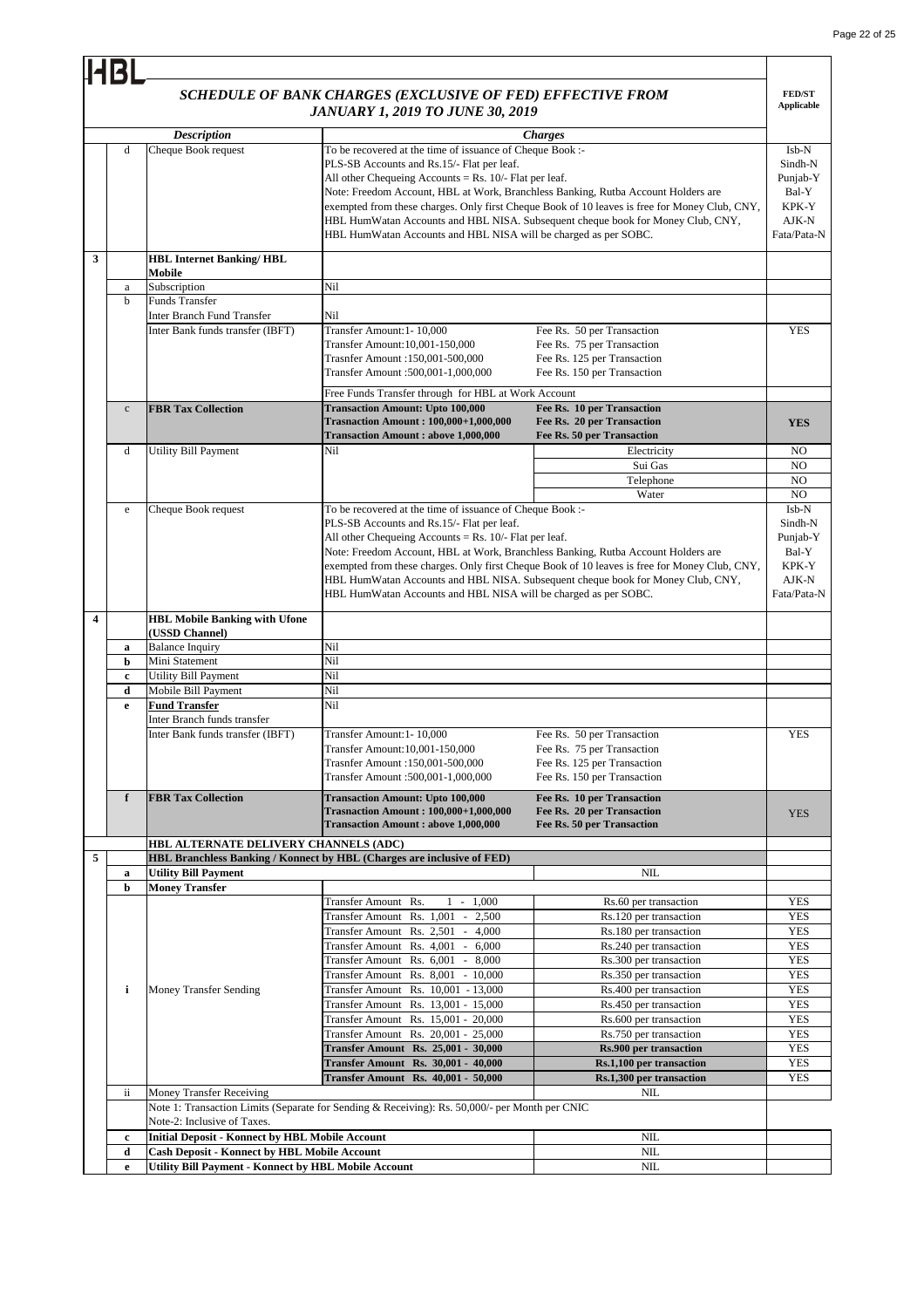#### 4R *SCHEDULE OF BANK CHARGES (EXCLUSIVE OF FED) EFFECTIVE FROM*  **FED/ST Applicable** *JANUARY 1, 2019 TO JUNE 30, 2019 Description Charges* **f Money Transfer - Konnect by HBL Mobile Account to Konnect by HBL Mobile Account i)** Money Transfer Sending Transaction Limits: Rs. 25,000/- per day for L0 accounts and Rs. 50,000/- per day for L1 NIL. accounts Money Transfer Receiving NIL **ii)** Note 1: Transaction Limits (Separate for Sending & Receiving): Rs. 25,000/- per day for L0 accounts and Rs. 50,000/- per day for L1 accounts **Money Transfer - Konnect by HBL Mobile Account to CNIC g** Transfer Amount Rs. 1 - 1,000 Rs.45 per transaction YES Transfer Amount Rs. 1,001 - 2,500 Rs.90 per transaction YES Transfer Amount Rs. 2,501 - 4,000 Rs.135 per transaction YES Transfer Amount Rs. 4,001 - 6,000 Rs.190 per transaction **YES** Transfer Amount Rs. 6,001 - 8,000 Rs.230 per transaction<br>Transfer Amount Rs. 8,001 - 10,000 Rs.265 per transaction **YES** Transfer Amount Rs. 8,001 **YES** i) Money Transfer Sending Transfer Amount Rs. 10,001 - 13,000 Rs.300 per transaction YES Transfer Amount Rs. 13,001 - 15,000 Rs.340 per transaction YES Transfer Amount Rs. 15,001 - 20,000 Rs.440 per transaction YES Transfer Amount Rs. 20,001 - 25,000 Rs.490 per transaction YES Transfer Amount Rs. 25,001 - 30,000 Rs.565 per transaction<br>Transfer Amount Rs. 30,001 - 40,000 Rs.600 per transaction YES Transfer Amount Rs.  $30,001 - 40,000$ YES Transfer Amount Rs. 40,001 - 50,000 Rs.715 per transaction YES Money Transfer Receiving NIL ii) **Money Transfer - CNIC to Other Bank Accounts (IBFT) h YES** Transfer Amount Rs. 1 - 1,000 Rs.25 per transaction Transfer Amount Rs. 1,001 - 2,500 Rs.50 per transaction YES Transfer Amount Rs. 2,501 - 4,000 Rs.65 per transaction YES **YES** Transfer Amount Rs. 4,001 - 6,000 Rs.80 per transaction YES Transfer Amount Rs. 6,001 - 8,000 Rs.90 per transaction Transfer Amount Rs. 8,001 - 10,000 Rs.105 per transaction **YES** i) Inter Bank Fund Transfer (IBFT) Transfer Amount Rs. 10,001 - 13,000 Rs.120 per transaction<br>Transfer Amount Rs. 13,001 - 15,000 Rs.130 per transaction YES YES Transfer Amount Rs.  $13,001 - 15,000$ Transfer Amount Rs. 15,001 - 20,000 Rs.155 per transaction YES Transfer Amount Rs. 20,001 - 25,000 Rs.170 per transaction YES Transfer Amount Rs. 25,001 - 30,000 Rs.225 per transaction YES Transfer Amount Rs. 30,001 - 40,000 Rs.250 per transaction<br>Transfer Amount Rs. 40,001 - 50,000 Rs.300 per transaction **YES** Transfer Amount Rs.  $40,001 - 50,000$ YES **i Money Transfer - Konnect by HBL Mobile Account to HBL Core Banking Account** Transfer Amount Rs. 1 - 1,000 Rs.25 per transaction YES Transfer Amount Rs. 1,001 - 2,500 Rs.25 per transaction YES Transfer Amount Rs. 2,501 - 4,000 Rs.35 per transaction YES Transfer Amount Rs. 4,001 - 6,000 Rs.45 per transaction YES Transfer Amount Rs. 6,001 - 8,000 Rs.60 per transaction YES Transfer Amount Rs. 8,001 - 10,000 Rs.70 per transaction YES i Fund Transfer Transfer Amount Rs. 10,001 - 13,000 Rs.80 per transaction YES Transfer Amount Rs. 13,001 - 15,000 Rs.100 per transaction YES **Transfer Amount Rs. 15,001 - 20,000 Rs.125 per transaction** YES Transfer Amount Rs. 20,001 - 25,000 Rs.150 per transaction YES Transfer Amount Rs. 25,001 - 30,000 Rs.175 per transaction YES Transfer Amount Rs. 30,001 - 40,000 Rs. 200 per transaction<br>Transfer Amount Rs. 40,001 - 50,000 Rs. 225 per transaction **YES** Transfer Amount Rs.  $40,001 - 50,000$ YES **Money Transfer - Konnect by HBL Mobile Account to Other Bank Accounts (IBFT) j** Transfer Amount Rs. 1 - 1,000 Rs.20 per transaction YES Transfer Amount Rs. 1,001 - 2,500 Rs.35 per transaction YES Transfer Amount Rs. 2,501 - 4,000 Rs.50 per transaction YES Transfer Amount Rs. 4,001 - 6,000 Rs.70 per transaction YES Transfer Amount Rs. 6,001 - 8,000 Rs.80 per transaction YES Transfer Amount Rs. 8,001 - 10,000 Rs.125 per transaction<br>Transfer Amount Rs. 10,001 - 13,000 Rs.180 per transaction YES i Inter Bank Fund Transfer (IBFT) Transfer Amount Rs. 10,001 **YES** Transfer Amount Rs. 13,001 - 15,000 Rs. 230 per transaction<br>Transfer Amount Rs. 15,001 - 20,000 Rs. 275 per transaction YES Transfer Amount Rs. 15,001 - 20,000 **YES** Transfer Amount Rs. 20,001 - 25,000 Rs.325 per transaction YES Transfer Amount Rs. 25,001 - 30,000 Rs.375 per transaction YES Transfer Amount Rs. 30,001 - 40,000 Rs.425 per transaction **YES** Transfer Amount Rs. 40,001 - 50,000 Rs.475 per transaction YES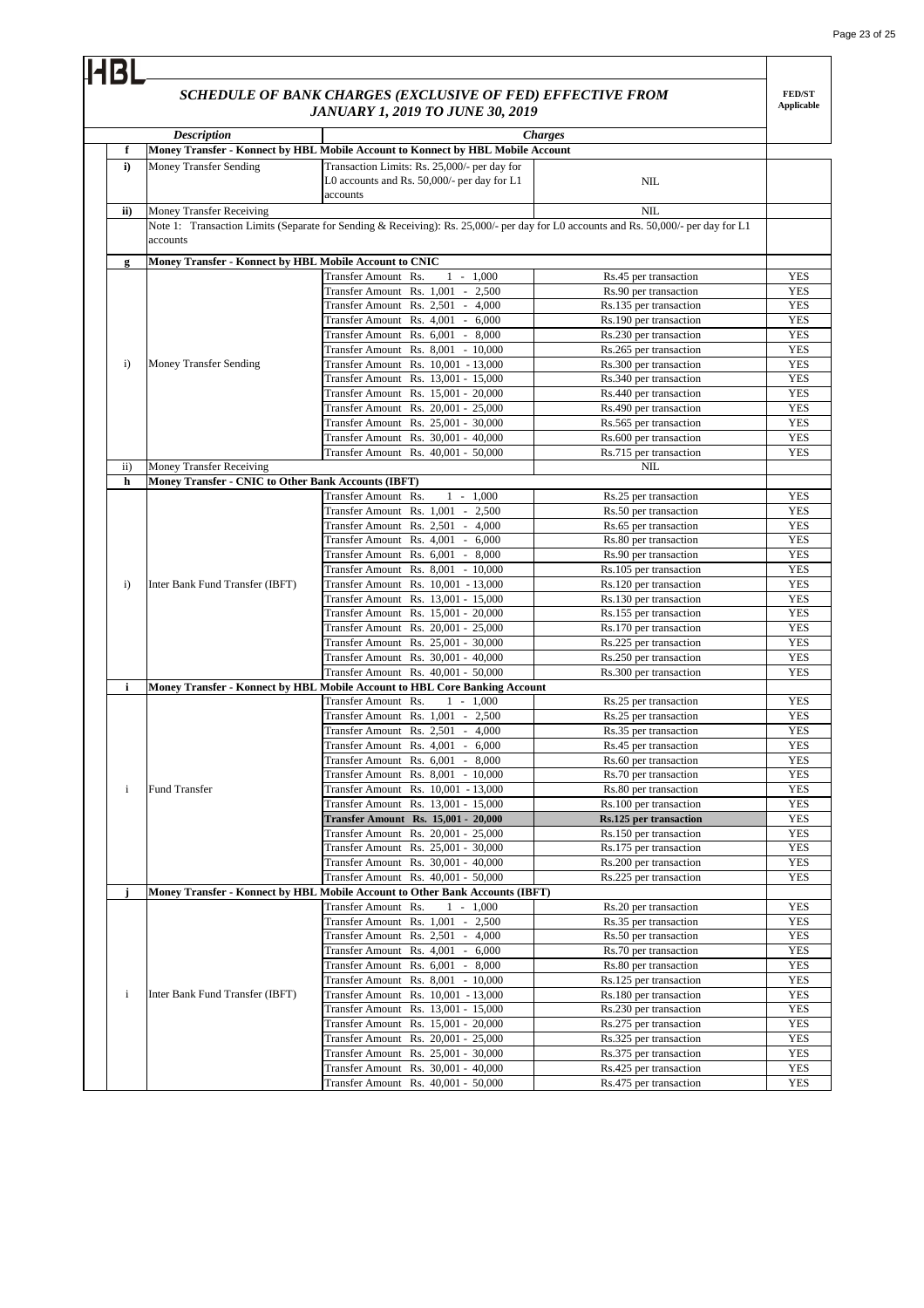|              |                                                        | SCHEDULE OF BANK CHARGES (EXCLUSIVE OF FED) EFFECTIVE FROM<br><b>JANUARY 1, 2019 TO JUNE 30, 2019</b>                                           |                                                                  | <b>FED/ST</b><br><b>Applicable</b> |
|--------------|--------------------------------------------------------|-------------------------------------------------------------------------------------------------------------------------------------------------|------------------------------------------------------------------|------------------------------------|
|              | <b>Description</b>                                     | <b>Charges</b>                                                                                                                                  |                                                                  |                                    |
| k            |                                                        | Cash Withdrawal at Agent Location - Konnect by HBL Mobile Account                                                                               |                                                                  |                                    |
|              |                                                        | Transfer Amount Rs.<br>$1 - 200$                                                                                                                | Rs.7 per transaction                                             | <b>YES</b>                         |
|              |                                                        | Transfer Amount Rs. 200 - 500                                                                                                                   | Rs.12 per transaction                                            | <b>YES</b>                         |
|              |                                                        | Transfer Amount Rs. 501 - 1,000                                                                                                                 | Rs.25 per transaction                                            | <b>YES</b>                         |
|              |                                                        | Transfer Amount Rs. 1,001 - 2,500                                                                                                               | Rs.40 per transaction                                            | <b>YES</b>                         |
|              |                                                        | Transfer Amount Rs. 2,501 - 4,000                                                                                                               | Rs.65 per transaction                                            | <b>YES</b>                         |
|              |                                                        | Transfer Amount Rs. 4,001 - 6,000                                                                                                               | Rs.90 per transaction                                            | <b>YES</b>                         |
|              |                                                        | Transfer Amount Rs. 6,001 - 8,000                                                                                                               | Rs.115 per transaction                                           | <b>YES</b>                         |
| $\mathbf{i}$ | Withdrawal Amount *                                    | Transfer Amount Rs. 8,001 - 10,000                                                                                                              | Rs.150 per transaction                                           | <b>YES</b>                         |
|              |                                                        | Transfer Amount Rs. 10,001 - 13,000                                                                                                             | Rs.175 per transaction                                           | <b>YES</b>                         |
|              |                                                        | Transfer Amount Rs. 13,001 - 16,000                                                                                                             | Rs.225 per transaction                                           | <b>YES</b>                         |
|              |                                                        | Transfer Amount Rs. 16,001 - 20,000                                                                                                             | Rs.275 per transaction                                           | <b>YES</b>                         |
|              |                                                        | Transfer Amount Rs. 20,001 - 25,000                                                                                                             | Rs.325 per transaction                                           | <b>YES</b>                         |
|              |                                                        | Transfer Amount Rs. 25,001 - 30,000                                                                                                             | Rs.400 per transaction                                           | <b>YES</b>                         |
|              |                                                        | Transfer Amount Rs. 30,001 - 40,000<br>Transfer Amount Rs. 40,001 - 50,000                                                                      | Rs.450 per transaction                                           | <b>YES</b>                         |
|              |                                                        |                                                                                                                                                 | Rs.500 per transaction                                           | <b>YES</b>                         |
|              |                                                        | * For transactions through HRA Account fee will be 50% of the above mentioned slab.<br>Cash Withdrawal from ATM - Konnect by HBL Mobile Account |                                                                  |                                    |
| $\bf{l}$     |                                                        | Transfer Amount Rs.<br>500                                                                                                                      | Rs.12 per transaction                                            | <b>YES</b>                         |
|              |                                                        |                                                                                                                                                 |                                                                  |                                    |
|              |                                                        | Transfer Amount Rs.<br>1,000<br>$1,500 - 2,500$<br>Transfer Amount Rs.                                                                          | Rs.25 per transaction<br>Rs.40 per transaction                   | <b>YES</b><br><b>YES</b>           |
|              |                                                        | Transfer Amount Rs.<br>$3,000 - 4,000$                                                                                                          | Rs.50 per transaction                                            | <b>YES</b>                         |
|              |                                                        | Transfer Amount Rs.<br>$4,500 - 6,000$                                                                                                          | Rs.60 per transaction                                            | <b>YES</b>                         |
| $\mathbf{i}$ | Withdrawal Amount **                                   | Transfer Amount Rs.<br>$6,500 - 8,000$                                                                                                          | Rs.75 per transaction                                            | <b>YES</b>                         |
|              |                                                        | 8,500 - 10,000<br>Transfer Amount Rs.                                                                                                           | Rs.90 per transaction                                            | <b>YES</b>                         |
|              |                                                        | Transfer Amount Rs. 10,500 - 13,000                                                                                                             | Rs.100 per transaction                                           | <b>YES</b>                         |
|              |                                                        | Transfer Amount Rs.<br>$13,500 - 16,000$                                                                                                        | Rs.125 per transaction                                           | YES                                |
|              |                                                        | Transfer Amount Rs. 16,500 - 20,000                                                                                                             | Rs.150 per transaction                                           | <b>YES</b>                         |
|              |                                                        | ** For transactions through HRA Account from ATM, per transaction fee will be Rs.15.                                                            |                                                                  |                                    |
| m            |                                                        | Cash Withdrawal from HBL Core Banking Account at Agent's location                                                                               |                                                                  |                                    |
|              |                                                        | Transfer Amount Rs.<br>$-1,000$<br>1                                                                                                            | Rs.25 per transaction                                            | <b>YES</b>                         |
|              |                                                        | Transfer Amount Rs. 1,001 - 2,500                                                                                                               | Rs.25 per transaction                                            | <b>YES</b>                         |
|              |                                                        | Transfer Amount Rs. 2,501 - 4,000                                                                                                               | Rs.25 per transaction                                            | <b>YES</b>                         |
| $\mathbf{i}$ | Withdrawal Amount                                      | Transfer Amount Rs. 4,001<br>6,000<br>$\sim$                                                                                                    | Rs.35 per transaction                                            | <b>YES</b>                         |
|              |                                                        | Transfer Amount Rs. 6,001 - 8,000                                                                                                               | Rs.35 per transaction                                            | <b>YES</b>                         |
|              |                                                        | Transfer Amount Rs. 8.001 - 10.000                                                                                                              | Rs.50 per transaction                                            | <b>YES</b>                         |
| n            |                                                        | <b>Cash Deposit into HBL Core Banking Account at Agent's location</b>                                                                           |                                                                  |                                    |
|              |                                                        | Transfer Amount Rs.<br>$-1,000$<br>1                                                                                                            | Rs.25 per transaction                                            | <b>YES</b>                         |
|              |                                                        | Transfer Amount Rs. 1,001 - 2,500                                                                                                               | Rs.25 per transaction                                            | <b>YES</b>                         |
|              |                                                        | Transfer Amount Rs. 2.501 - 4.000                                                                                                               | Rs.30 per transaction                                            | <b>YES</b>                         |
|              |                                                        | Transfer Amount Rs. 4,001 - 6,000                                                                                                               | Rs.40 per transaction                                            | <b>YES</b>                         |
|              |                                                        | Transfer Amount Rs. 6,001 - 8,000                                                                                                               | Rs.45 per transaction                                            | <b>YES</b>                         |
|              |                                                        | Transfer Amount Rs. 8,001 - 10,000                                                                                                              | Rs.55 per transaction                                            | <b>YES</b>                         |
| $\mathbf{i}$ | Deposit Amount                                         | Transfer Amount Rs. 10,001 - 13,000                                                                                                             | Rs.60 per transaction                                            | <b>YES</b>                         |
|              |                                                        | Transfer Amount Rs. 13,001 - 15,000                                                                                                             | Rs.100 per transaction                                           | <b>YES</b>                         |
|              |                                                        | Transfer Amount Rs. 15,001 - 20,000                                                                                                             | Rs.125 per transaction                                           | <b>YES</b>                         |
|              |                                                        | Transfer Amount Rs. 20,001 - 25,000                                                                                                             | Rs.150 per transaction                                           | <b>YES</b>                         |
|              |                                                        | Transfer Amount Rs. 25,001 - 30,000                                                                                                             | Rs.175 per transaction                                           | <b>YES</b>                         |
|              |                                                        | Transfer Amount Rs. 30,001 - 40,000                                                                                                             | Rs.200 per transaction                                           | YES                                |
|              |                                                        | Transfer Amount Rs. 40,001 - 50,000                                                                                                             | Rs.225 per transaction                                           | <b>YES</b>                         |
| $\bf{0}$     | <b>HBL ATM biometric verification</b>                  |                                                                                                                                                 | Rs.15 per transaction                                            |                                    |
| p            | <b>Balance Inquiry - Konnect by HBL Mobile Account</b> |                                                                                                                                                 | NIL                                                              |                                    |
| $\mathbf{q}$ |                                                        | Transfer Out - Konnect by HBL Mobile Account to HBL Core Banking                                                                                | NIL                                                              |                                    |
| r            | View Mini Statement - Konnect by HBL Mobile Account    | Transfer in - Konnect by HBL Mobile Account to HBL Core Banking                                                                                 | $\rm NIL$                                                        |                                    |
| s            |                                                        |                                                                                                                                                 | NIL<br>NIL                                                       |                                    |
| t            | <b>Mobile Account Opening</b>                          | Air Time Top Up - Konnect by HBLs Agent & Mobile Account                                                                                        | NIL                                                              |                                    |
| u<br>V       | <b>Average Minimum Balance required</b>                |                                                                                                                                                 | NIL                                                              |                                    |
| W            | <b>Minimum Balance charges</b>                         |                                                                                                                                                 | NIL                                                              |                                    |
| $\mathbf x$  | <b>Balance Inquiry through SMS</b>                     |                                                                                                                                                 | <b>NIL</b>                                                       |                                    |
| y            | <b>Upgrade of MW Account</b>                           |                                                                                                                                                 | <b>NIL</b>                                                       |                                    |
| z            | <b>Corporate Clients</b>                               |                                                                                                                                                 | Pricing will be set as mutual agreement between parties involved |                                    |
| Part O       | <b>DISPATCH / COMMUNICATION CHARGES</b>                |                                                                                                                                                 |                                                                  |                                    |
|              | Postages Ordinary                                      | (i) Local (Within City) - Rs.30/- Flat per item.                                                                                                |                                                                  | NO                                 |
|              |                                                        | (ii) Inland (Inter City) - Rs.50/- Flat per item.                                                                                               |                                                                  |                                    |
|              | Postage Registered                                     | (i) Local (Within City) - Rs.50/- Flat per item.                                                                                                |                                                                  | NO                                 |
|              |                                                        | (ii) Inland (Inter City) - Rs.70/- Flat per item.                                                                                               |                                                                  |                                    |
|              |                                                        | (iii) Foreign Rs.200/- Flat per item.                                                                                                           |                                                                  |                                    |
|              |                                                        | (iv) For Foreign Import LC Rs.1,200/- Flat per item.                                                                                            |                                                                  |                                    |
|              |                                                        | (v) For Inland LC Rs.200/- Flat per item.                                                                                                       |                                                                  |                                    |
|              | Courier                                                | (i) Local (Within City) - Rs.150/- Flat per item or actual whichever is higher.                                                                 |                                                                  | NO                                 |
|              |                                                        | (ii) Inland (Inter City) - Rs.250/- Flat per item or actual whichever is higher.                                                                |                                                                  |                                    |
|              | Foreign Courier                                        | Rs.1,500/- Flat per item or actual whichever is higher.                                                                                         |                                                                  | NO                                 |
|              | Swift                                                  | (i) Full Text L.C / Guarantee and long messages.Rs.1,500/- Flat                                                                                 |                                                                  | NO                                 |
|              |                                                        | (ii) L.C / Guarantee amendment and miscellaneous short messages Rs.600/- Flat                                                                   |                                                                  | NO.                                |
|              |                                                        | (iii) All other Swift Messages Rs.500/- Flat                                                                                                    |                                                                  | NO                                 |
|              | Fax                                                    | Rs.100/- Flat per message.                                                                                                                      |                                                                  | NO                                 |